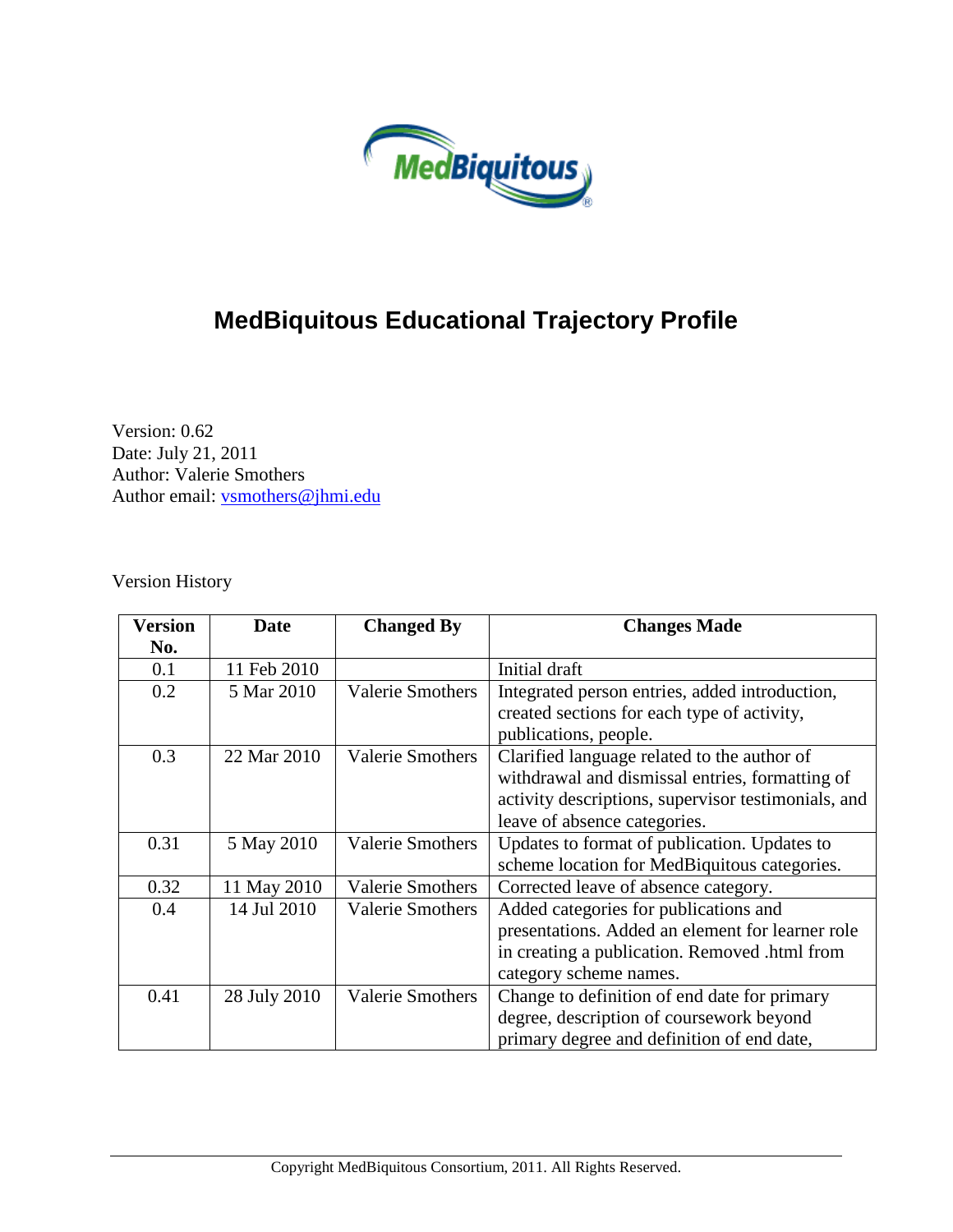| $\overline{.5}$ | 5 August<br>2010     | <b>Valerie Smothers</b> | Changes to primary degree and coursework<br>beyond primary degree: orgdata used to indicate<br>institution, active time used to indicate length of<br>program, degree category added, use of target<br>date described for anticipated date of graduation.<br>Addition of categories for degree programs.<br>Definition of date for enrichment activities<br>modified to be consistent.                                                                                                                                                          |
|-----------------|----------------------|-------------------------|-------------------------------------------------------------------------------------------------------------------------------------------------------------------------------------------------------------------------------------------------------------------------------------------------------------------------------------------------------------------------------------------------------------------------------------------------------------------------------------------------------------------------------------------------|
| 0.6             | 30 August<br>2010    | <b>Valerie Smothers</b> | Changed mechanism for referencing an<br>institution, new programLength element for<br>indicating the length of a program (active time no<br>longer used)<br>Update to Leap2A 2010:<br>Change namespaces and version<br>Use enclosure for referencing files in a<br>zip archive<br>Use leap2a publication type for<br>publications<br>Use leap2a Intermission for leave of<br>absence<br>Change content type for supervisor<br>testimonials to include a description of a<br>scanned letter.<br>Use of leap2a myrole element for<br>publications |
| 0.61            | 15 September<br>2010 | <b>Valerie Smothers</b> | Added sponsor acknowledgement, Added<br>leap2a status element to primary degree and<br>coursework to help indicate successful<br>completion of a degree vs non-successful<br>completion. Added link to withdrawal and<br>dismissal to establish relationship to degree<br>program or coursework; changed rdf type to<br>entry. Added text indicating program length<br>maps to metadata of learning opportunities<br>duration element but is more restricted.                                                                                   |
| 0.62            | 21 July 2011         | <b>Valerie Smothers</b> | Removed independent description of the joint<br>degree program.                                                                                                                                                                                                                                                                                                                                                                                                                                                                                 |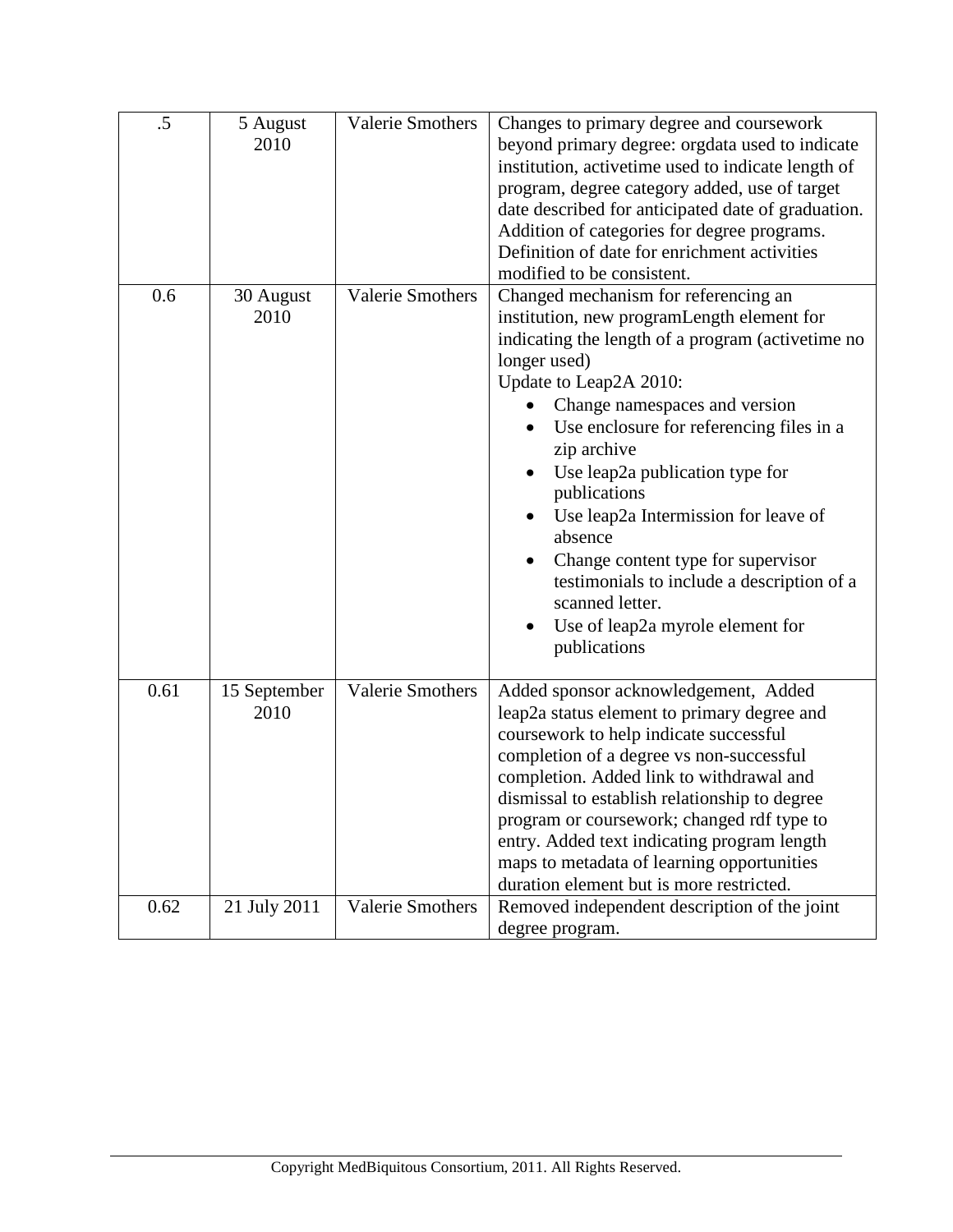### <span id="page-2-0"></span>**MedBiquitous Consortium XML Public License and Terms of Use**

MedBiquitous XML (including schemas, specifications, sample documents, Web services description files, and related items) is provided by the copyright holders under the following license. By obtaining, using, and or copying this work, you (the licensee) agree that you have read, understood, and will comply with the following terms and conditions.

The Consortium hereby grants a perpetual, non-exclusive, non-transferable, license to copy, use, display, perform, modify, make derivative works of, and develop the MedBiquitous XML for any use and without any fee or royalty, provided that you include the following on ALL copies of the MedBiquitous XML or portions thereof, including modifications, that you make.

- 1. Any pre-existing intellectual property disclaimers, notices, or terms and conditions. If none exist, the following notice should be used: "Copyright © [date of XML release] MedBiquitous Consortium. All Rights Reserved. http://www.medbiq.org"
- 2. Notice of any changes or modification to the MedBiquitous XML files.
- 3. Notice that any user is bound by the terms of this license and reference to the full text of this license in a location viewable to users of the redistributed or derivative work.

In the event that the licensee modifies any part of the MedBiquitous XML, it will not then represent to the public, through any act or omission, that the resulting modification is an official specification of the MedBiquitous Consortium unless and until such modification is officially adopted.

THE CONSORTIUM MAKES NO WARRANTIES OR REPRESENTATIONS, EXPRESS OR IMPLIED, WITH RESPECT TO ANY COMPUTER CODE, INCLUDING SCHEMAS, SPECIFICATIONS, SAMPLE DOCUMENTS, WEB SERVICES DESCRIPTION FILES, AND RELATED ITEMS. WITHOUT LIMITING THE FOREGOING, THE CONSORTIUM DISCLAIMS ANY IMPLIED WARRANTIES OF MERCHANTABILITY OR FITNESS FOR A PARTICULAR PURPOSE AND ANY WARRANTY, EXPRESS OR IMPLIED, AGAINST INFRINGEMENT BY THE MEDBIQUITOUS XML OF ANY THIRD PARTY PATENTS, TRADEMARKS, COPYRIGHTS OR OTHER RIGHTS. THE LICENSEE AGREES THAT ALL COMPUTER CODES OR RELATED ITEMS PROVIDED SHALL BE ACCEPTED BY LICENSEE "AS IS". THUS, THE ENTIRE RISK OF NON-PERFORMANCE OF THE MEDBIQUITOUS XML RESTS WITH THE LICENSEE WHO SHALL BEAR ALL COSTS OF ANY SERVICE, REPAIR OR CORRECTION.

IN NO EVENT SHALL THE CONSORTIUM OR ITS MEMBERS BE LIABLE TO THE LICENSEE OR ANY OTHER USER FOR DAMAGES OF ANY NATURE, INCLUDING, WITHOUT LIMITATION, ANY GENERAL, DIRECT, INDIRECT, INCIDENTAL, CONSEQUENTIAL, OR SPECIAL DAMAGES, INCLUDING LOST PROFITS, ARISING OUT OF ANY USE OF MEDBIQUITOUS XML.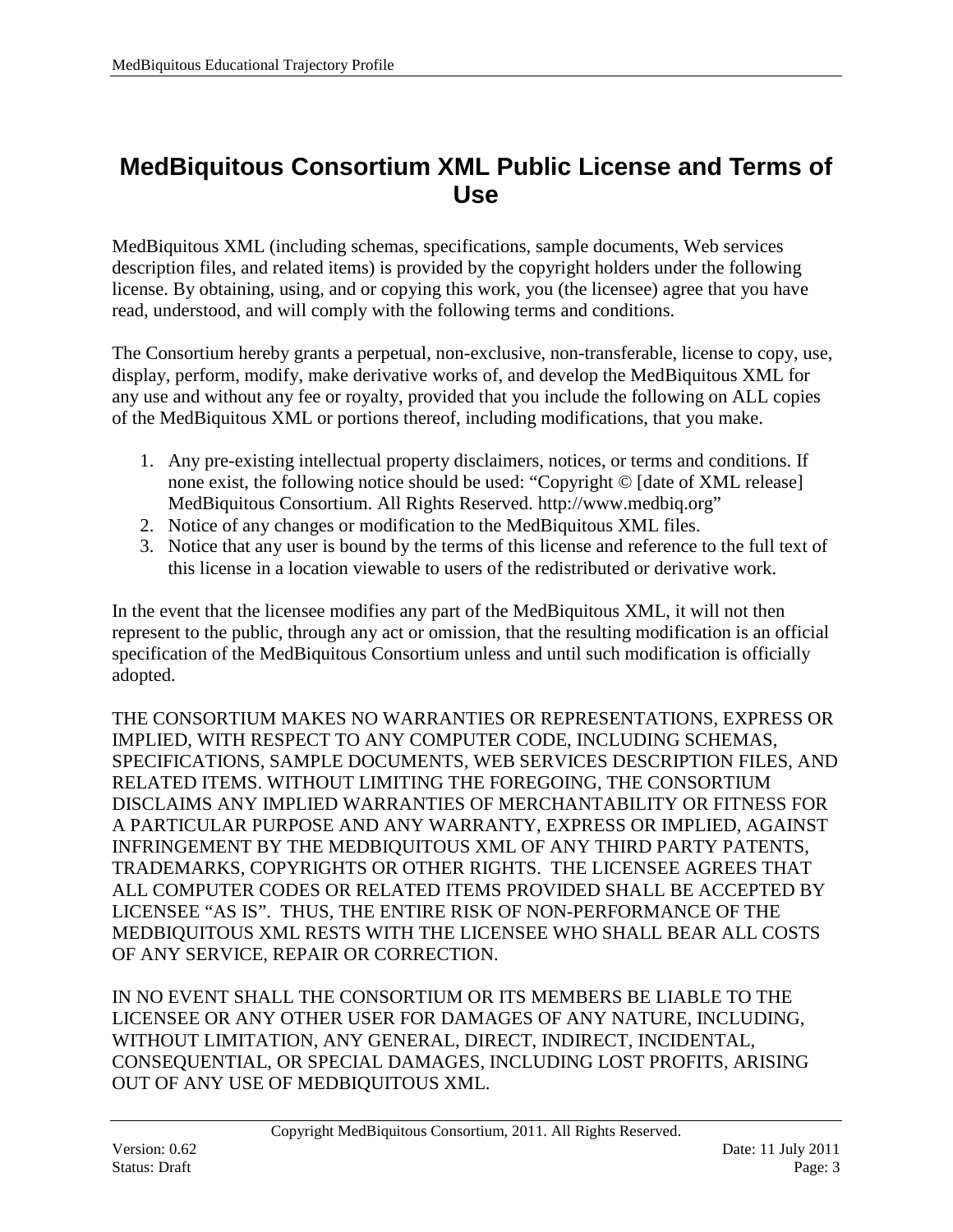LICENSEE SHALL INDEMNIFY THE CONSORTIUM AND EACH OF ITS MEMBERS FROM ANY LOSS, CLAIM, DAMAGE OR LIABILITY (INCLUDING, WITHOUT LIMITATION, PAYMENT OF ATTORNEYS' FEES AND COURT COSTS) ARISING OUT OF MODIFICATION OR USE OF THE MEDBIQUITOUS XML OR ANY RELATED CONTENT OR MATERIAL BY LICENSEE.

LICENSEE SHALL NOT OBTAIN OR ATTEMPT TO OBTAIN ANY PATENTS, COPYRIGHTS OR OTHER PROPRIETARY RIGHTS WITH RESPECT TO THE MEDBIQUITOUS XML.

THIS LICENSE SHALL TERMINATE AUTOMATICALLY IF LICENSEE VIOLATES ANY OF ITS TERMS AND CONDITIONS.

The name and trademarks of the MedBiquitous Consortium and its members may NOT be used in advertising or publicity pertaining to MedBiquitous XML without specific, prior written permission. Title to copyright in MedBiquitous XML and any associated documentation will at all times remain with the copyright holders.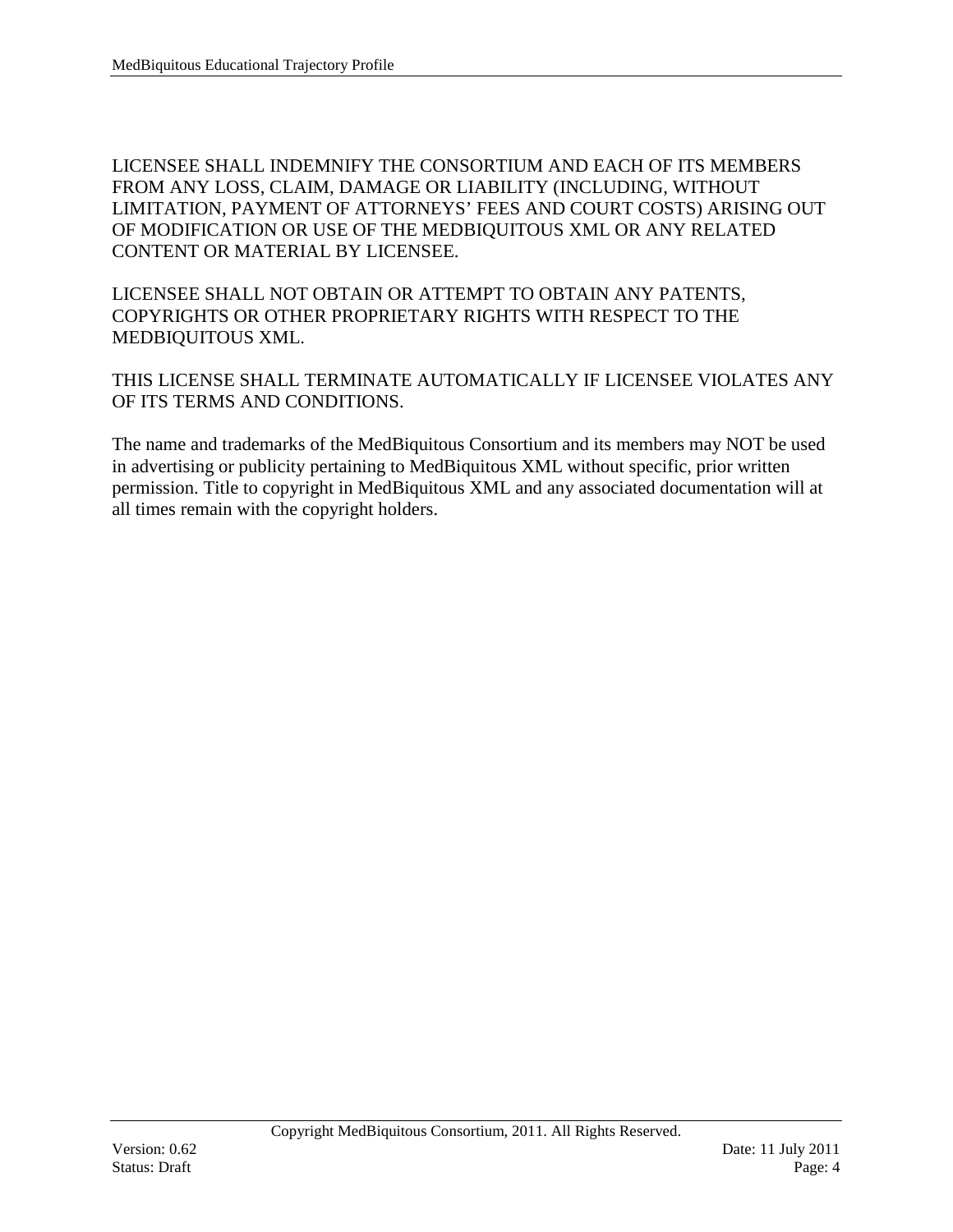# <span id="page-4-0"></span>**Copyright Guidelines**

This profile is based on, and portions of it are from, 2010-07/Leap2A specification: http://wiki.leapspecs.org/2A/specification

The Atom Syndication Format is copyright The Internet Society, 2005,<http://www.isoc.org/>. For more information about the Atom Syndication Format, visit: <http://tools.ietf.org/html/rfc4287>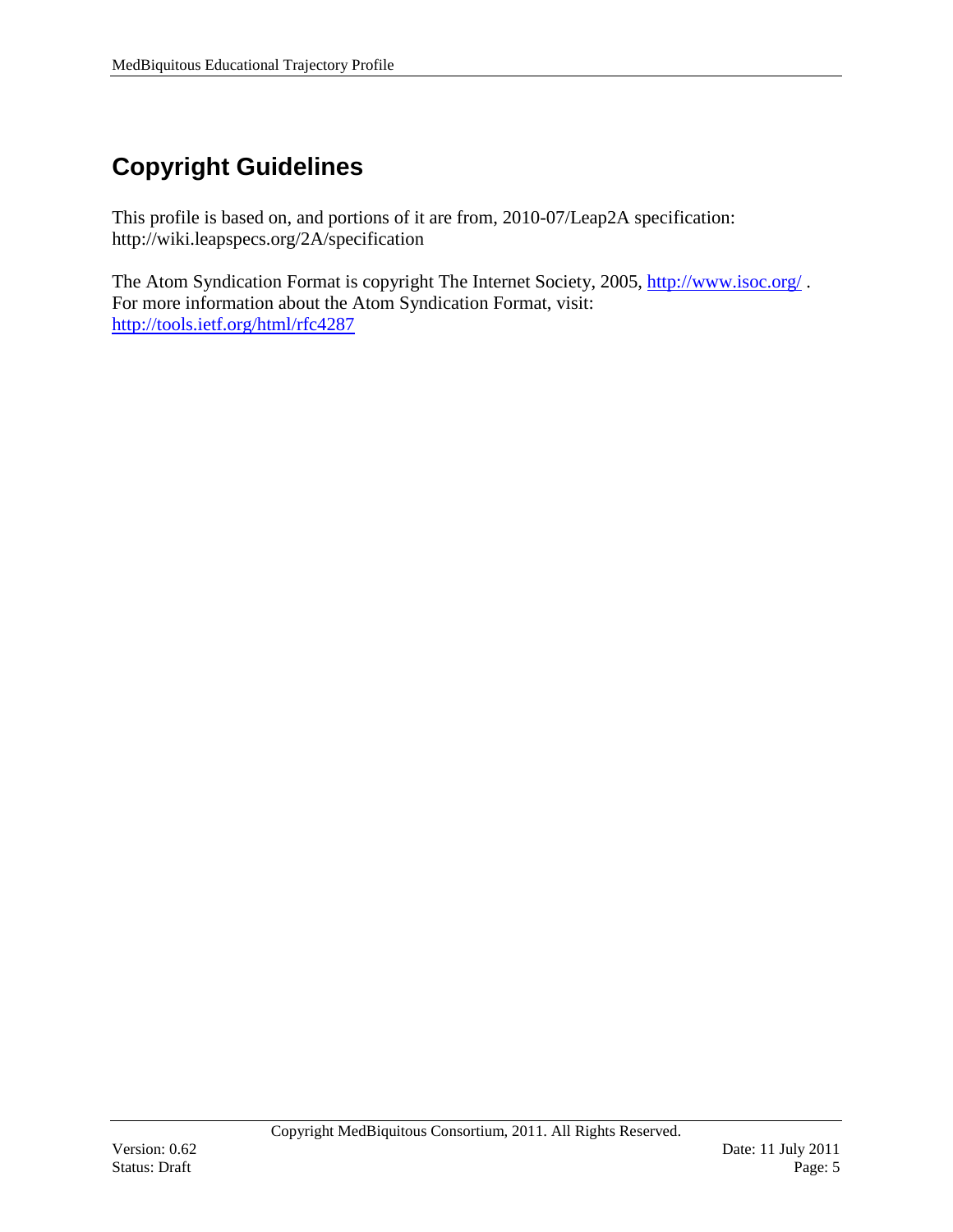# **Table of Contents**

| 1                                      |    |  |
|----------------------------------------|----|--|
| $\overline{2}$                         |    |  |
| 3                                      |    |  |
| 3.1<br>3.2<br>3.3<br>3.4               |    |  |
| 4                                      |    |  |
| 5                                      |    |  |
| 6                                      |    |  |
| 7                                      |    |  |
| 8                                      |    |  |
| 8.1                                    |    |  |
| 9                                      |    |  |
| 9.1<br>9.2<br>9.3<br>9.4<br>9.5<br>9.6 |    |  |
| 10                                     | 42 |  |
| 11                                     |    |  |
| 12                                     |    |  |
| 12.1<br>12.2                           | 48 |  |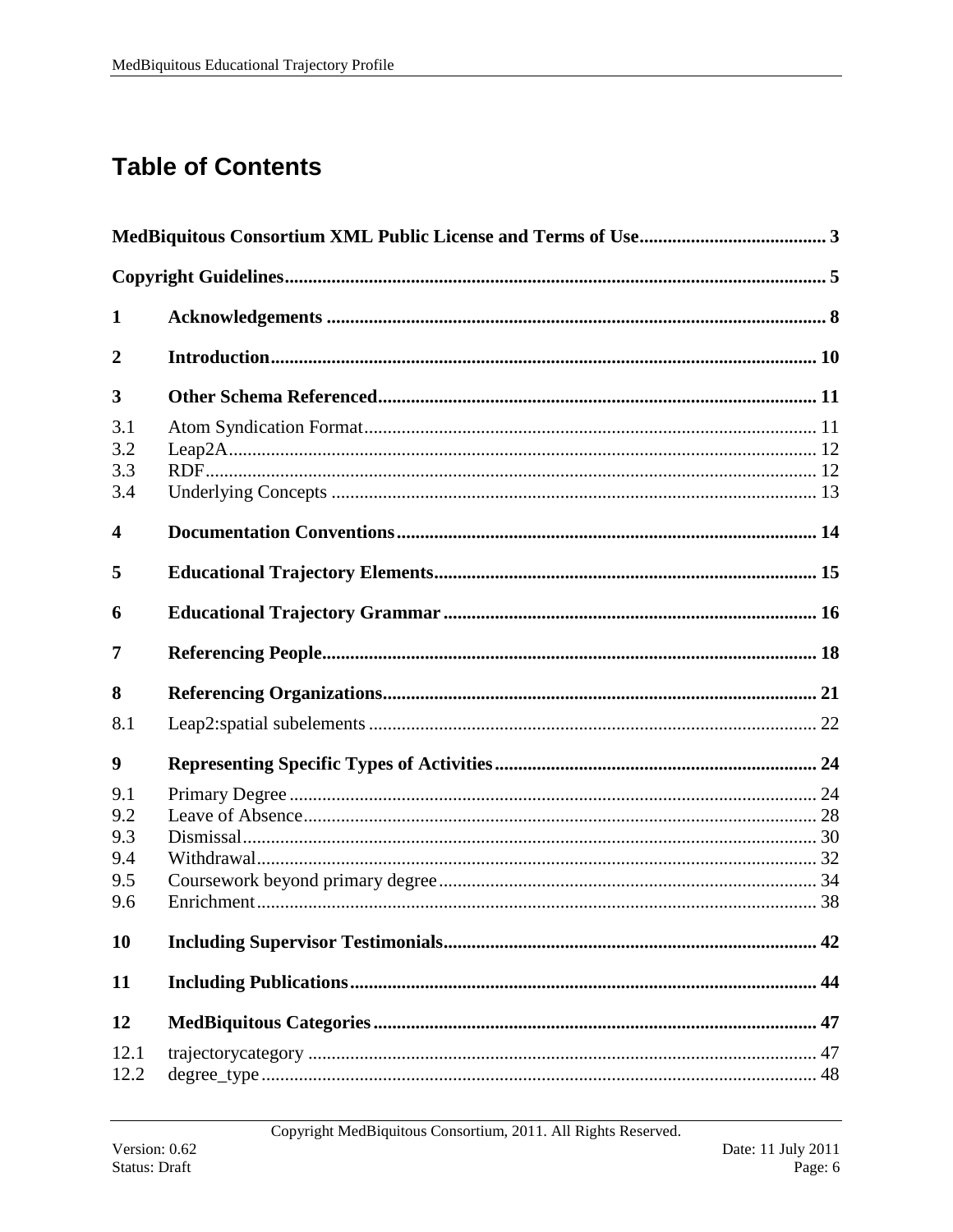| 12.3<br>12.4<br>12.5<br>12.6<br>12.7 |  |
|--------------------------------------|--|
| 13                                   |  |
| 14                                   |  |
| 15                                   |  |
| 16                                   |  |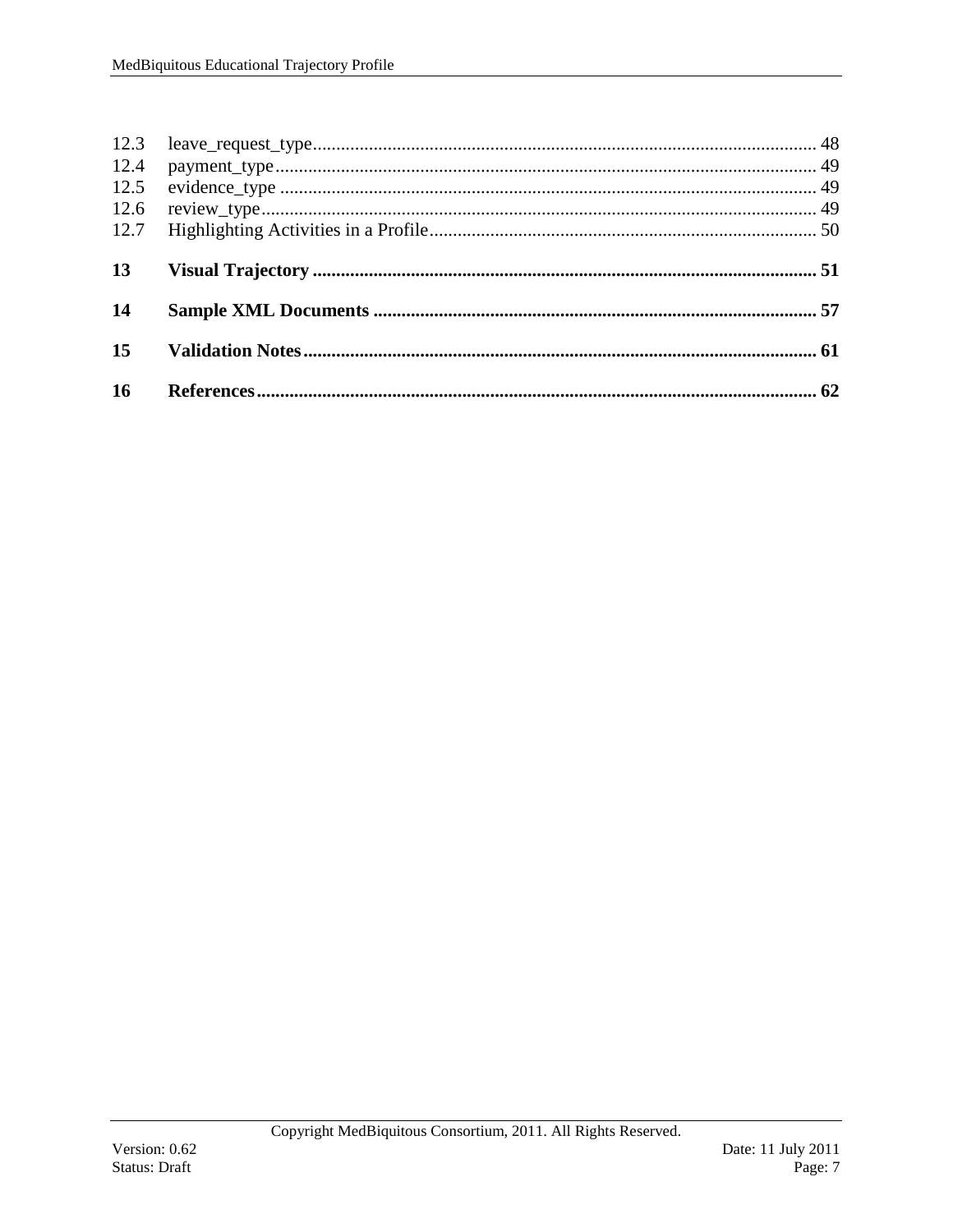# <span id="page-7-0"></span>**1 Acknowledgements**

The development of the MedBiquitous Educational Trajectory Profile was supported by an Accelerated Standards Development Project funded by the Association of American Medical Colleges, the National Board of Medical Examiners, and the Federation of State Medical Boards. MedBiquitous is grateful for their leadership and support.

The MedBiquitous Consortium wishes to acknowledge the help of the MedBiquitous Educational Trajectory Working Group members, staff, and other individuals that contributed to the creation of this document, including:

- Kim Hoffman, Ph.D., University of Missouri, Chair
- Brownell Anderson, Association of American Medical Colleges
- Michael Barbouche, Odeon Data
- Linda Bell, RN, MSN, American Association of Critical-Care Nurses
- Carol Carraccio, M.D., University of Maryland
- Carol Clothier, Federation of State Medical Boards
- Elaine Dannefer , Ph.D., Cleveland Clinic Lerner College of Medicine of Case Western Reserve
- Jeroen Donkers, Ph.D., University of Maastricht
- Dennis Donohue, Educational Commission for Foreign Medical Graduates
- Erik Driessen, Ph.D., University of Maastricht
- Jesse Friedman, University of California, San Francisco School of Medicine
- Bob Galbraith, M.D., National Board of Medical Examiners
- Gwen Garrison, Association of American Medical Colleges
- Maureen Garrity, Ph.D., University of Colorado, Denver
- Simon Grant, Ph.D., JISC
- Lindsey Henson, M.D., University of Minnesota
- Linda Lewin, M.D. , University of Maryland
- Debra Litzelman, M.D., Indiana University
- Chandler Mayfield, University of California, San Francisco School of Medicine
- Neil Mehta , MD, Cleveland Clinic Lerner College of Medicine of Case Western Reserve University
- Amber Montañano, National Board of Medical Examiners
- John Norcini, M.D., Foundation for the Advancement of International Medical Education and Research
- Patricia O'Sullivan, Ed.D. , University of California, San Francisco School of Medicine
- Morgan Passiment, Association of American Medical Colleges
- Valerie Smothers, MedBiquitous
- Kevin Souza, University of California, San Francisco School of Medicine
- Claire Tochel Ph.D. , NHS Education for Scotland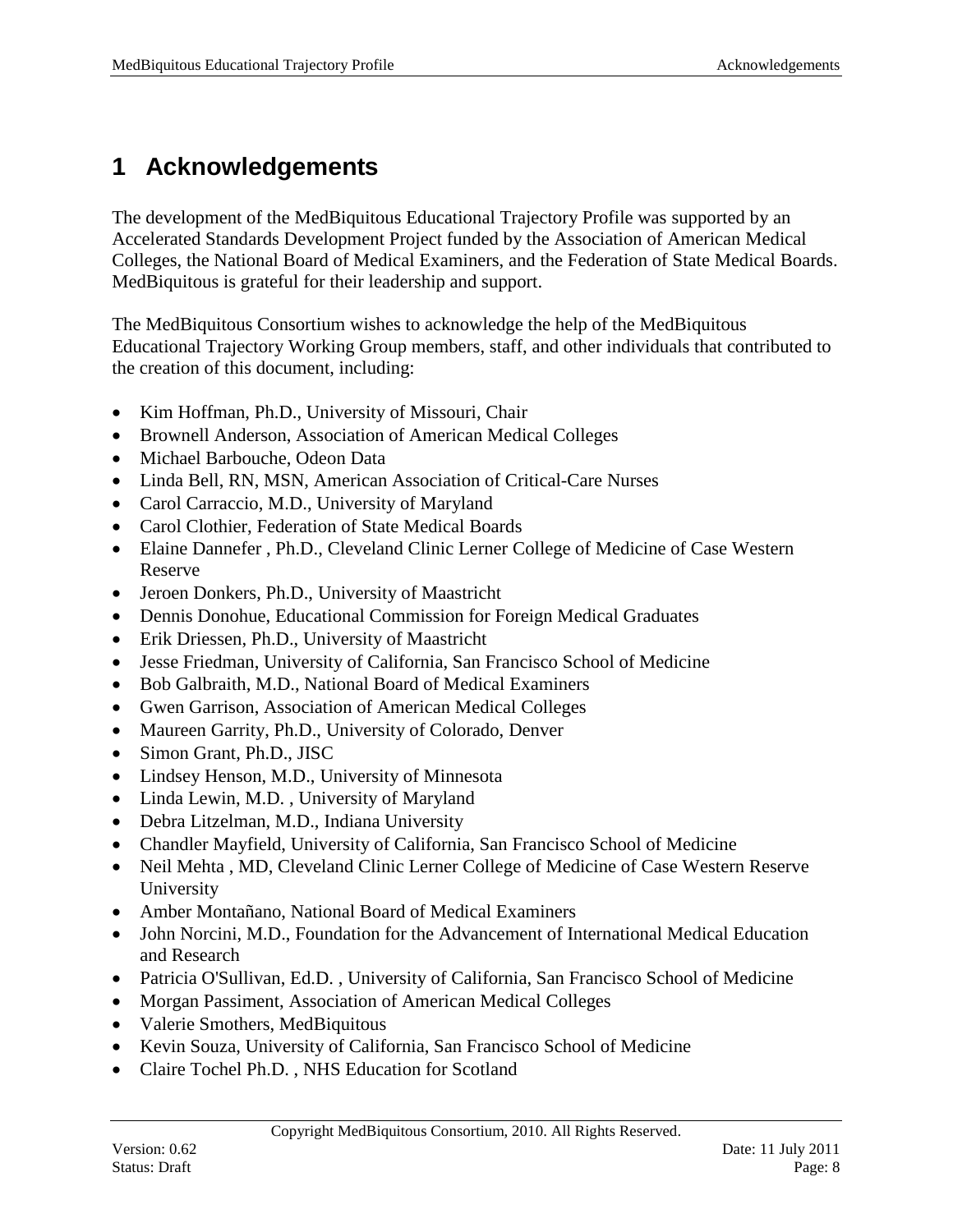• Paula Wales, Ed.D., Indiana University

Joel Farrell, IBM, Chair of the MedBiquitous Technical Steering Committee, and Dan Rehak, Learning Technologies Architect for MedBiquitous, have contributed their expertise to ensure that this specification is well-designed and interoperable with related industry standards.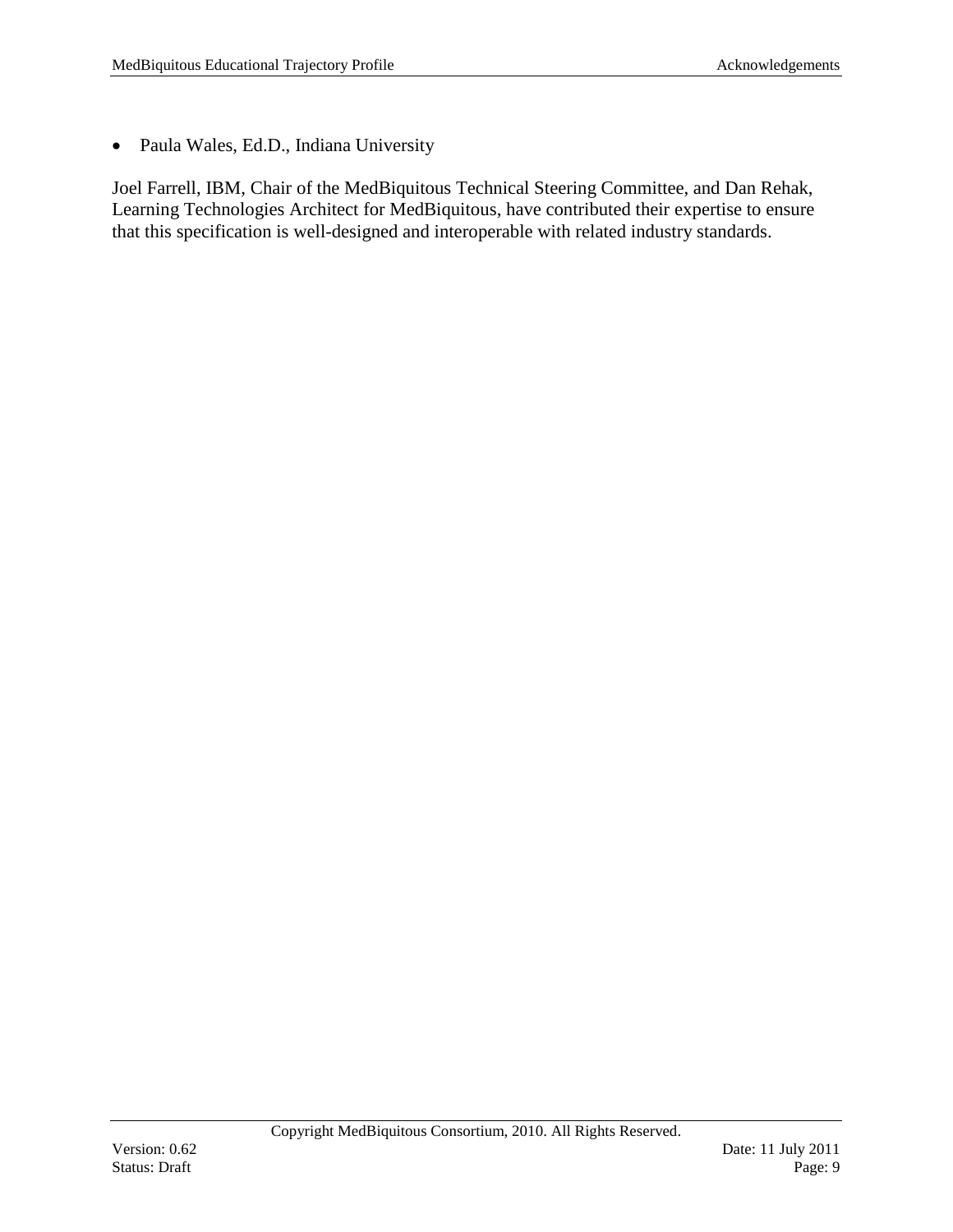# <span id="page-9-0"></span>**2 Introduction**

This document describes the MedBiquitous Educational Trajectory Profile in detail. It is intended for use by anyone who wants to develop tools or implement electronic systems for tracking or transferring the educational trajectory of physicians and other medical professionals. The status of the document is indicated at the bottom of the page; draft documents are subject to review and approval through the MedBiquitous Consortium Process (see [http://www.medbiq.org/std\\_specs/devprocess/MedBiquitousANSIProcess.pdf](http://www.medbiq.org/std_specs/devprocess/MedBiquitousANSIProcess.pdf) ).

An educational trajectory is the path of individual learners through one or more programs of study, including extracurricular learning, dates of study, gaps in study, and academic withdrawal or dismissal. Educational trajectory data can be enriching and important, but it is difficult to access, compare, and quickly comprehend. This profile is intended to change that, allowing learners to share the data on their strongest activities and accomplishments with residency directors and mentors. Learners may also carry their data forward throughout their careers, making the data part of a lifelong learning portfolio.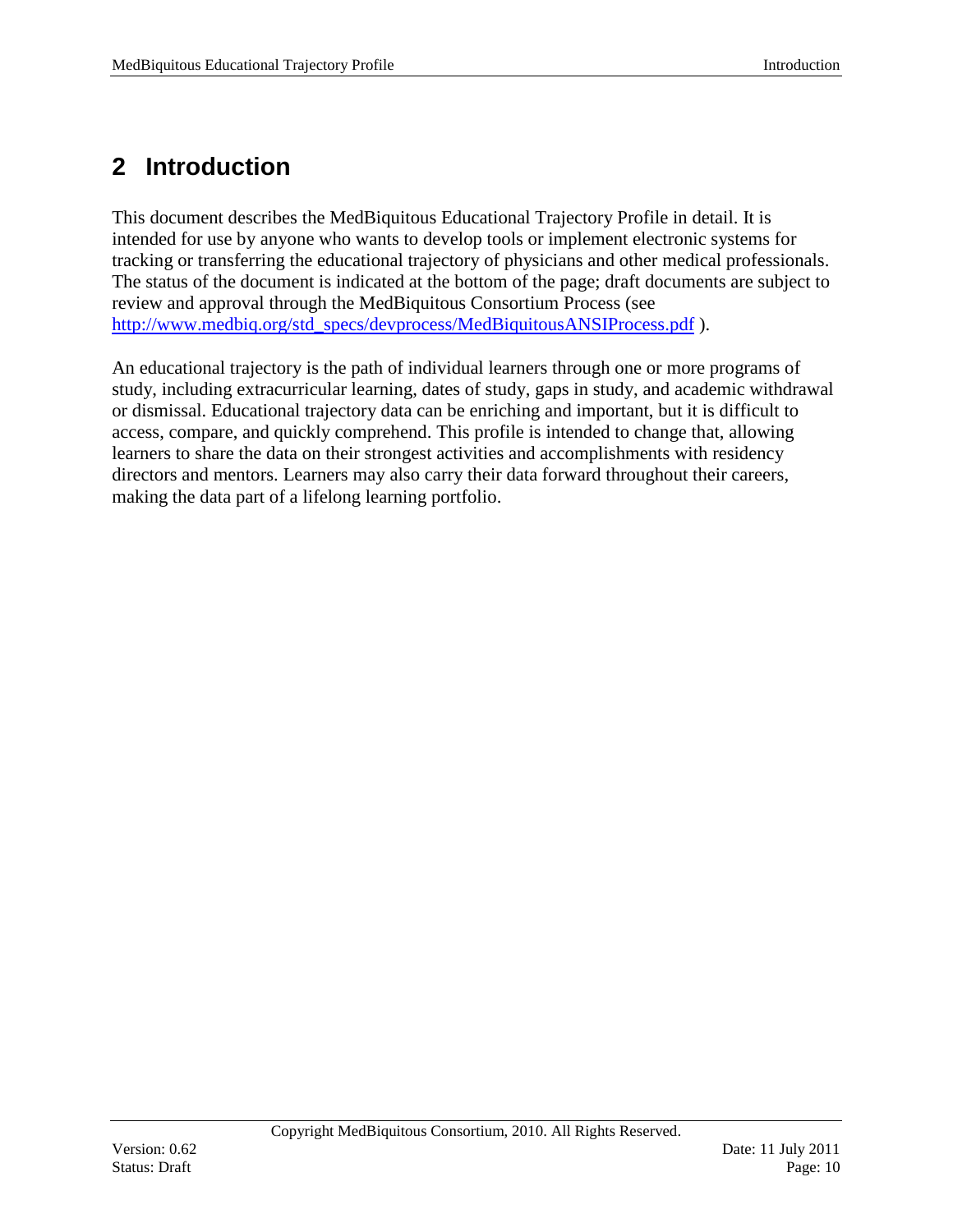# <span id="page-10-0"></span>**3 Other Schema Referenced**

Rather than developing this specification from scratch, the Educational Trajectory Working Group is leveraging a set of existing specifications that meet its requirements. The working group is developing a specification profile that describes how to use the following existing specifications to clearly define a learner's educational trajectory:

- Atom Syndication Format a publishing standard for personal content and weblogs
- Leap2A a specification for the transfer of e-portfolio information
- Resource Description Framework (RDF) a standard for data interchange that supports semantic relationships between linked resources.

The following image shows how the three specifications fit together in an educational trajectory.



*Educational Trajectory Profile Architecture*

### <span id="page-10-1"></span>*3.1 Atom Syndication Format*

[Atom Syndication Format](http://tools.ietf.org/html/rfc4287) is an XML standard for web feeds developed by the Internet Engineering Task Force (IETF). A wide variety of content management systems, browsers, and newsreaders support the atom format. Primarily, web feeds have been used by website publishers to distribute information such as news headlines and article summaries to their readership. More recently feeds have been used to draw readers to weblogs and podcasts, audio broadcasts distributed via the internet. Atom and RSS feeds are typically identified by the following icon on the web page or appearing as a button in the web browser interface:



The following is a screenshot of the University of Saskatchewan Medical Education Blog Atom feed as it appears in Internet Explorer: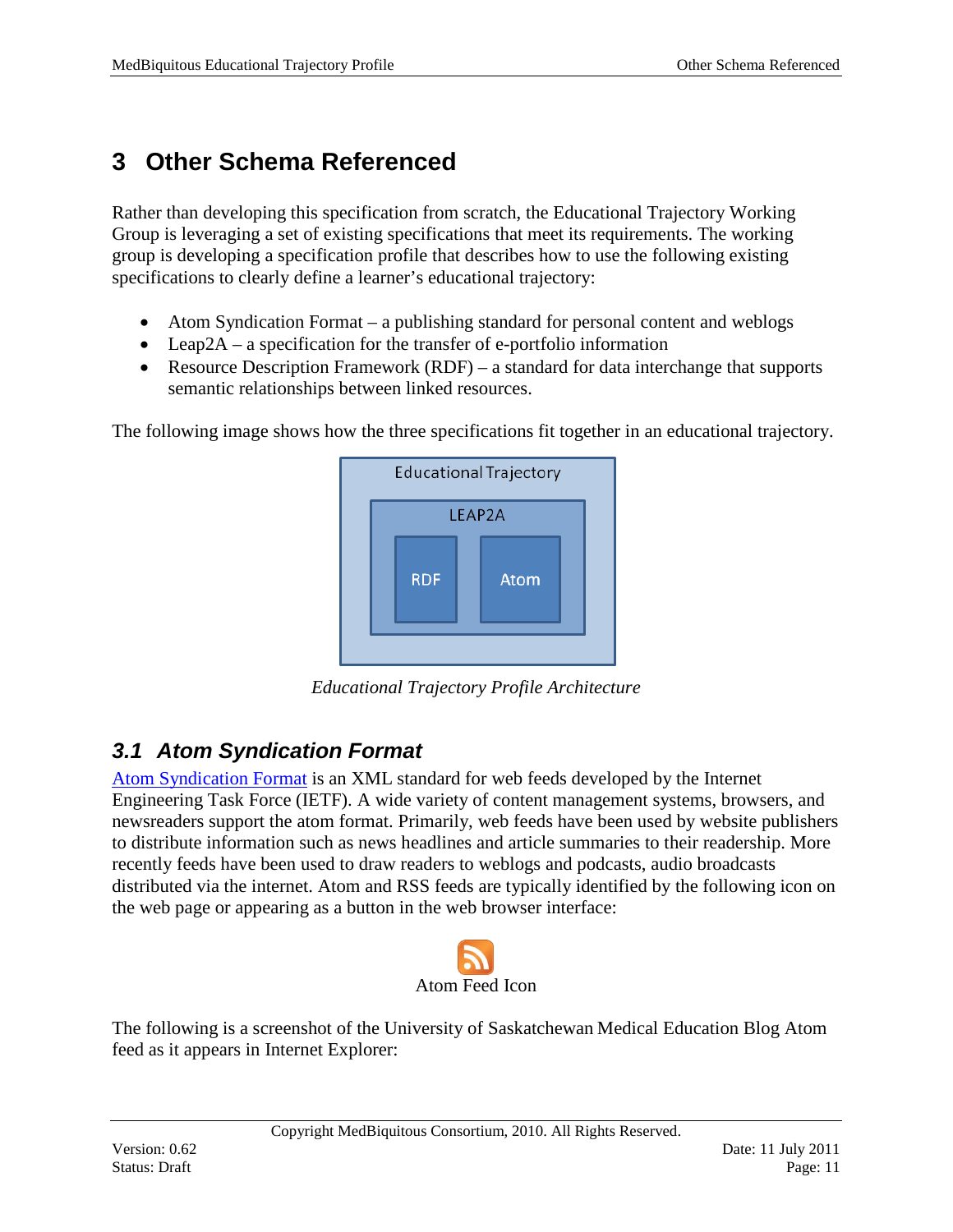| $+$ $\times$<br>http://blogs.usask.ca/medical_education/atom.xml<br>$\vee$<br>Google<br>File Print FedEx Kinko's   ><br>Favorites Tools Help<br><b>View</b><br>AutoFill + 3 Translate + E AutoFill + 3<br>medical education blog<br>■ · ② Page · ③ Tools ·<br>$\bigcirc$ $\cdot$ $\bigcirc$ $\cdot$<br><b>88 - 2 IEEE</b> X 201   3 ERA   3 blog   8 eViP   8 Stan   8 Rea   8 Ato<br>$\bigcirc$ M. $\times$<br>200<br>15/15<br><b>Displaying</b><br><b>Medical Education Blog</b><br>You are viewing a feed that contains frequently updated content. When you subscribe to a feed, it is added to the<br>Common Feed List. Updated information from the feed is automatically downloaded to your computer and can be<br>viewed in Internet Explorer and other programs. Learn more about feeds.<br>15<br>$\bullet$ All<br><b>or</b> Add this feed to iGoogle<br>Sort by:<br>Subscribe to this feed in Google Reader<br>$\nabla$ Date<br>Title<br><b>Subscribe to this feed</b><br>Author<br>Filter by category:<br><b>Surgical Information Site</b><br>1<br>Announcements<br>Just for Fun<br>1<br>Wednesday, January 27, 2010, 4:39:47 PM   Deirdre<br>3<br><b>Patient Resources</b><br>I recently found a new site called Pre-OP, which describes itself as:<br>4<br>Teaching Techniqu<br>3<br>Technology<br>$\mathbf{1}$<br>"This is an information resource designed to help you understand the nature of a medical condition and the surgical<br>Videos<br>procedure most commonly used to treat it.<br>Our hope is that we will help you to:<br>· gain a better understanding of your medical condition,<br>· know your treatment options,<br>· understand the risks of surgery - as well as the risk should you decide not to have the treatment your doctor recommends.<br>. You should also know what to expect on the day of surgery<br>· and know how to care of yourself during recovery."<br>$\bigotimes$<br><b>Le</b><br>4100% | C Medical Education Blog - Windows Internet Explorer | 司        |
|-----------------------------------------------------------------------------------------------------------------------------------------------------------------------------------------------------------------------------------------------------------------------------------------------------------------------------------------------------------------------------------------------------------------------------------------------------------------------------------------------------------------------------------------------------------------------------------------------------------------------------------------------------------------------------------------------------------------------------------------------------------------------------------------------------------------------------------------------------------------------------------------------------------------------------------------------------------------------------------------------------------------------------------------------------------------------------------------------------------------------------------------------------------------------------------------------------------------------------------------------------------------------------------------------------------------------------------------------------------------------------------------------------------------------------------------------------------------------------------------------------------------------------------------------------------------------------------------------------------------------------------------------------------------------------------------------------------------------------------------------------------------------------------------------------------------------------------------------------------------------------------------------------------------------------------------------|------------------------------------------------------|----------|
|                                                                                                                                                                                                                                                                                                                                                                                                                                                                                                                                                                                                                                                                                                                                                                                                                                                                                                                                                                                                                                                                                                                                                                                                                                                                                                                                                                                                                                                                                                                                                                                                                                                                                                                                                                                                                                                                                                                                               |                                                      | - م      |
|                                                                                                                                                                                                                                                                                                                                                                                                                                                                                                                                                                                                                                                                                                                                                                                                                                                                                                                                                                                                                                                                                                                                                                                                                                                                                                                                                                                                                                                                                                                                                                                                                                                                                                                                                                                                                                                                                                                                               |                                                      |          |
|                                                                                                                                                                                                                                                                                                                                                                                                                                                                                                                                                                                                                                                                                                                                                                                                                                                                                                                                                                                                                                                                                                                                                                                                                                                                                                                                                                                                                                                                                                                                                                                                                                                                                                                                                                                                                                                                                                                                               | Google                                               | vsmoth * |
|                                                                                                                                                                                                                                                                                                                                                                                                                                                                                                                                                                                                                                                                                                                                                                                                                                                                                                                                                                                                                                                                                                                                                                                                                                                                                                                                                                                                                                                                                                                                                                                                                                                                                                                                                                                                                                                                                                                                               | Convert - R Select                                   |          |
|                                                                                                                                                                                                                                                                                                                                                                                                                                                                                                                                                                                                                                                                                                                                                                                                                                                                                                                                                                                                                                                                                                                                                                                                                                                                                                                                                                                                                                                                                                                                                                                                                                                                                                                                                                                                                                                                                                                                               |                                                      |          |
|                                                                                                                                                                                                                                                                                                                                                                                                                                                                                                                                                                                                                                                                                                                                                                                                                                                                                                                                                                                                                                                                                                                                                                                                                                                                                                                                                                                                                                                                                                                                                                                                                                                                                                                                                                                                                                                                                                                                               |                                                      |          |
|                                                                                                                                                                                                                                                                                                                                                                                                                                                                                                                                                                                                                                                                                                                                                                                                                                                                                                                                                                                                                                                                                                                                                                                                                                                                                                                                                                                                                                                                                                                                                                                                                                                                                                                                                                                                                                                                                                                                               |                                                      |          |
|                                                                                                                                                                                                                                                                                                                                                                                                                                                                                                                                                                                                                                                                                                                                                                                                                                                                                                                                                                                                                                                                                                                                                                                                                                                                                                                                                                                                                                                                                                                                                                                                                                                                                                                                                                                                                                                                                                                                               |                                                      |          |
|                                                                                                                                                                                                                                                                                                                                                                                                                                                                                                                                                                                                                                                                                                                                                                                                                                                                                                                                                                                                                                                                                                                                                                                                                                                                                                                                                                                                                                                                                                                                                                                                                                                                                                                                                                                                                                                                                                                                               |                                                      |          |
|                                                                                                                                                                                                                                                                                                                                                                                                                                                                                                                                                                                                                                                                                                                                                                                                                                                                                                                                                                                                                                                                                                                                                                                                                                                                                                                                                                                                                                                                                                                                                                                                                                                                                                                                                                                                                                                                                                                                               |                                                      |          |
|                                                                                                                                                                                                                                                                                                                                                                                                                                                                                                                                                                                                                                                                                                                                                                                                                                                                                                                                                                                                                                                                                                                                                                                                                                                                                                                                                                                                                                                                                                                                                                                                                                                                                                                                                                                                                                                                                                                                               |                                                      |          |
|                                                                                                                                                                                                                                                                                                                                                                                                                                                                                                                                                                                                                                                                                                                                                                                                                                                                                                                                                                                                                                                                                                                                                                                                                                                                                                                                                                                                                                                                                                                                                                                                                                                                                                                                                                                                                                                                                                                                               |                                                      |          |
|                                                                                                                                                                                                                                                                                                                                                                                                                                                                                                                                                                                                                                                                                                                                                                                                                                                                                                                                                                                                                                                                                                                                                                                                                                                                                                                                                                                                                                                                                                                                                                                                                                                                                                                                                                                                                                                                                                                                               |                                                      |          |
|                                                                                                                                                                                                                                                                                                                                                                                                                                                                                                                                                                                                                                                                                                                                                                                                                                                                                                                                                                                                                                                                                                                                                                                                                                                                                                                                                                                                                                                                                                                                                                                                                                                                                                                                                                                                                                                                                                                                               |                                                      |          |
|                                                                                                                                                                                                                                                                                                                                                                                                                                                                                                                                                                                                                                                                                                                                                                                                                                                                                                                                                                                                                                                                                                                                                                                                                                                                                                                                                                                                                                                                                                                                                                                                                                                                                                                                                                                                                                                                                                                                               |                                                      |          |
|                                                                                                                                                                                                                                                                                                                                                                                                                                                                                                                                                                                                                                                                                                                                                                                                                                                                                                                                                                                                                                                                                                                                                                                                                                                                                                                                                                                                                                                                                                                                                                                                                                                                                                                                                                                                                                                                                                                                               |                                                      |          |
|                                                                                                                                                                                                                                                                                                                                                                                                                                                                                                                                                                                                                                                                                                                                                                                                                                                                                                                                                                                                                                                                                                                                                                                                                                                                                                                                                                                                                                                                                                                                                                                                                                                                                                                                                                                                                                                                                                                                               |                                                      |          |
|                                                                                                                                                                                                                                                                                                                                                                                                                                                                                                                                                                                                                                                                                                                                                                                                                                                                                                                                                                                                                                                                                                                                                                                                                                                                                                                                                                                                                                                                                                                                                                                                                                                                                                                                                                                                                                                                                                                                               |                                                      |          |
|                                                                                                                                                                                                                                                                                                                                                                                                                                                                                                                                                                                                                                                                                                                                                                                                                                                                                                                                                                                                                                                                                                                                                                                                                                                                                                                                                                                                                                                                                                                                                                                                                                                                                                                                                                                                                                                                                                                                               |                                                      |          |
|                                                                                                                                                                                                                                                                                                                                                                                                                                                                                                                                                                                                                                                                                                                                                                                                                                                                                                                                                                                                                                                                                                                                                                                                                                                                                                                                                                                                                                                                                                                                                                                                                                                                                                                                                                                                                                                                                                                                               |                                                      |          |
|                                                                                                                                                                                                                                                                                                                                                                                                                                                                                                                                                                                                                                                                                                                                                                                                                                                                                                                                                                                                                                                                                                                                                                                                                                                                                                                                                                                                                                                                                                                                                                                                                                                                                                                                                                                                                                                                                                                                               |                                                      |          |
|                                                                                                                                                                                                                                                                                                                                                                                                                                                                                                                                                                                                                                                                                                                                                                                                                                                                                                                                                                                                                                                                                                                                                                                                                                                                                                                                                                                                                                                                                                                                                                                                                                                                                                                                                                                                                                                                                                                                               |                                                      |          |
|                                                                                                                                                                                                                                                                                                                                                                                                                                                                                                                                                                                                                                                                                                                                                                                                                                                                                                                                                                                                                                                                                                                                                                                                                                                                                                                                                                                                                                                                                                                                                                                                                                                                                                                                                                                                                                                                                                                                               |                                                      |          |
|                                                                                                                                                                                                                                                                                                                                                                                                                                                                                                                                                                                                                                                                                                                                                                                                                                                                                                                                                                                                                                                                                                                                                                                                                                                                                                                                                                                                                                                                                                                                                                                                                                                                                                                                                                                                                                                                                                                                               |                                                      |          |

### <span id="page-11-0"></span>*3.2 Leap2A*

[Leap2A](http://wiki.cetis.ac.uk/2009-03/LEAP2A_specification) is a specification for e-portfolios supported by [CETIS,](http://jisc.cetis.ac.uk/) funded by [JISC,](http://www.jisc.ac.uk/) and developed by Simon Grant and colleagues. Leap2A e-portfolios may contain:

- digital artifacts, including documents, audio, video, etc, made or jointly made by the portfolio holder
- expressions or text entries by the portfolio holder , including learner reflections
- information about the portfolio holder, their abilities, achievements, experiences, activities, goals, plans etc.

### <span id="page-11-1"></span>*3.3 RDF*

RDF supports semantic relationships between linked resources. Leap2A uses RDF to indicate what type of information is being conveyed: data about a person, an activity, a resource, etc.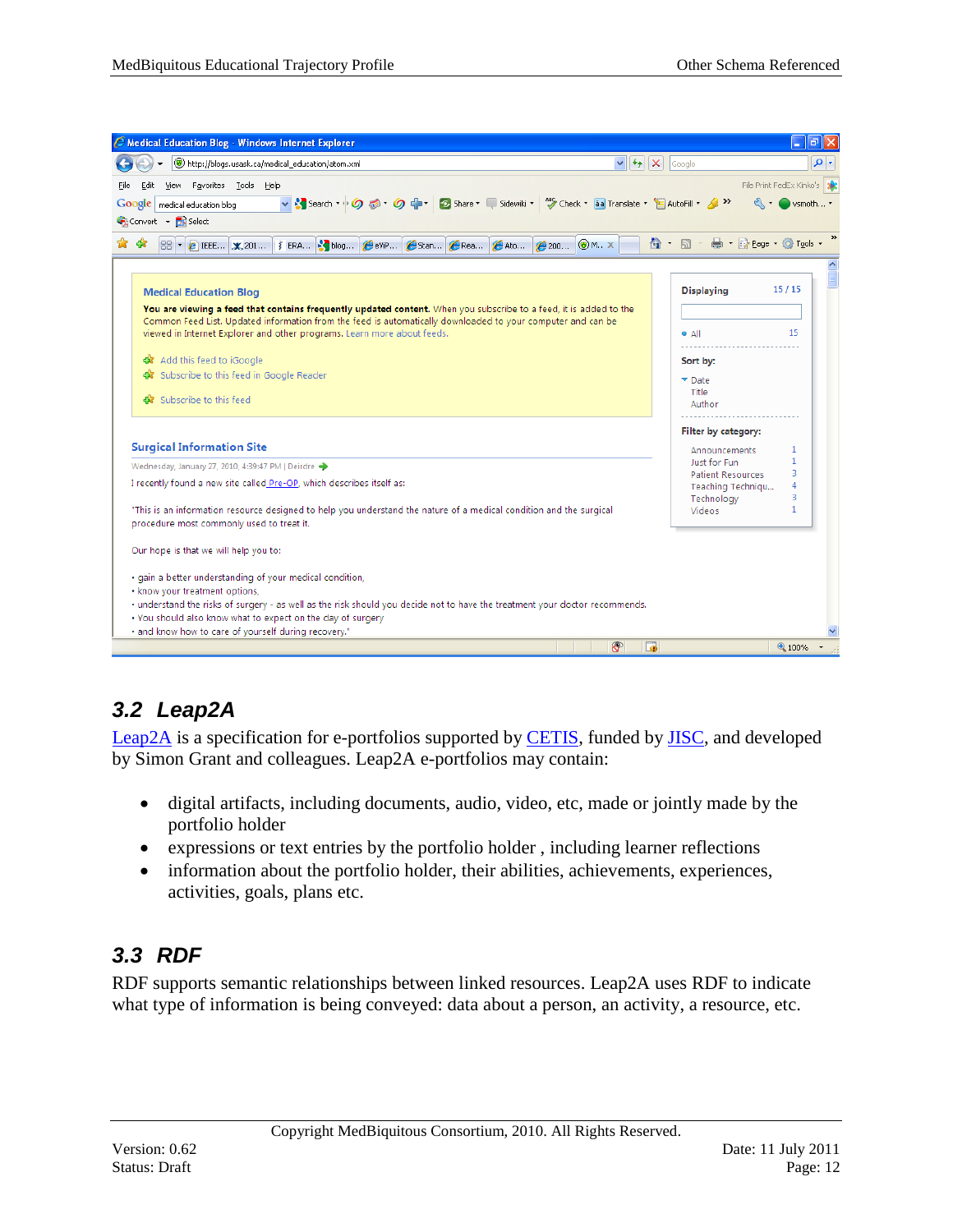### <span id="page-12-0"></span>*3.4 Underlying Concepts*

Both Atom and Leap2A concepts are key to the architecture of the educational trajectory. The page below shows some key components of the atom architecture.



**Feed** – a feed is a collection of content on a specific topic. Within the Educational trajectory, the feed is the collection of activities and related items that comprise the educational trajectory. Each feed has an identifier, an author, a date, and a title.

**Entry** –An entry is a piece of content within a feed. Within the Educational trajectory, the entry is a description of an activity in which the learner engaged while pursuing their primary degree. Entries may also describe an artifact, such as a document or publication, or a competency. Each entry has a title, identifier, a date, and some content. If the entry is describing an activity within the educational trajectory, it should also have a start date and an end date. An entry may have links to related information and categories. For the educational trajectory, the categories are important as they would form the basis of a visual trajectory that shows the activities against the time frame of the learner's education.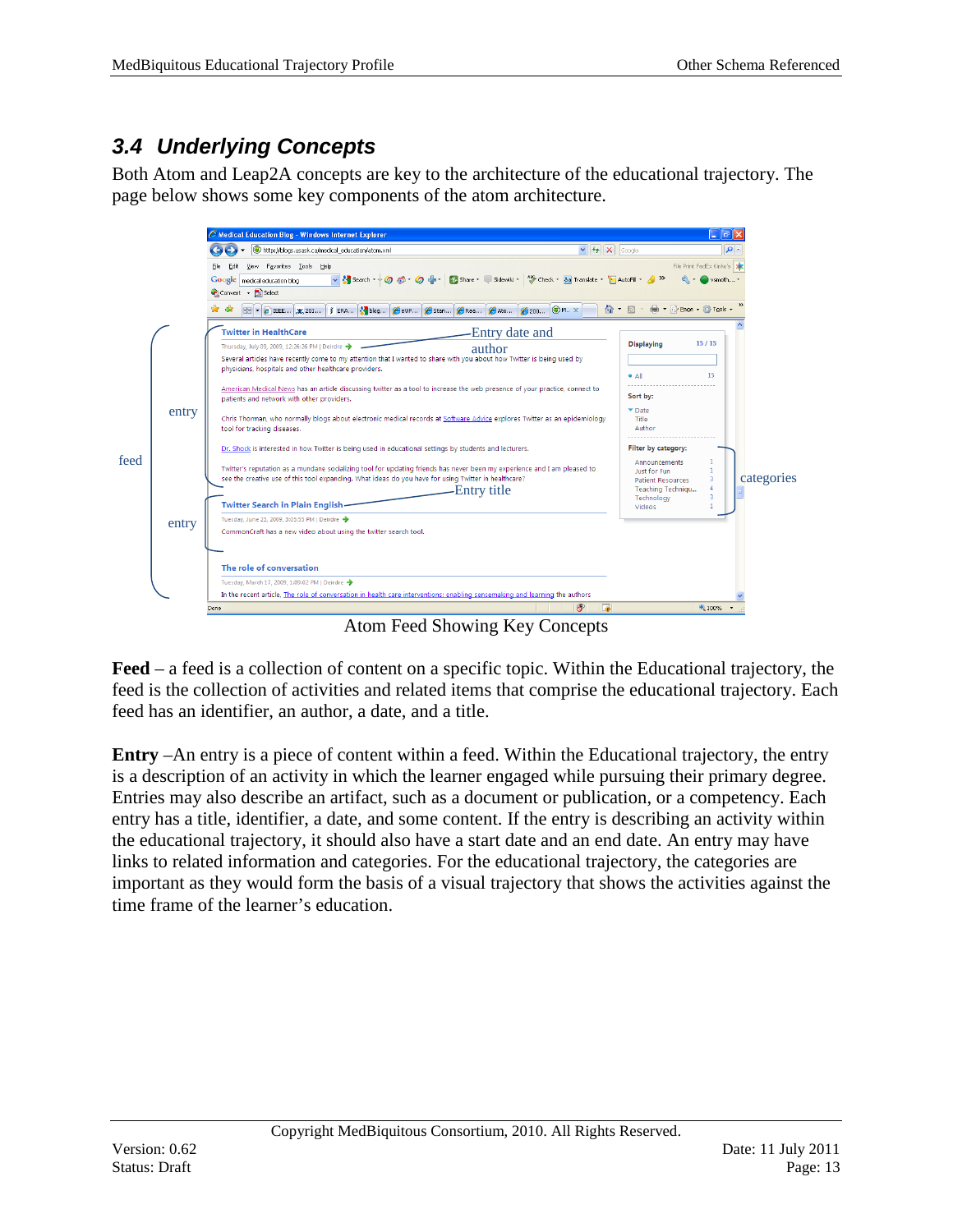# <span id="page-13-0"></span>**4 Documentation Conventions**

This document uses the following conventions.

| <b>Documentation Conventions</b> |  |
|----------------------------------|--|
|----------------------------------|--|

| <b>PUULIIUI KUULI UUITTUI KUULI</b> |                                                                                     |  |
|-------------------------------------|-------------------------------------------------------------------------------------|--|
| Convention                          | <b>Description</b>                                                                  |  |
| monospaced type                     | Sample XML tags, code, schema, or portion<br>thereof                                |  |
| <b>BoldText</b>                     | When used with an XML tag name, indicates<br>that the element contains sub-elements |  |
| <i><b>Italicized Text</b></i>       | When used in an XML tag description, an<br>attribute of the XML tag.                |  |

-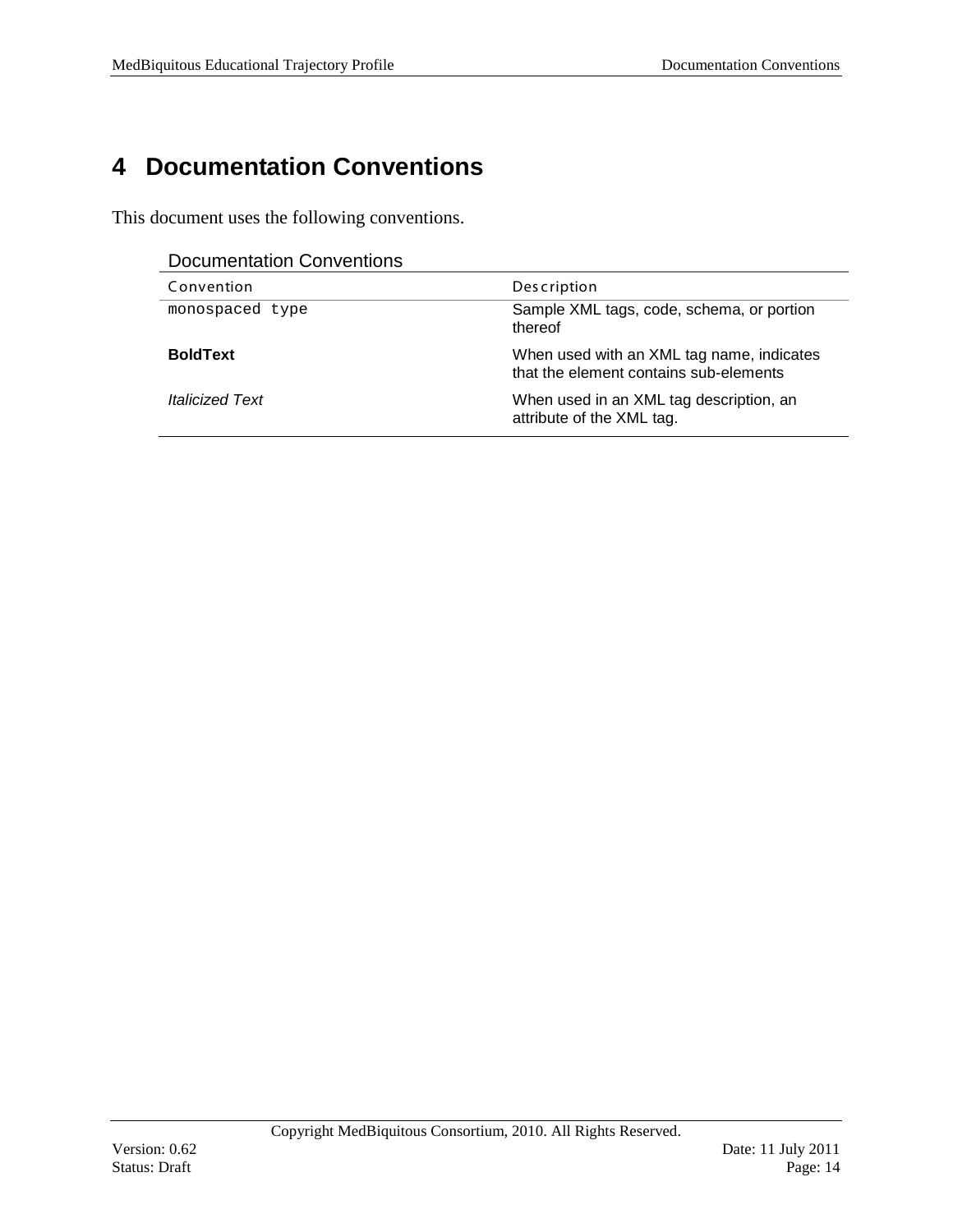# <span id="page-14-0"></span>**5 Educational Trajectory Elements**

The Educational Trajectory profile includes the following elements. Elements are taken from the Atom specification unless otherwise specified. Elements with the leap2: prefix are taken from Leap2A; elements with the rdf: prefix are taken from Resource Description Framework (see http://www.w3.org/RDF/).

- 1. feed
- 2. id
- 3. title
- 4. author
- 5. updated
- 6. published
- 7. entry
- 8. content
- 9. rdf:type
- 10. et:programLength
- 11. leap2:persondata
- 12. leap2:orgdata
- 13. leap2:spatialleap2:status
- 14. leap2:date
- 15. link
- 16. category

The root element is feed. All Educational Trajectory files are conformant Atom Syndication files and conformant Leap2A files.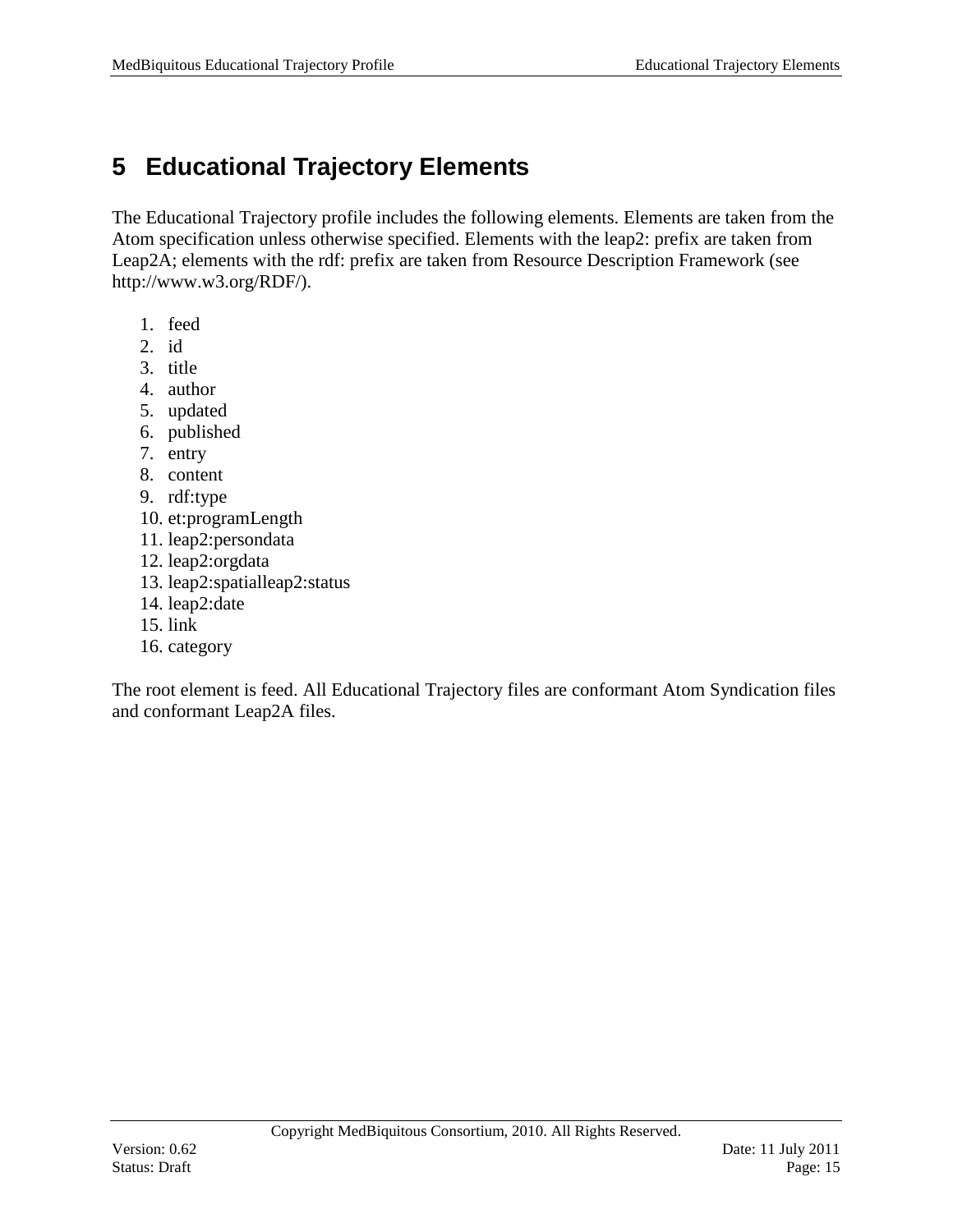# <span id="page-15-0"></span>**6 Educational Trajectory Grammar**

Because Educational Trajectory builds on Leap2A and Atom, the bulk of the elements used to describe an Educational Trajectory are Atom elements. In some cases, Leap2A extends Atom elements adding custom elements and attributes. MedBiquitous leverages these customizations and adds customizations specific to the health professions education community.

The structure of an Educational Trajectory is described in the tables below. The tables indicate whether an item is Required by Atom, Required by Leap2A , or Recommended by MedBiquitous.

Note that there are additional Atom elements not described in this guideline. This guideline focuses on those elements most useful for representing the Educational Trajectory. For more information on Atom, see:<http://www.ietf.org/rfc/rfc4287.txt>

| <b>Element</b> | <b>Description</b>                                                                                                                                                                                                                                         | <b>Required</b>                                                      | <b>Multiplicity</b>                                         |
|----------------|------------------------------------------------------------------------------------------------------------------------------------------------------------------------------------------------------------------------------------------------------------|----------------------------------------------------------------------|-------------------------------------------------------------|
| feed           | Feed is the root element. It contains<br>information on a learner's program of study,<br>formal and informal learning activities<br>outside a program of study, academic<br>dismissal or withdrawal, and gaps in study.                                    | Required by<br>Atom                                                  | 1                                                           |
| title          | The title of the educational trajectory. For<br>example, William Blake's Educational<br>Trajectory.<br>Title may have a type attribute that indicates<br>the text formatting. Text may be of type<br>text, html, or xhtml.<br>Text titles are recommended. | Required by<br>Atom                                                  | $\mathbf{1}$                                                |
| updated        | The date the feed was last modified. Use the<br>xml date time format. For example: 2009-<br>12-13T18:30:02Z                                                                                                                                                | Required                                                             | $\mathbf{1}$                                                |
| author         | Author is a container element. Use the name<br>subelement to identify the author of the<br>educational trajectory. The author of the<br>educational trajectory should be the learner<br>that it describes.                                                 | Author is required<br>by Atom and<br>recommended by<br>MedBiquitous. | 0 or more<br>$\langle$ only 1<br>recommende<br>$\mathbf{d}$ |

### **Feed Element Information**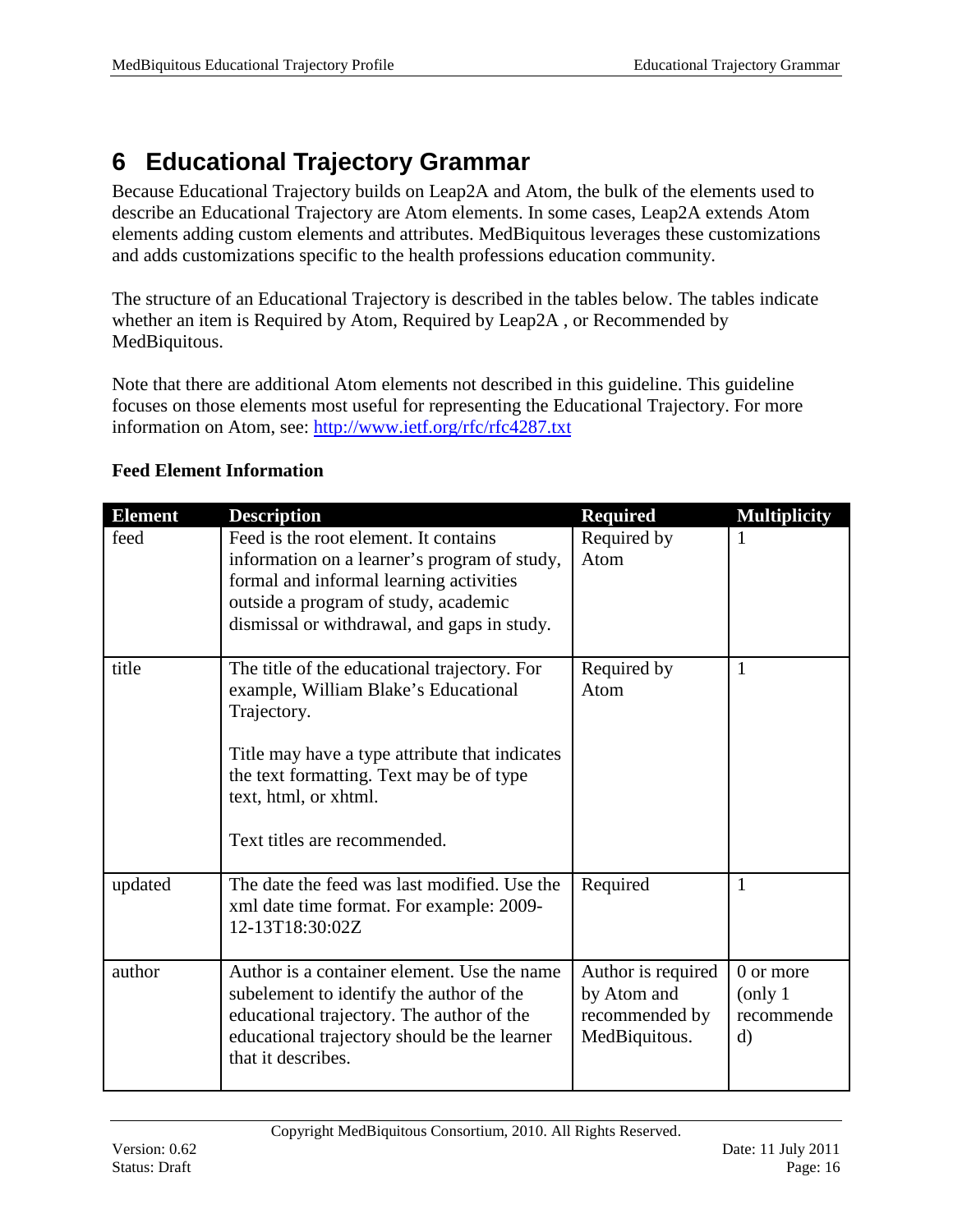| id    | A globally unique and permanent resource<br>identifier for the educational trajectory. The<br>URL of the educational trajectory document<br>is often used as the id.                                                                                                                                                                                                                                                                                                                                                                                            | Required by<br>Atom            | 1         |
|-------|-----------------------------------------------------------------------------------------------------------------------------------------------------------------------------------------------------------------------------------------------------------------------------------------------------------------------------------------------------------------------------------------------------------------------------------------------------------------------------------------------------------------------------------------------------------------|--------------------------------|-----------|
| entry | Entry contains one of the following:<br>Information related to a single<br>activity within the learner's<br>educational trajectory.<br>Description of a person, such as the<br>learner (name, id, etc)<br>Description of an organization or<br>institution<br>Attachments, including publications.<br>For more information, see one of the<br>following sections:<br><b>Referencing People</b><br>Referencing Organizations<br>Representing Specific Types of<br><b>Activities</b><br><b>Including Supervisor Testimonials</b><br><b>Including Publications</b> | Recommended by<br>MedBiquitous | 0 or more |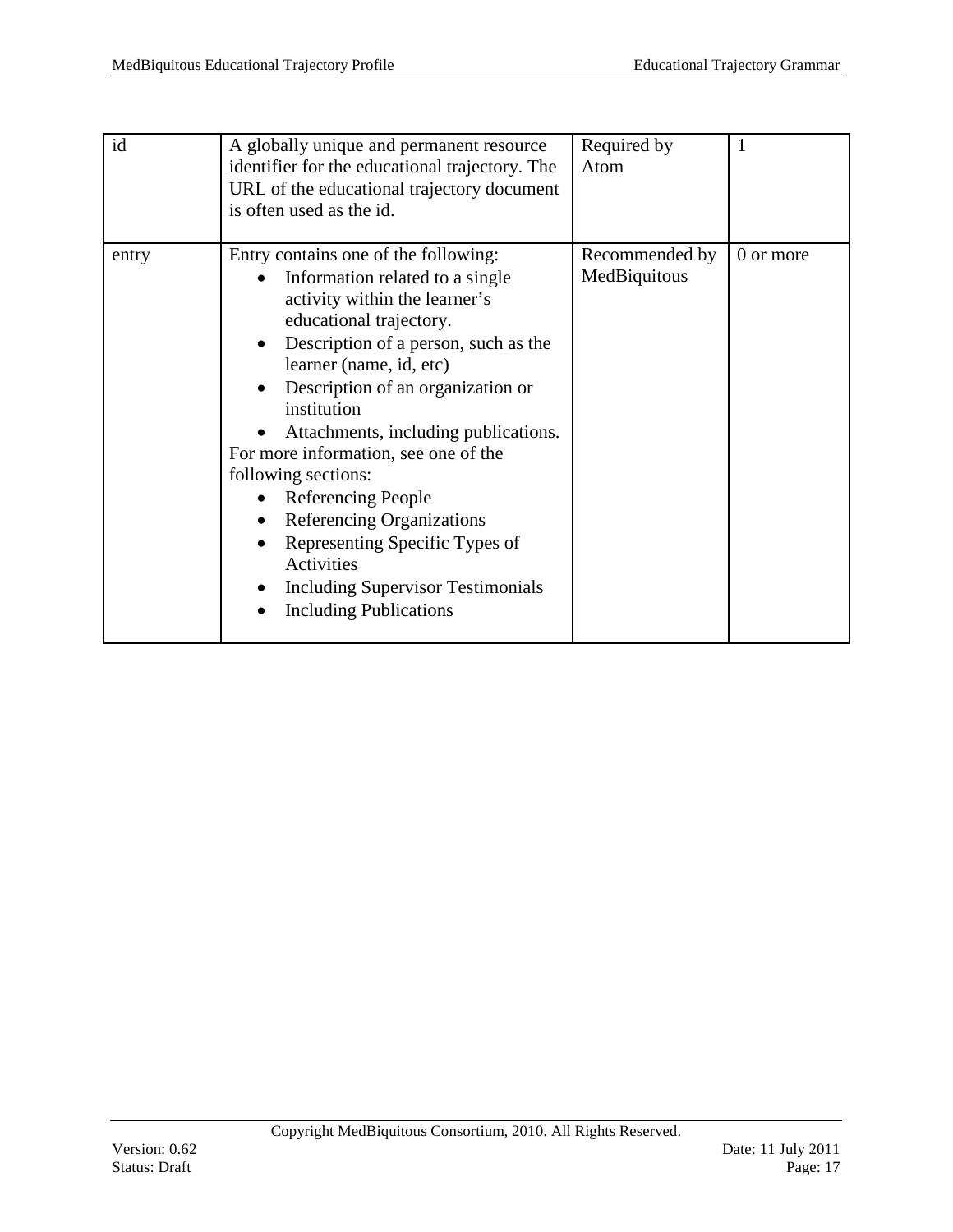# <span id="page-17-0"></span>**7 Referencing People**

Every educational trajectory should reference the learner to provide their name and other identifying information. In some cases, supervisors may be referenced as well, if , for example, a supervisor provided a testimonial for a learner's enrichment activity. Use the following entry elements to describe a person.

| <b>Element</b> | <b>Description</b>                                                                                                                                                                                                                                                 | <b>Required</b>                   | <b>Multiplicity</b>         |
|----------------|--------------------------------------------------------------------------------------------------------------------------------------------------------------------------------------------------------------------------------------------------------------------|-----------------------------------|-----------------------------|
| entry          | Entry contains information related to a<br>single person. There should be at least<br>one person entry that provides the<br>learner's name and identifying<br>information. Additional entries can be<br>provided to reference other people, such<br>a supervisors. | Recommended<br>by<br>MedBiquitous | 1 or more                   |
| title          | When describing a person, the title<br>should be the person's name.                                                                                                                                                                                                | Required by<br>Atom               | $\mathbf{1}$                |
| id             | A globally unique and permanent<br>resource identifier identifying the entry.                                                                                                                                                                                      | Required by<br>Atom               | $\mathbf{1}$                |
| updated        | The date the entry was last modified. Use<br>the xml date time format. For example:<br>2009-12-13T18:30:02Z                                                                                                                                                        | Required by<br>Atom               | $\mathbf{1}$                |
| author         | Author is a container element. Use the<br>name subelement to identify the author<br>of the entry. The author will likely be the<br>learner.                                                                                                                        | Recommended<br>by<br>MedBiquitous | $\mathbf{1}$<br>recommended |
| content        | Content contains a short description of<br>the person. For example: "Mary<br>Wollenstonecraft Godwin, University of<br>Dundee."                                                                                                                                    | Recommended                       | $0$ or $1$                  |
| rdf:type       | rdf:type indicates the type of entry being<br>described. For entries describing people,<br>the type is person, which is represented<br>as:                                                                                                                         | Recommended<br>by Leap2A          | 1<br>recommended            |
|                | <rdf:type<br>rdf:resource="leap2:person" /&gt;</rdf:type<br>                                                                                                                                                                                                       |                                   |                             |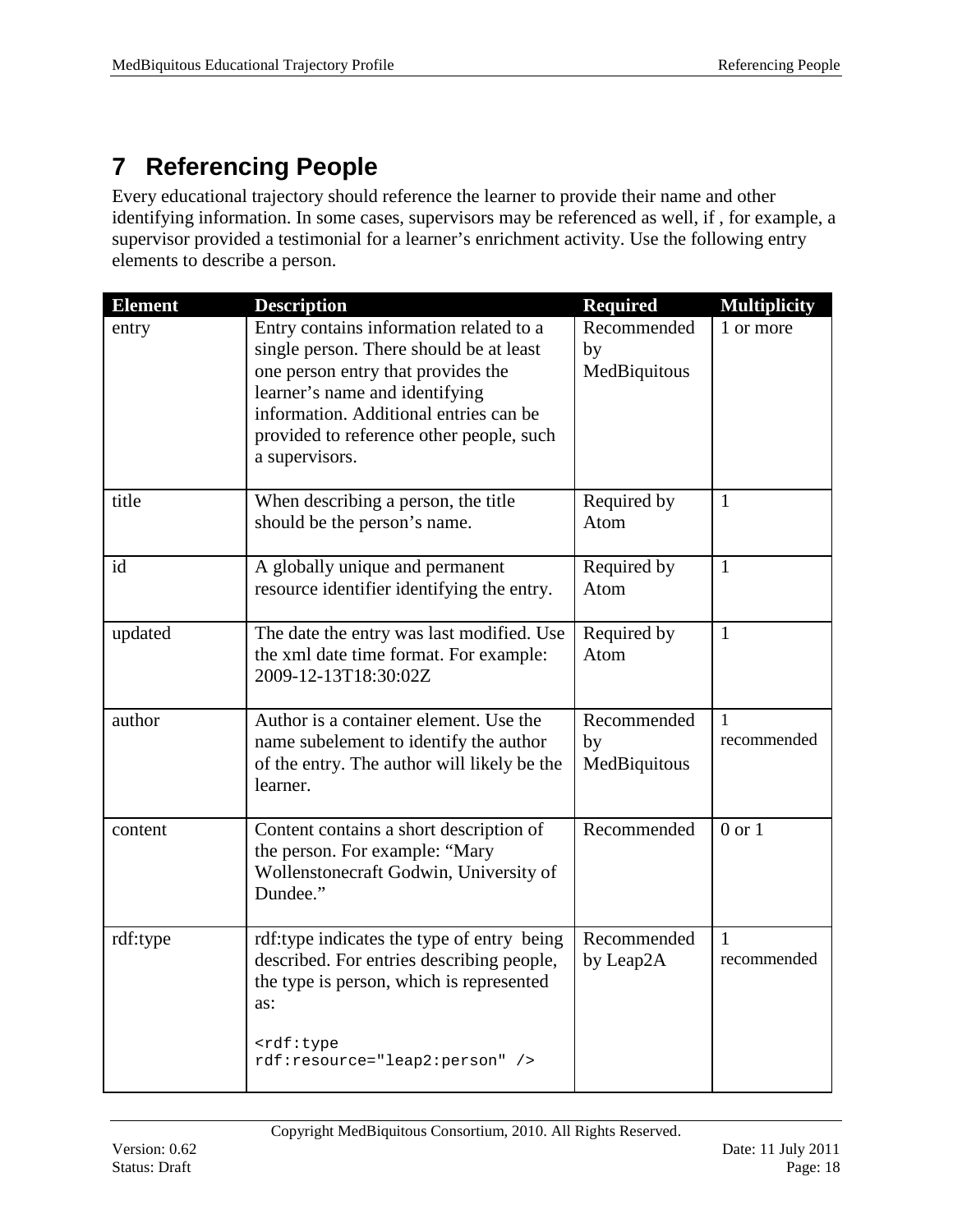| leap2:persondat | The leap2: personadata element provides                                           | Recommended  | 1 or more |
|-----------------|-----------------------------------------------------------------------------------|--------------|-----------|
| a               | name or contact information for an                                                | by           |           |
|                 | individual, such as a learner or their                                            | MedBiquitous |           |
|                 | supervisor for a given activity.                                                  |              |           |
|                 | leap2:persondata has the following                                                |              |           |
|                 | attributes:                                                                       |              |           |
|                 |                                                                                   |              |           |
|                 | leap2:field<br>Defines what the persondata element is                             |              |           |
|                 | defining. MedBiquitous recommends                                                 |              |           |
|                 | defining persondata elements for the                                              |              |           |
|                 | following fields: legal_given_name,                                               |              |           |
|                 | legal_family_name, email, id.                                                     |              |           |
|                 | leap2:service                                                                     |              |           |
|                 | Defines the domain or service associated                                          |              |           |
|                 | with an id. leap2:service is required<br>when defining an id. MedBiquitous        |              |           |
|                 | recommends using the Internet domain                                              |              |           |
|                 | of the university with which the learner                                          |              |           |
|                 | or supervisor is associated.                                                      |              |           |
|                 | Example:                                                                          |              |           |
|                 | <leap2:persondata< td=""><td></td><td></td></leap2:persondata<>                   |              |           |
|                 | leap2:field="legal_given_name">                                                   |              |           |
|                 | Mary<br><leap2:persondata< td=""><td></td><td></td></leap2:persondata<>           |              |           |
|                 | leap2:field="legal_given_name">                                                   |              |           |
|                 | Wollstonecraft<br><leap2:persondata< td=""><td></td><td></td></leap2:persondata<> |              |           |
|                 | leap2:field="legal_family_name">G                                                 |              |           |
|                 | odwin<br><leap2:persondata< td=""><td></td><td></td></leap2:persondata<>          |              |           |
|                 | leap2:field="email">mwgodwin@exam                                                 |              |           |
|                 | ple.org<br><leap2:persondata< td=""><td></td><td></td></leap2:persondata<>        |              |           |
|                 | leap2:field="id"                                                                  |              |           |
|                 | leap2:service="dundee.ac.uk"><br>1234567                                          |              |           |
|                 |                                                                                   |              |           |
|                 |                                                                                   |              |           |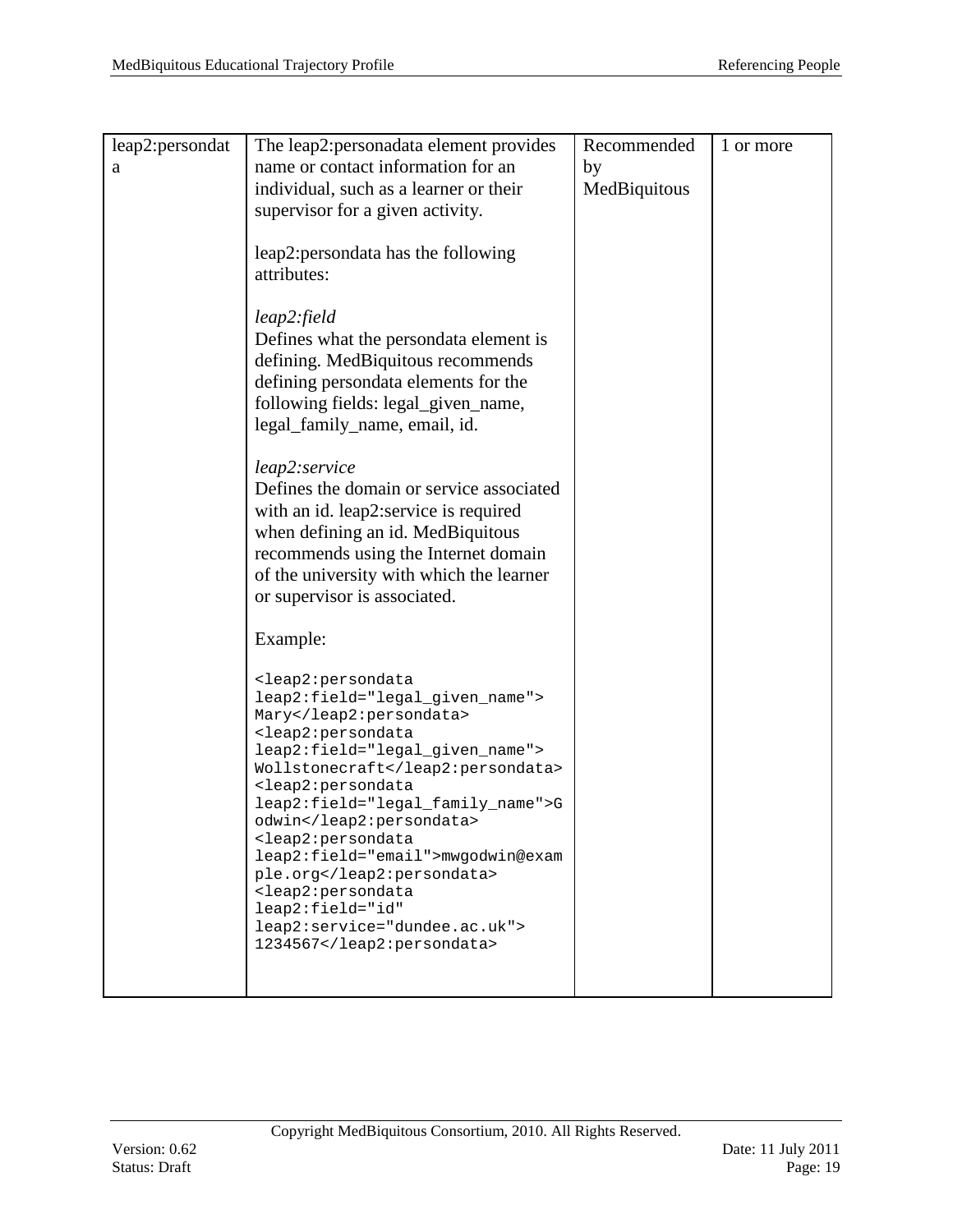```
Example:
    <entry>
      <title>Mary Godwin</title>
      <id>portfolio:people/0001</id>
      <updated>2009-12-13T00:00:00Z</updated>
      <author>Mary Wollenstonecraft Godwin</author>
      <content type="text">Mary Wollenstonecraft Godwin, University of Dundee
</content>
      <rdf:type rdf:resource="leap2:person" />
      <leap2:persondata leap2:field="legal_given_name"> 
Mary</leap2:persondata>
      <leap2:persondata leap2:field="legal_given_name">Wollstonecraft 
       </leap2:persondata>
      <leap2:persondata 
leap2:field="legal_family_name">Godwin</leap2:persondata>
      <leap2:persondata leap2:field="email"> 
      mwgodwin@example.org</leap2:persondata>
      <leap2:persondata leap2:field="id" leap2:service="dundee.ac.uk">1234567
       </leap2:persondata>
    </entry>
```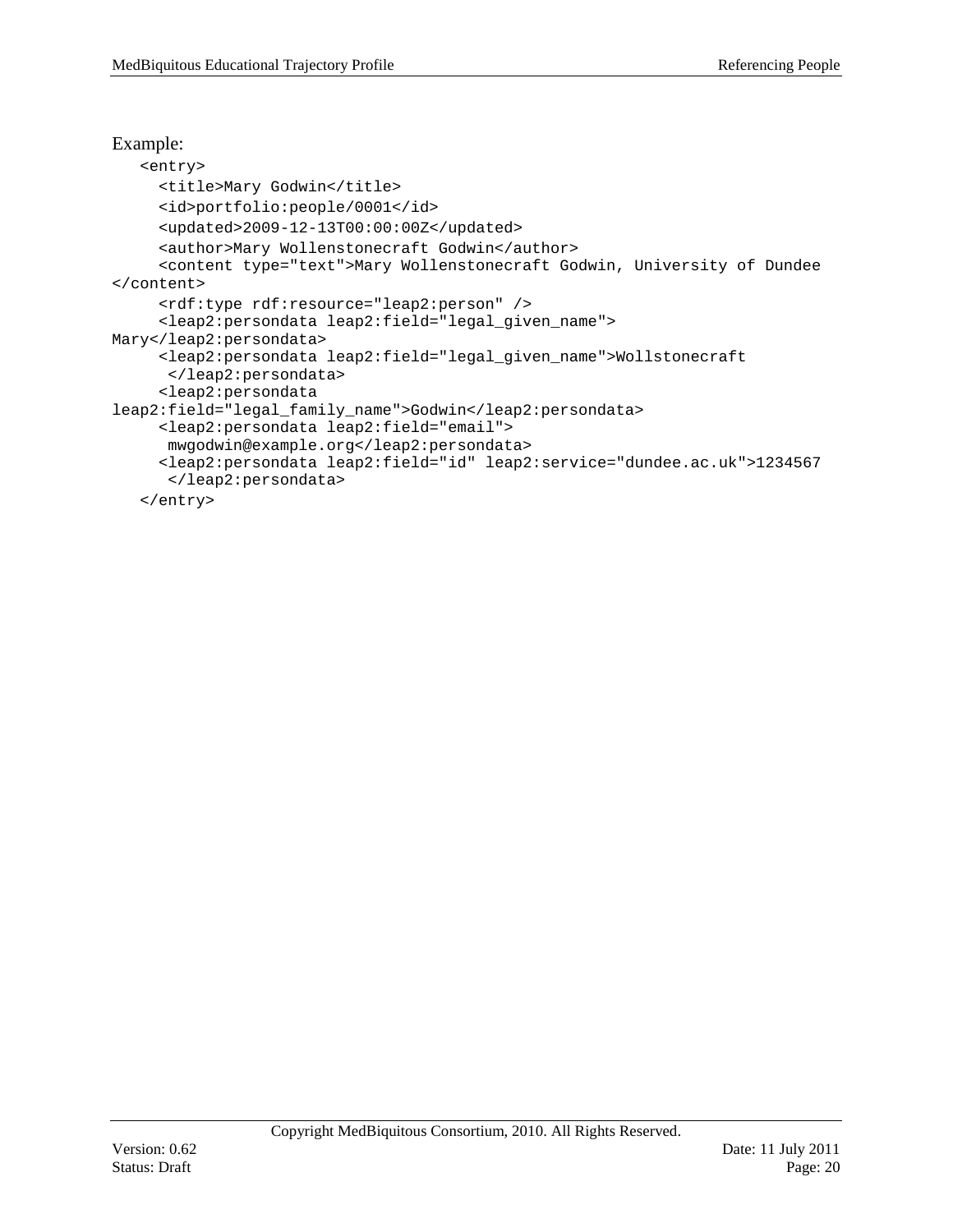# <span id="page-20-0"></span>**8 Referencing Organizations**

An educational trajectory will often reference an organization, such as an institution where the learner has taken a program or course. Use the following entry elements to describe an organization.

| <b>Element</b> | <b>Description</b>                                                                                                                                                                                                                                                                                     | <b>Required</b>                   | <b>Multiplicity</b>         |
|----------------|--------------------------------------------------------------------------------------------------------------------------------------------------------------------------------------------------------------------------------------------------------------------------------------------------------|-----------------------------------|-----------------------------|
| entry          | Entry contains information related to a<br>single institution. Include an entry that<br>provides the information about the<br>institution the learner attended.<br>Additional entries can be provided to<br>reference other organizations, such as<br>those where enrichment activities took<br>place. | Recommended<br>by<br>MedBiquitous | 1 or more                   |
| title          | When describing an organization, the<br>title should be the organization's name.                                                                                                                                                                                                                       | Required by<br>Atom               | $\mathbf{1}$                |
| id             | A globally unique and permanent<br>resource identifier identifying the entry.                                                                                                                                                                                                                          | Required by<br>Atom               | $\mathbf{1}$                |
| updated        | The date the entry was last modified. Use<br>the xml date time format. For example:<br>2009-12-13T18:30:02Z                                                                                                                                                                                            | Required by<br>Atom               | $\mathbf{1}$                |
| author         | Author is a container element. Use the<br>name subelement to identify the author<br>of the entry. The author will likely be the<br>institution.                                                                                                                                                        | Recommended<br>by<br>MedBiquitous | $\mathbf{1}$<br>recommended |
| content        | Content contains a short description of<br>the organization. For example:<br>"University of Missouri."                                                                                                                                                                                                 | Recommended                       | $0$ or $1$                  |
| rdf:type       | rdf:type indicates the type of entry being<br>described. For entries describing<br>organizations, the type is organization,<br>which is represented as:<br><rdf:type<br>rdf: resource="leaptype2: organizat<br/><math>ion"</math> /&gt;</rdf:type<br>                                                  | Recommended<br>by Leap2A          | $\mathbf{1}$<br>recommended |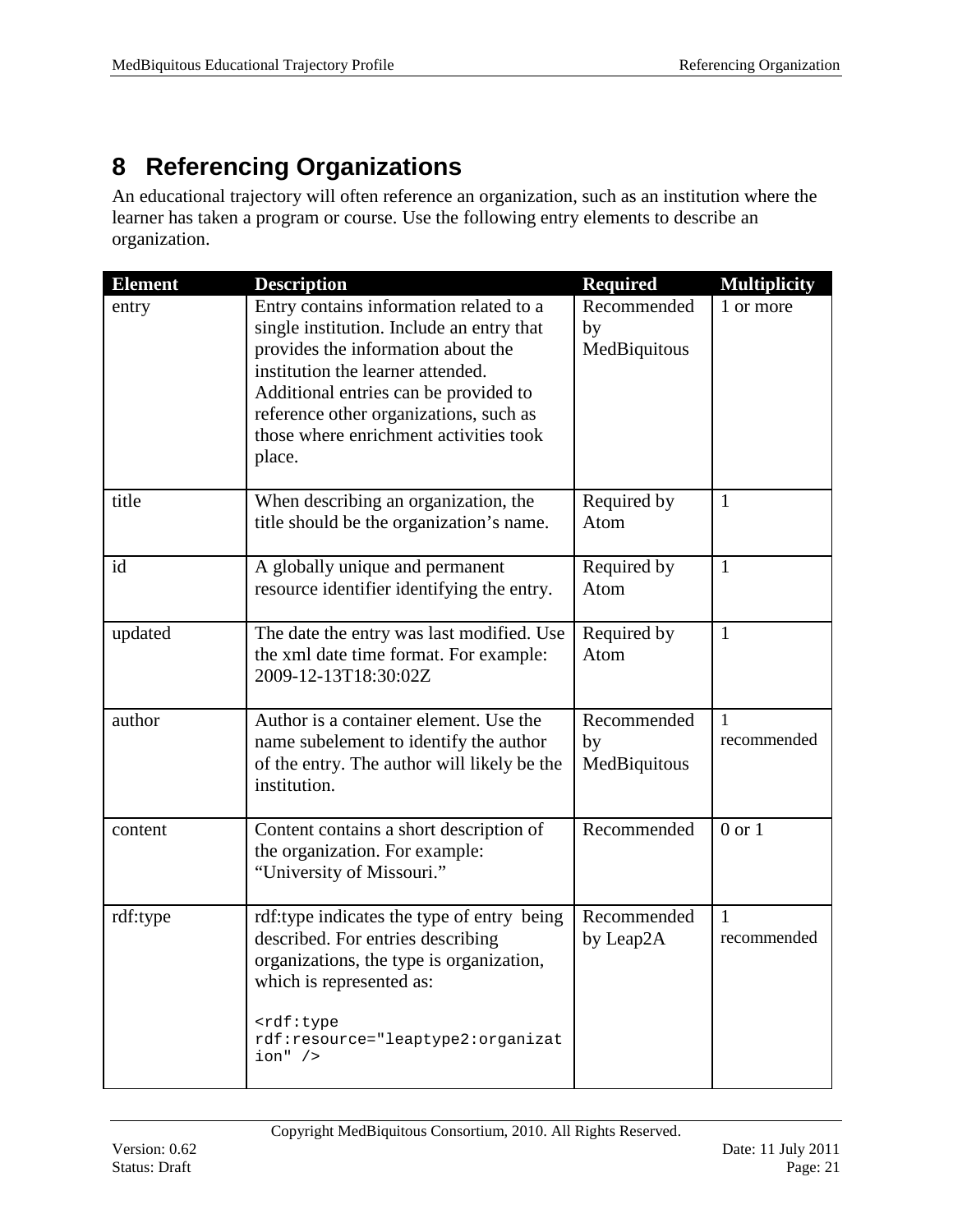| leap2:orgdata | The leap2:orgdata element allows for the<br>inclusion of website, email, telephone,                                                                                                                 | Optional | 0 or more  |
|---------------|-----------------------------------------------------------------------------------------------------------------------------------------------------------------------------------------------------|----------|------------|
|               | and other details about the organization.                                                                                                                                                           |          |            |
|               | Educational trajectory uses the following<br>attributes of leap2:orgdata:                                                                                                                           |          |            |
|               | field<br>Defines what the orgdata element is<br>defining. The following fields may be<br>used in an educational trajectory:<br>website, email, and workphone.                                       |          |            |
|               | label<br>A label for the data used in the<br>originating system. Label is optional.                                                                                                                 |          |            |
|               | For details on other possible fields, see:<br>http://wiki.leapspecs.org/2A/organization<br>al_data#orgdata                                                                                          |          |            |
|               | Example:                                                                                                                                                                                            |          |            |
|               | <leap2:orgdata<br>leap2:field="email"&gt;<br/>info@somecity.ac.uk<br/><br/><leap2:orgdata<br>leap2:field="website"&gt;<br/>http://www.dundee.ac.uk/cmdn/<br/></leap2:orgdata<br></leap2:orgdata<br> |          |            |
| leap2:spatial | The leap2: spatial element provides<br>subelements for describing an<br>institution's address. See section<br>leap2:spatial subelements for more<br>details.                                        | Optional | $0$ or $1$ |

### <span id="page-21-0"></span>*8.1 Leap2:spatial subelements*

The leap2:spatial element has subelements that allow you to define address details for an organization.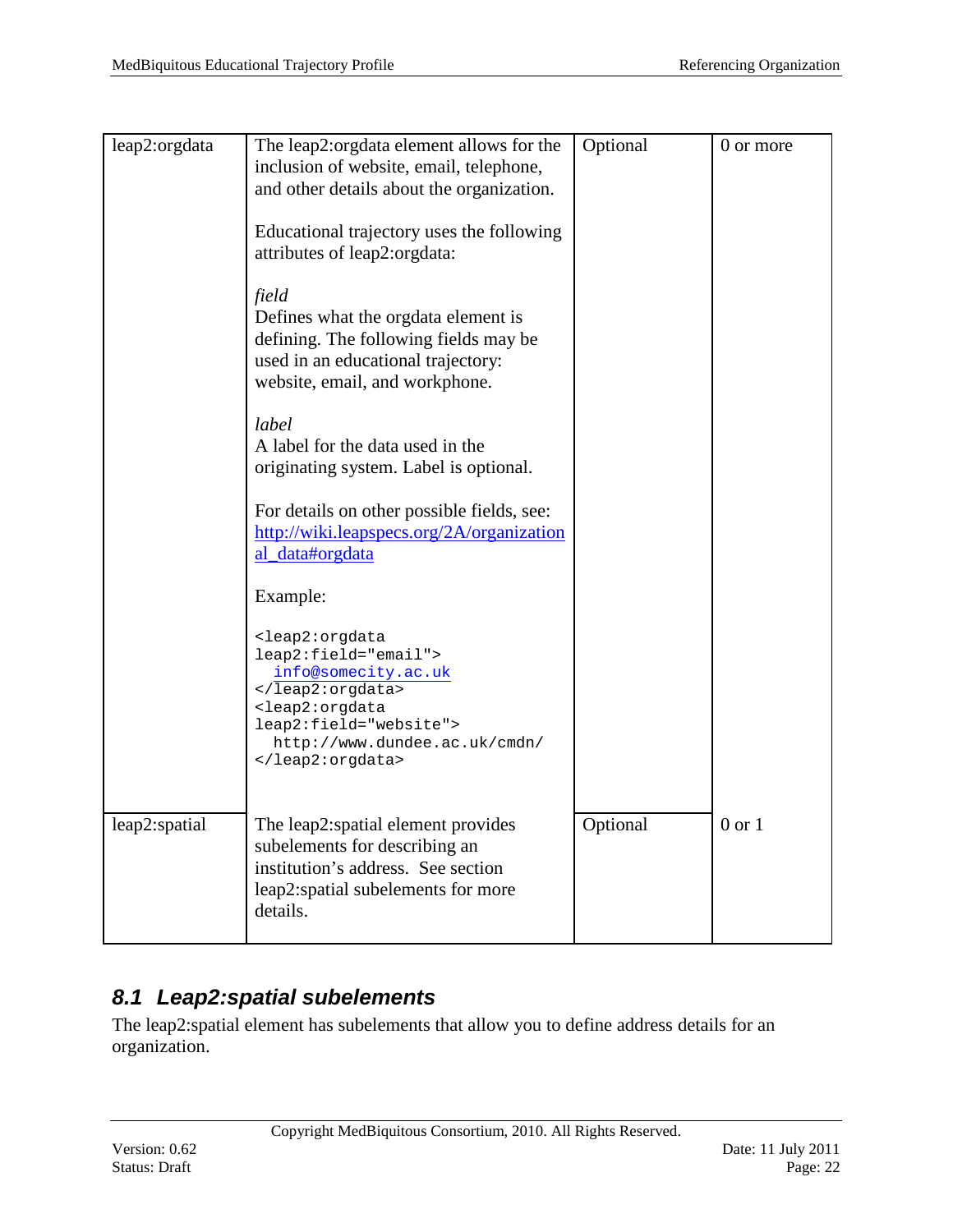| <b>Element</b>        | <b>Description</b>                                                                                                                                                                                                                                                                                                                                                                                                            | <b>Required</b> | <b>Multiplicity</b> |
|-----------------------|-------------------------------------------------------------------------------------------------------------------------------------------------------------------------------------------------------------------------------------------------------------------------------------------------------------------------------------------------------------------------------------------------------------------------------|-----------------|---------------------|
| leap2:addresslin<br>e | The addressline element is used for a<br>single line of a postal address. Use<br>multiple addressline elements to<br>represent a complete address. The order<br>of appearance indicates the order in<br>which the lines should be used.<br>Addressline has the following attribute:<br>label<br>An optional label for the address line.<br>Example:<br><leap2:addressline><br/>420 Delaware St. S.E.<br/></leap2:addressline> | Optional        | 0 or more           |
|                       | <leap2:addressline<br>leap2:label="City and State"&gt;<br/>Minneapolis, MN<br/></leap2:addressline<br>                                                                                                                                                                                                                                                                                                                        |                 |                     |
| leap2:postcode        | The postcode address is used for postal<br>codes or zipcodes.<br>Example:<br><leap2:postcode>55455code&gt;</leap2:postcode>                                                                                                                                                                                                                                                                                                   | Optional        | $0$ or $1$          |
| leap2:country         | The country element contains a text<br>string representing the name of a<br>country. Country has the following<br>optional attribute:<br>countrycode<br>The 3 letter country code as defined by<br>ISO 3166-1. See the following page for<br>details:<br>http://en.wikipedia.org/wiki/ISO_3166-<br>$1$ alpha- $3$<br>Example:<br><leap2:country>USA</leap2:country>                                                           | Optional        | $0$ or $1$          |
|                       |                                                                                                                                                                                                                                                                                                                                                                                                                               |                 |                     |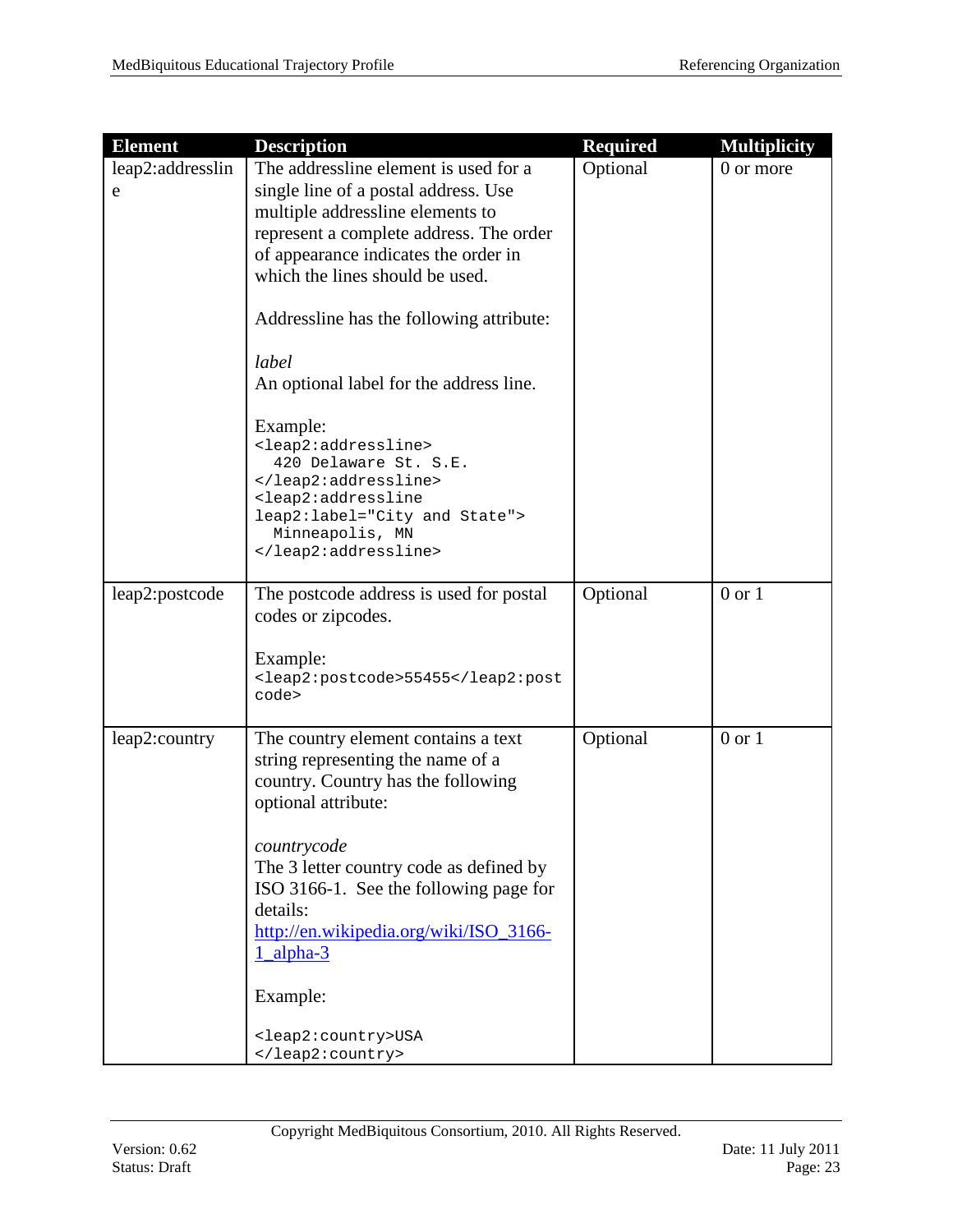# <span id="page-23-0"></span>**9 Representing Specific Types of Activities**

Several different types of activities and related academic events may be represented as an entry. Use the sections that follow to understand the entry elements within the context of specific types of educational trajectory activities.

### <span id="page-23-1"></span>*9.1 Primary Degree*

Learners should indicate some basic information about the primary degree program, the primary degree serves as the backbone of an educational trajectory. The educational trajectory should contain general information about the degree program rather than details of coursework completed. All coursework leading to the primary degree are considered part of the degree program and should not be listed separately. Coursework is defined as any credit bearing activity from an accredited academic institution OR any activity from an accredited academic institution put on an official transcript. Use the following entry elements to describe a primary degree program.

| <b>Element</b> | <b>Description</b>                                                                                                                                                                                                | <b>Required</b>                   | <b>Multiplicity</b>         |
|----------------|-------------------------------------------------------------------------------------------------------------------------------------------------------------------------------------------------------------------|-----------------------------------|-----------------------------|
| entry          | Entry contains information related to a<br>single activity within the learner's<br>educational trajectory.                                                                                                        | Recommended                       | 0 or more                   |
| title          | The title of the activity. For example,<br>University of California San Francisco<br>Medical Degree Program.                                                                                                      | Required by<br>Atom               | $\mathbf{1}$                |
| id             | A globally unique and permanent<br>resource identifier identifying the entry.                                                                                                                                     | Required by<br>Atom               | $\mathbf{1}$                |
| published      | The date the entry was first published.<br>Use the xml date time format. For<br>example: 2009-12-13T18:30:02Z                                                                                                     | Optional                          | $0$ or $1$                  |
| updated        | The date the entry was last modified. Use<br>the xml date time format. For example:<br>2009-12-13T18:30:02Z                                                                                                       | Required by<br>Atom               | $\mathbf{1}$                |
| author         | Author is a container element. Use the<br>name subelement to identify the author<br>of the entry. For the primary degree<br>program, the author will likely be the<br>institution if they are providing the data. | Recommended<br>by<br>MedBiquitous | $\mathbf{1}$<br>recommended |
| content        | Content should contain a one paragraph                                                                                                                                                                            | Recommended                       | $0$ or $1$                  |

#### **Entry Element Information for the Primary Degree Activity**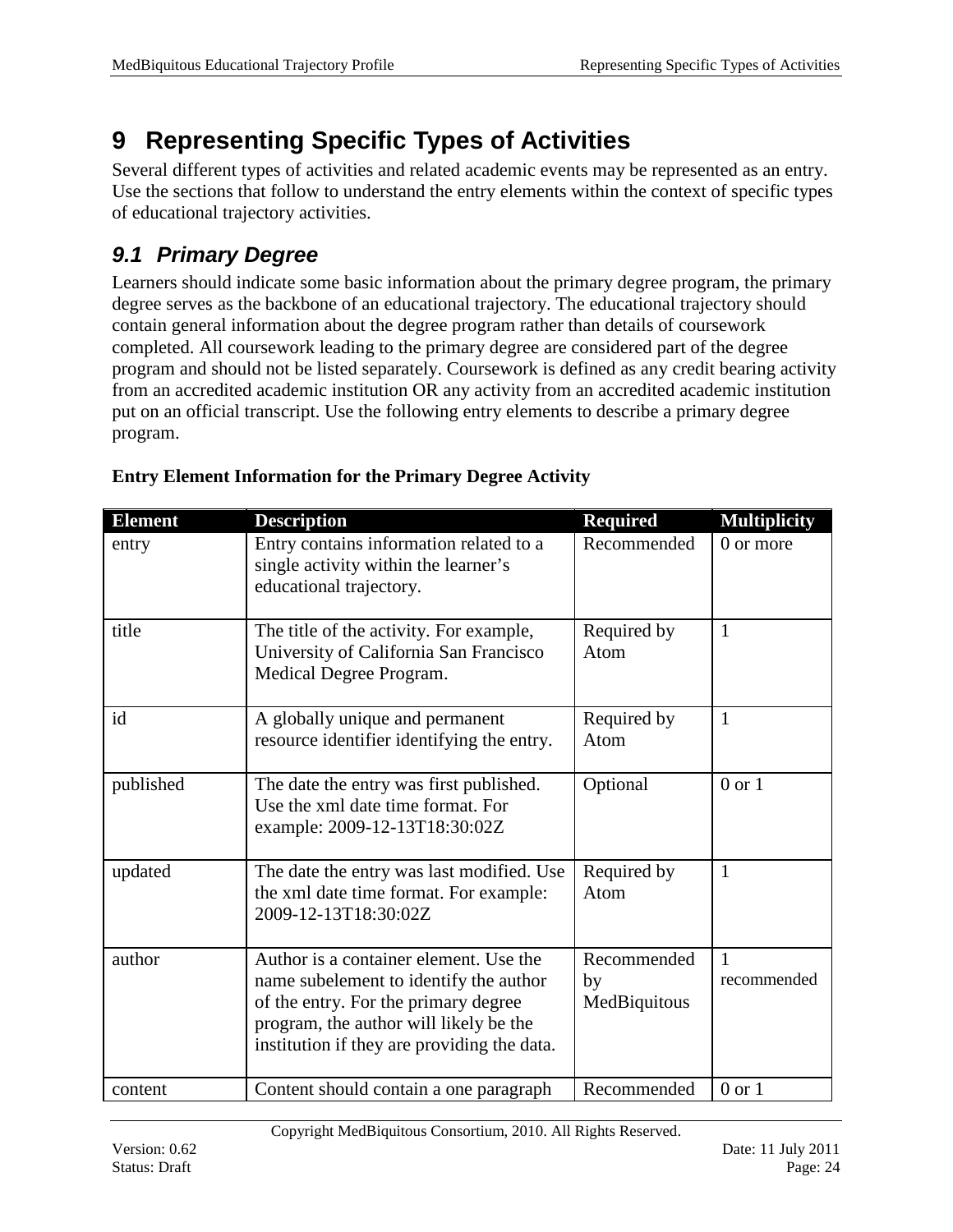|                      | description of the program completed<br>that is written by the institution. If the<br>learner is engaged in an elective program<br>such as pathways to discovery, the<br>description should indicate that.                                           |                                   |                  |
|----------------------|------------------------------------------------------------------------------------------------------------------------------------------------------------------------------------------------------------------------------------------------------|-----------------------------------|------------------|
| rdf:type             | rdf:type indicates the type of entry being<br>described. For the primary degree<br>program, the type is an activity, which is<br>represented as:                                                                                                     | Recommended<br>by Leap2A          | 1<br>recommended |
|                      | <rdf:type rdf:resource="&lt;br&gt;leap2:activity"></rdf:type>                                                                                                                                                                                        |                                   |                  |
| et:programLengt<br>h | et: programLength indicates the length of<br>the program as indicated by the<br>institution. The programLength element<br>uses the XML schema duration type to<br>indicate the length of the program.                                                | Optional                          | $0$ or $1$       |
|                      | The following example shows a program<br>duration of 4 years.                                                                                                                                                                                        |                                   |                  |
|                      | Example:                                                                                                                                                                                                                                             |                                   |                  |
|                      | <et:programlength><br/>P4Y<br/></et:programlength>                                                                                                                                                                                                   |                                   |                  |
|                      | The programLength element is defined<br>by the Educational Trajectory Extension<br>schema at<br>http://ns.medbiq.org/educationaltrajector                                                                                                            |                                   |                  |
|                      | y/v1/                                                                                                                                                                                                                                                |                                   |                  |
|                      | programLength maps to the Metadata of<br>Learning Opportunities duration element<br>but is more restricted. For more<br>information, see CEN Workshop<br>Agreement 15903 at:<br>ftp://ftp.cenorm.be/PUBLIC/CWAs/e-<br>Europe/WS-LT/CWA15903-00-2008- |                                   |                  |
|                      | Dec.pdf                                                                                                                                                                                                                                              |                                   |                  |
| leap2:status         | The leap2: status element clarifies<br>whether the program has been completed<br>successfully, is in progress, or has been                                                                                                                           | Recommended<br>by<br>MedBiquitous | $0$ or $1$       |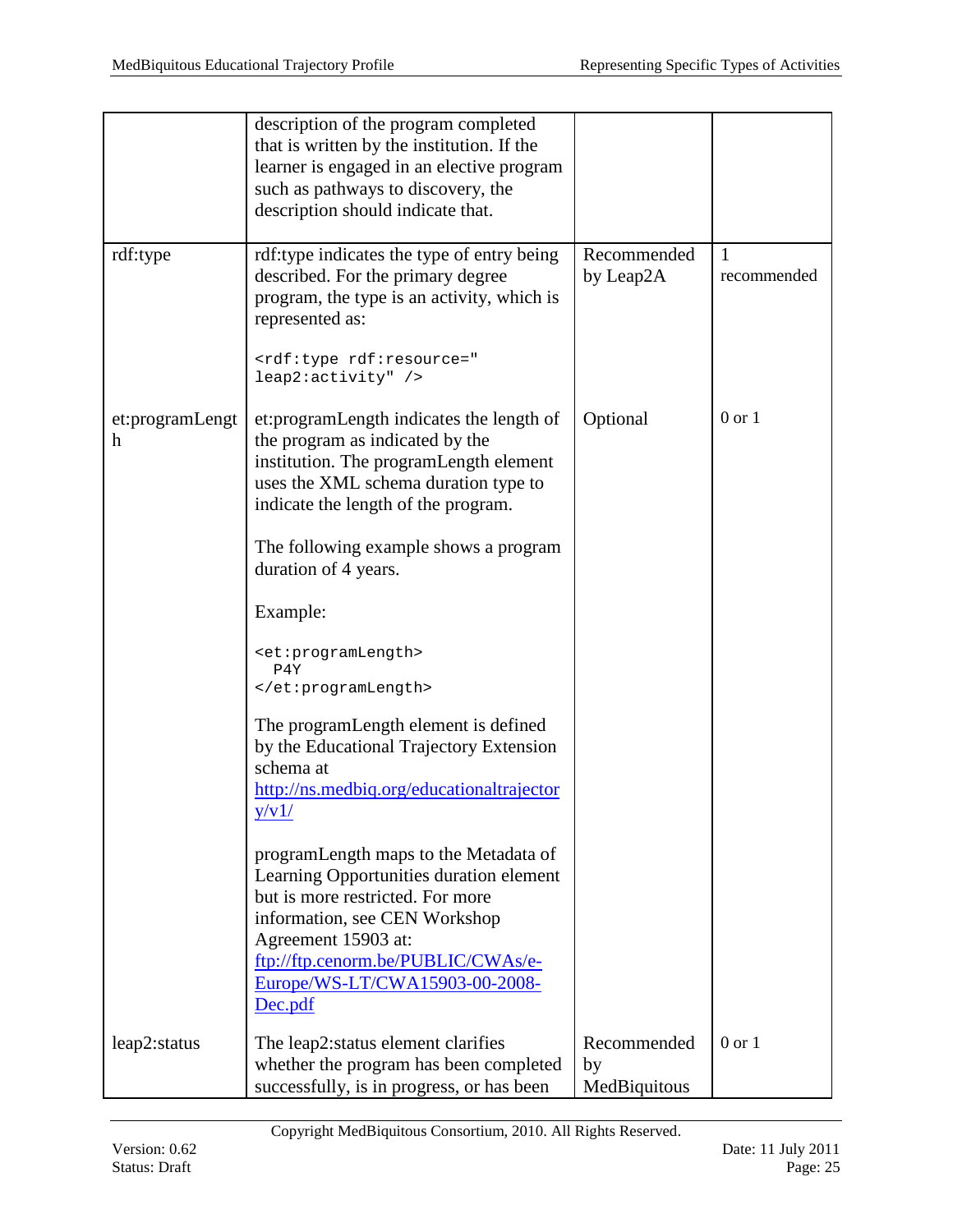|            | suspended due to withdrawal or<br>dismissal.<br>The following are potential values of the<br>stage attribute:<br>progressing – the learner is currently<br>enrolled in the program.<br>completed - the learner successfully<br>completed the program.<br>suspended – the activity ended, but the<br>learner did not complete the program<br>successfully. Use suspended for learners<br>that have withdrawn or were dismissed<br>from the program.<br>Example:<br><leap2:status<br>leap2:stage="completed"/&gt;</leap2:status<br>                                                                                                                                                                                                                                                                                                                                                              |                                   |                                                                  |
|------------|------------------------------------------------------------------------------------------------------------------------------------------------------------------------------------------------------------------------------------------------------------------------------------------------------------------------------------------------------------------------------------------------------------------------------------------------------------------------------------------------------------------------------------------------------------------------------------------------------------------------------------------------------------------------------------------------------------------------------------------------------------------------------------------------------------------------------------------------------------------------------------------------|-----------------------------------|------------------------------------------------------------------|
| leap2:date | The leap2:date element indicates the<br>start, end, or target date for an activity.<br>For the primary degree program, the start<br>date is that date of matriculation and the<br>end date is the graduation date. If the<br>student has not yet graduated, omit the<br>end date. Primary degree activities<br>should contain a start date at a minimum.<br>Activities with a start date and no end<br>date should be considered ongoing unless<br>a withdrawal dismissal, or leave of<br>absence is shown. Withdrawal, dismissal,<br>and leave of absence indicate a<br>temporary or permanent end to the<br>activity, but not successful completion.<br>A target date may be shown to indicate<br>the anticipated date of graduation.<br>Example:<br><leap2:date<br>leap2:point="start"&gt;2005-08-<br/><math>01</math> &lt; / <math>1</math> eap <math>2</math> : date &gt;</leap2:date<br> | Recommended<br>by<br>MedBiquitous | $\overline{2}$<br>recommended<br>(one start and<br>one end date) |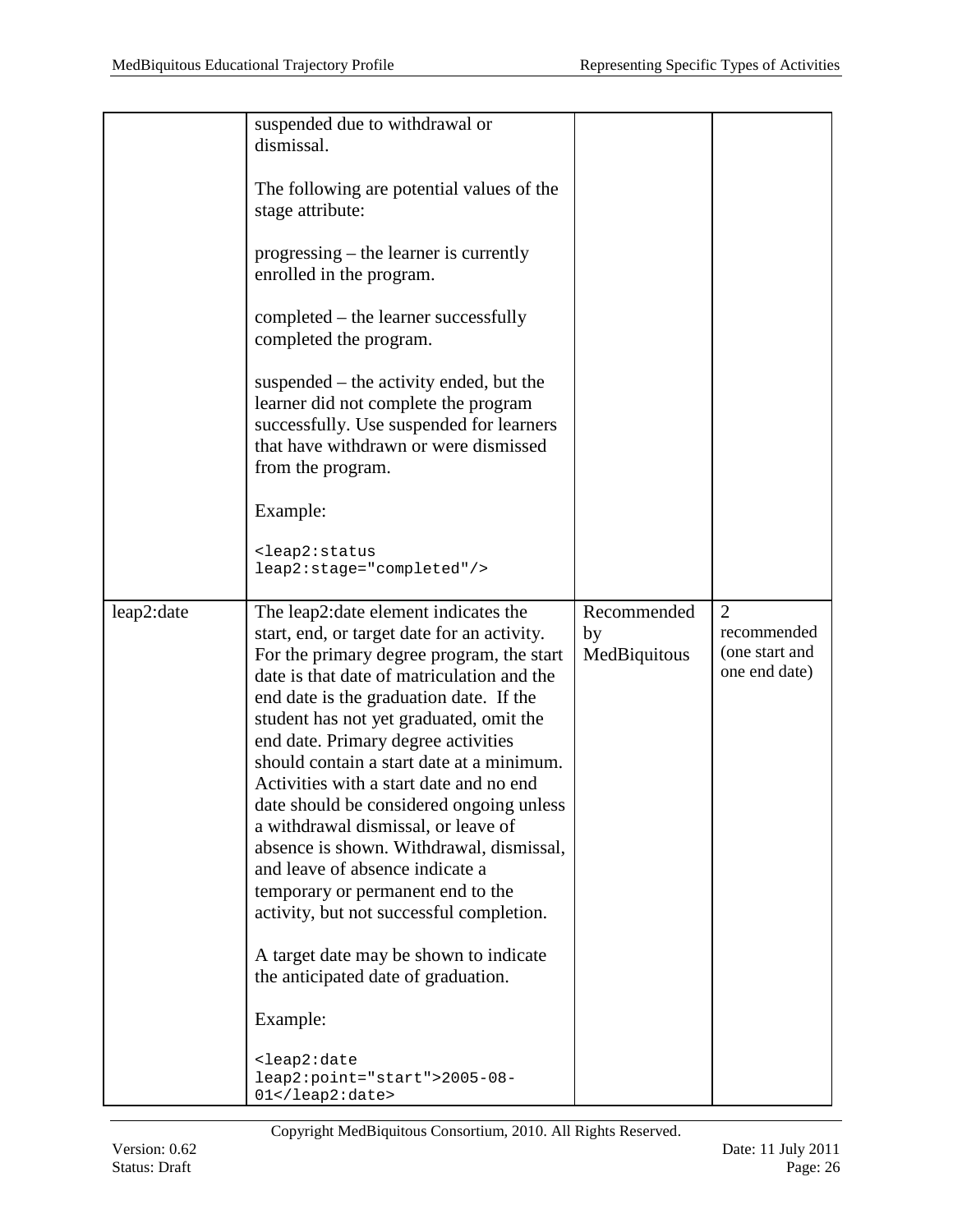|      | <leap2:date<br>leap2:point="end"&gt;2009-05-<br/>20</leap2:date<br>                                                                                                                                                                                                                                                                                                                                                                                                                                                                                                                                                                                                                                                                                                            |          |           |
|------|--------------------------------------------------------------------------------------------------------------------------------------------------------------------------------------------------------------------------------------------------------------------------------------------------------------------------------------------------------------------------------------------------------------------------------------------------------------------------------------------------------------------------------------------------------------------------------------------------------------------------------------------------------------------------------------------------------------------------------------------------------------------------------|----------|-----------|
| link | A link to a web resource or attachment.<br>Link must contain an href attribute<br>whose value is a resource identifier, such<br>as a URL. MedBiquitous recommends:<br>Linking to an entry for the<br>institution where the degree<br>program took place. Use the rel<br>attribute with the relationship<br>type leap2:supported_by.<br>Linking to an attachment<br>٠<br>included in the educational<br>trajectory package (ie zip file) or<br>linking to a publicly accessible<br>and permanent URL. Use the<br>Atom enclosure relationship type<br>for any files included in an<br>educational trajectory package.<br>Using the rel attribute with<br>$\bullet$<br>Leap2A relationship types to<br>indicate the relationship of the<br>link to the primary degree<br>program. | Optional | 0 or more |
|      | Example:                                                                                                                                                                                                                                                                                                                                                                                                                                                                                                                                                                                                                                                                                                                                                                       |          |           |
|      | <link <br="" rel="leap2:supported_by"/> $href = "$<br>http://www.example.edu/portfolio/<br>1234/umn.edu/12345" /><br><link <br="" rel="leap2:enclosure"/> href="NeuroResearchPublication.pd<br>$f''$ /><br><link <br="" rel="leap2:has_outcome"/> $href='$<br>http://www.example.edu/portfolio/<br>1234/umn.edu/23456" />                                                                                                                                                                                                                                                                                                                                                                                                                                                      |          |           |
|      | Leap2A provides the following<br>relationship types:                                                                                                                                                                                                                                                                                                                                                                                                                                                                                                                                                                                                                                                                                                                           |          |           |
|      | supports<br>supported_by<br>has_evidence                                                                                                                                                                                                                                                                                                                                                                                                                                                                                                                                                                                                                                                                                                                                       |          |           |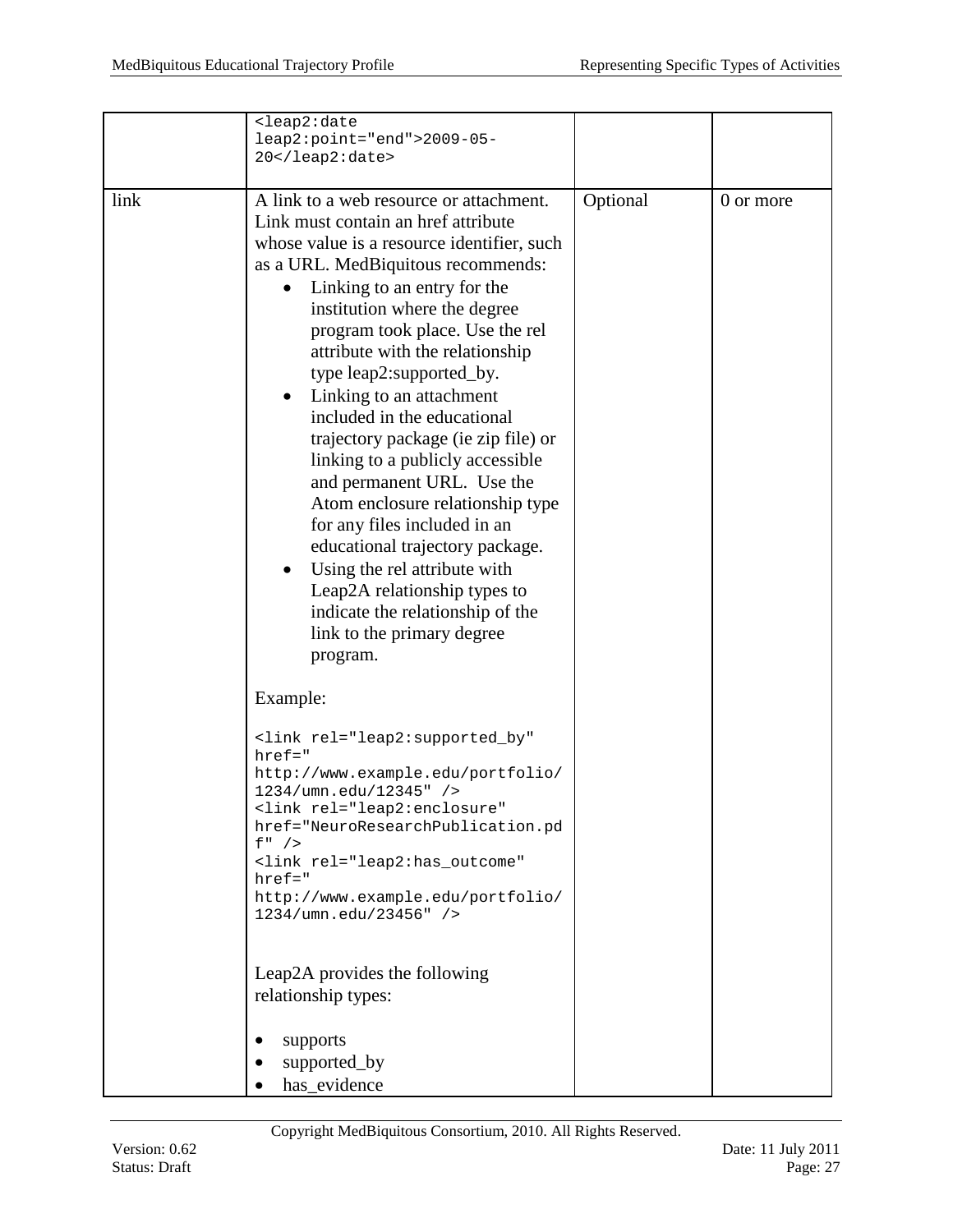|          | is_evidence_of<br>reflects_on<br>reflected_on_by<br>has_part<br>is_part_of<br>has_outcome<br>is_outcome_of<br>A link to the transcript may be provided.<br>Use has_outcome to link the primary<br>degree program to a withdrawal or<br>dismissal if applicable.                                                                                                                                              |                                   |                               |
|----------|--------------------------------------------------------------------------------------------------------------------------------------------------------------------------------------------------------------------------------------------------------------------------------------------------------------------------------------------------------------------------------------------------------------|-----------------------------------|-------------------------------|
| category | For the primary degree program, the<br>category is primary degree:<br><category <br="" scheme="&lt;br&gt;http://www.medbiq.org/edtrajector&lt;br&gt;y/trajectorycategory#">term="primary_degree"/&gt;<br/>The category should also be used to<br/>indicate the type of degree:<br/><category scheme="&lt;br&gt;http://www.medbiq.org/edtrajector&lt;br&gt;y/degree_type#" term="M.D."></category></category> | Recommended<br>by<br>MedBiquitous | $\overline{2}$<br>recommended |

### <span id="page-27-0"></span>*9.2 Leave of Absence*

If there is a Leave of Absence, learners should include information about that leave in their educational trajectory along with an explanation for the leave. Leave of absence may have a parallel enrichment activity, such as a research fellowship, that provides additional explanation for the leave.

#### **Entry Element Information for a Leave of Absence**

| <b>Element</b> | <b>Description</b>                                                                                         | <b>Required</b> | <b>Multiplicity</b> |
|----------------|------------------------------------------------------------------------------------------------------------|-----------------|---------------------|
| entry          | Entry contains information related to a<br>single activity within the learner's<br>educational trajectory. | Recommended     | 0 or more           |
| title          | The title of the entry. For example,                                                                       | Required by     |                     |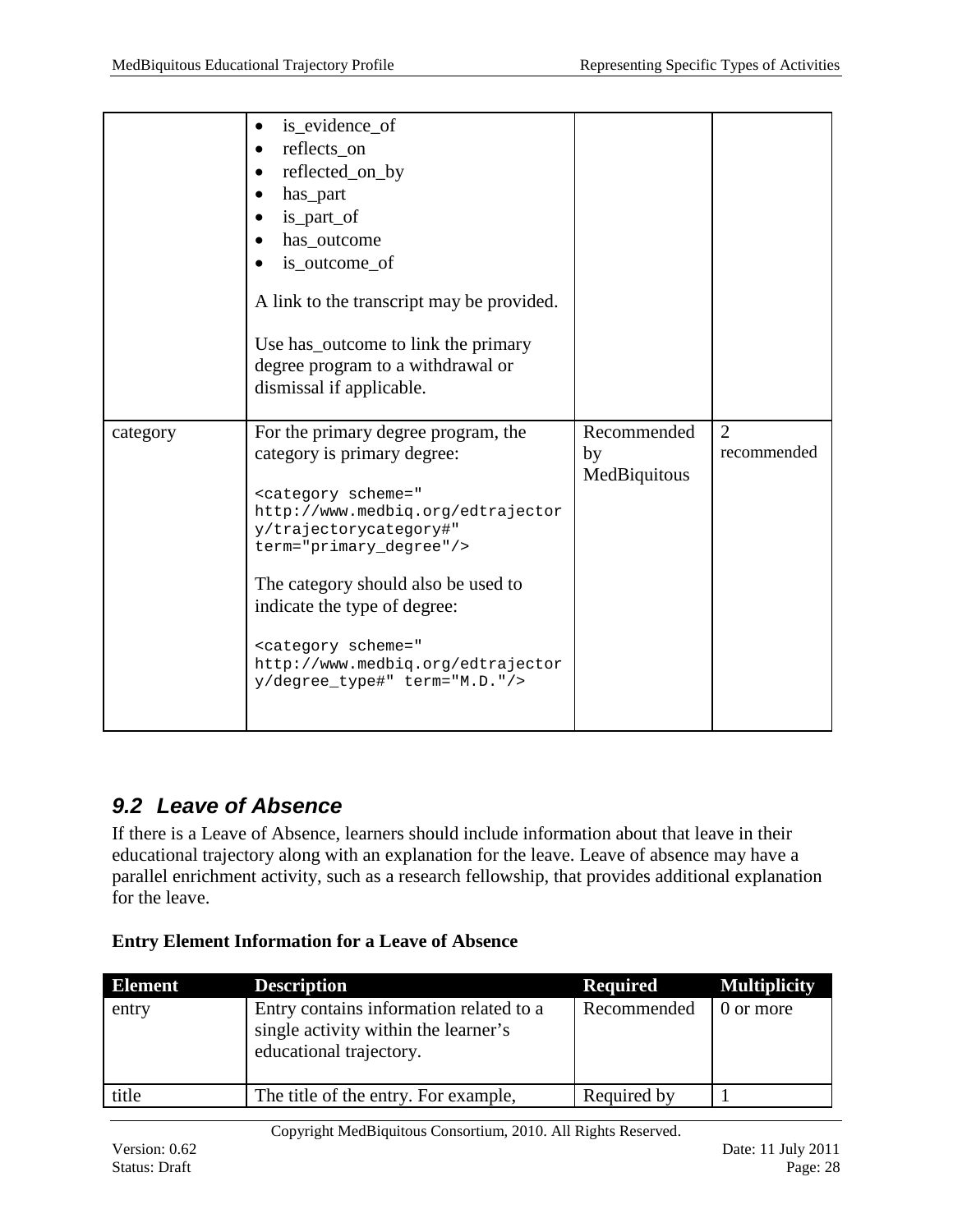|            | Leave of Absence.                                                                                                                                                                                                                                                                                                                                                                                                                                                                                                                                                                                       | Atom                              |                                                                  |
|------------|---------------------------------------------------------------------------------------------------------------------------------------------------------------------------------------------------------------------------------------------------------------------------------------------------------------------------------------------------------------------------------------------------------------------------------------------------------------------------------------------------------------------------------------------------------------------------------------------------------|-----------------------------------|------------------------------------------------------------------|
| id         | A globally unique and permanent<br>resource identifier identifying the entry.                                                                                                                                                                                                                                                                                                                                                                                                                                                                                                                           | Required by<br>Atom               | $\mathbf{1}$                                                     |
| published  | The date the entry was first published.<br>Use the xml date time format. For<br>example: 2009-12-13T18:30:02Z                                                                                                                                                                                                                                                                                                                                                                                                                                                                                           | Optional                          | $0$ or $1$                                                       |
| updated    | The date the entry was last modified. Use<br>the xml date time format. For example:<br>2009-12-13T18:30:02Z                                                                                                                                                                                                                                                                                                                                                                                                                                                                                             | Required by<br>Atom               | $\mathbf{1}$                                                     |
| author     | Author is a container element. Use the<br>name subelement to identify the author<br>of the entry. For the leave of absence, the<br>author will likely be the institution.                                                                                                                                                                                                                                                                                                                                                                                                                               | Recommended<br>by<br>MedBiquitous | 1<br>recommended                                                 |
| content    | Content should contain information<br>about the leave, including the reason.                                                                                                                                                                                                                                                                                                                                                                                                                                                                                                                            | Recommended                       | $0$ or $1$                                                       |
| rdf:type   | rdf:type indicates the type of entry being<br>described. For the leave of absence, the<br>type is an activity, which is represented<br>as:<br><rdf:type rdf:resource="&lt;br&gt;leap2:activity"></rdf:type>                                                                                                                                                                                                                                                                                                                                                                                             | Recommended<br>by Leap 2A         | $\mathbf{1}$<br>recommended                                      |
| leap2:date | The leap2:date element indicates the<br>start, end, or target date for an activity.<br>For the leave of absence, the start date is<br>the date leave started and the end date is<br>the actual end date for the leave. The<br>target date indicates a planned end date<br>for the leave. Leave of absence activities<br>should contain a start and end date. If<br>there is no end date, the leave should be<br>considered ongoing.<br>Example:<br><leap2:date<br>leap2:point="start"&gt;2008-08-<br/><math>01</math> <br/><leap2:date<br>leap2:point="end"&gt;2009-01-</leap2:date<br></leap2:date<br> | Recommended<br>by<br>MedBiquitous | $\overline{2}$<br>recommended<br>(one start and<br>one end date) |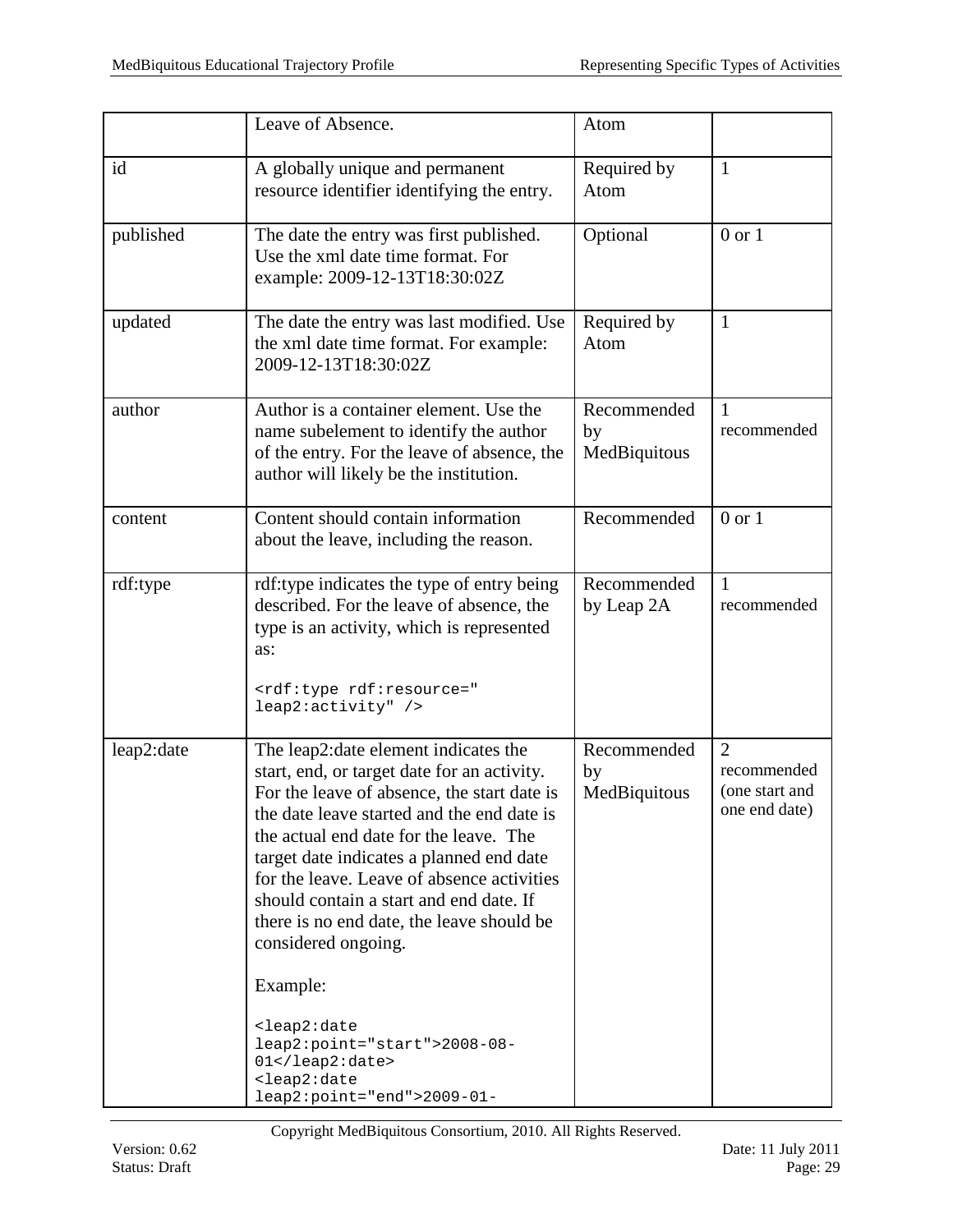|          | $01$                                                                                                                                                                                                                                                                                          |                                   |                             |
|----------|-----------------------------------------------------------------------------------------------------------------------------------------------------------------------------------------------------------------------------------------------------------------------------------------------|-----------------------------------|-----------------------------|
| link     | Use the link element to indicate that the<br>leave of absence is related to the primary<br>degree activity.<br>Example:<br><link <br="" rel="leap2:is_part_of"/> href="portfolio:activity_010" /><br>Where portfolio: activity_010 is the<br>identifier of the primary degree activity.       | Optional                          | 0 or more                   |
| category | For the leave of absence, use the<br>category Intermission:<br><category<br>scheme="categories:common_item#"<br/>term="Intermission" /&gt;<br/>An additional category is used to indicate<br/>whether the leave occurred at the<br/>institution request or the learner request.</category<br> | Recommended<br>by<br>MedBiquitous | $\mathbf{1}$<br>recommended |
|          | Example:<br><category <br="" scheme="&lt;br&gt;http://www.medbiq.org/edtrajector&lt;br&gt;y/leave_request_type#">term="personal_request"/&gt;</category>                                                                                                                                      |                                   |                             |

### <span id="page-29-0"></span>*9.3 Dismissal*

If the learner was dismissed, the learner should include that information in their educational trajectory.

| <b>Element</b> | <b>Description</b>                                                                                         | <b>Required</b>     | <b>Multiplicity</b> |
|----------------|------------------------------------------------------------------------------------------------------------|---------------------|---------------------|
| entry          | Entry contains information related to a<br>single activity within the learner's<br>educational trajectory. | Recommended         | 0 or more           |
| title          | The title of the activity. For example,<br>Dismissal.                                                      | Required by<br>Atom |                     |

#### **Entry Element Information for a Dismissal**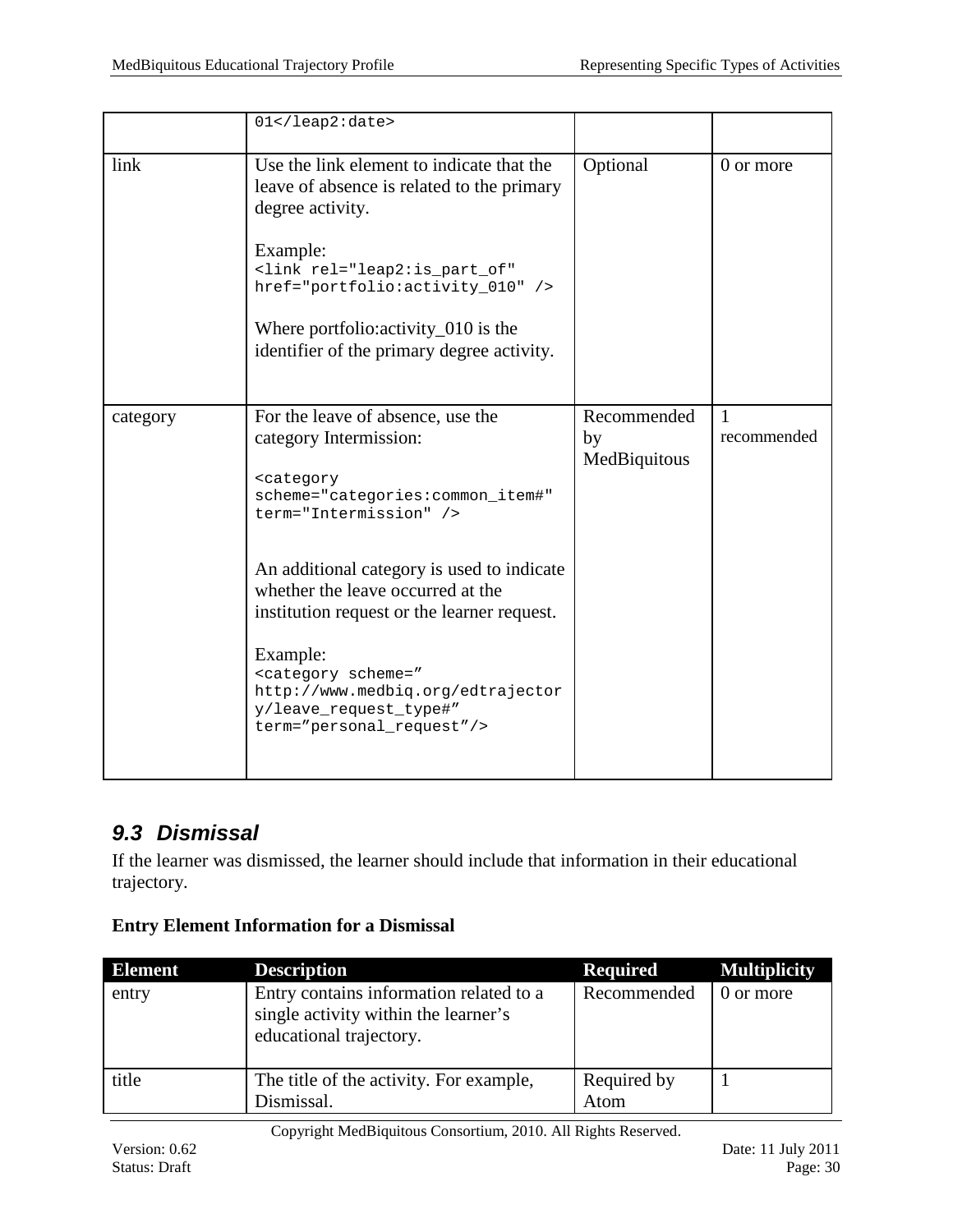| id         | A globally unique and permanent<br>resource identifier identifying the entry.                                                                                                                                                                                                                                                                                                                                                                                                                                  | Required by<br>Atom               | $\mathbf{1}$                                |
|------------|----------------------------------------------------------------------------------------------------------------------------------------------------------------------------------------------------------------------------------------------------------------------------------------------------------------------------------------------------------------------------------------------------------------------------------------------------------------------------------------------------------------|-----------------------------------|---------------------------------------------|
| published  | The date the entry was first published.<br>Use the xml date time format. For<br>example: 2009-12-13T18:30:02Z                                                                                                                                                                                                                                                                                                                                                                                                  | Optional                          | $0$ or $1$                                  |
| updated    | The date the entry was last modified. Use<br>the xml date time format. For example:<br>2009-12-13T18:30:02Z                                                                                                                                                                                                                                                                                                                                                                                                    | Required by<br>Atom               | $\mathbf{1}$                                |
| author     | Author is a container element. Use the<br>name subelement to identify the author<br>of the entry. For the dismissal, the author<br>will likely be the institution if they are<br>providing the data.                                                                                                                                                                                                                                                                                                           | Recommended<br>by<br>MedBiquitous | 1<br>recommended                            |
| content    | Content could contain information about<br>the dismissal, including the reason.                                                                                                                                                                                                                                                                                                                                                                                                                                | Recommended                       | $0$ or $1$                                  |
| rdf:type   | rdf:type indicates the type of entry being<br>described. For the dismissal, the type is<br>an entry, which is represented as:<br><rdf:type<br>rdf:resource="leap2:entry" /&gt;</rdf:type<br>                                                                                                                                                                                                                                                                                                                   | Recommended<br>by Leap 2A         | $\mathbf{1}$<br>recommended                 |
| leap2:date | The leap2:date element indicates the<br>start, end, or target date for an activity.<br>For the dismissal, the start date is the<br>date of the dismissal.<br>Example:<br><leap2:date<br>leap2:point="start"&gt;2008-08-<br/>01<br/>If the learner was dismissed and then re-<br/>admitted, include an end date for the<br/>dismissal.<br/><leap2:date<br><math>leap2:point="end" &gt; 2010-08-</math><br/><math>01</math> &lt; / <math>1</math> eap <math>2</math> : date &gt;</leap2:date<br></leap2:date<br> | Recommended<br>by<br>MedBiquitous | $\mathbf{1}$<br>recommended<br>(start date) |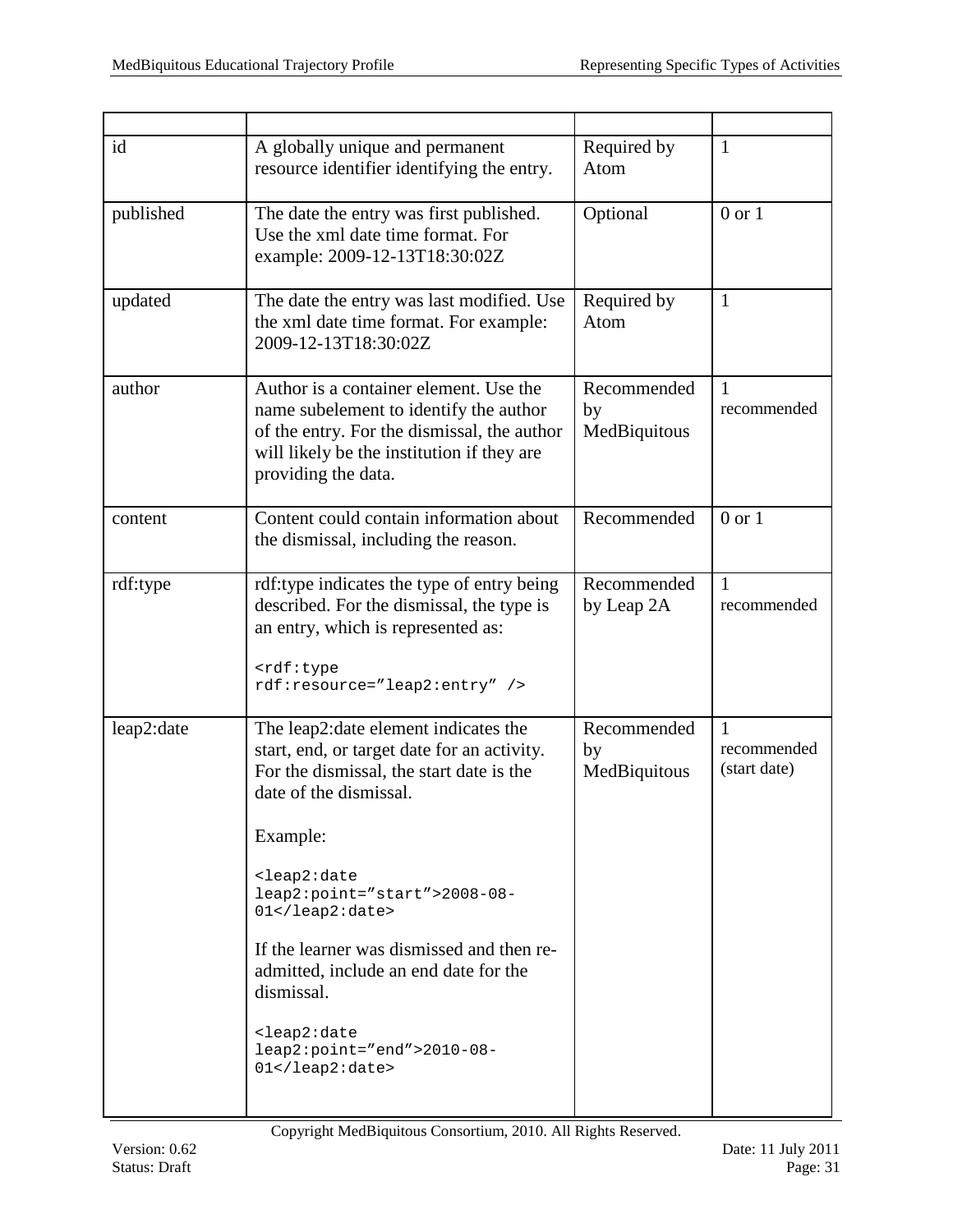| link     | Use the link element to indicate that the<br>dismissal is related to the primary degree<br>program or coursework beyond primary<br>degree.                                                | Optional                          | 0 or more   |
|----------|-------------------------------------------------------------------------------------------------------------------------------------------------------------------------------------------|-----------------------------------|-------------|
|          | Example:<br><link <br="" rel="leap2:is_outcome_of"/> href="portfolio:activity_010" /><br>Where portfolio: activity $\sim$ 010 is the<br>identifier of the primary degree activity.        |                                   |             |
| category | For the dismissal, the category is<br>dismissal:<br><category <br="" scheme="&lt;br&gt;http://www.medbiq.org/edtrajector&lt;br&gt;y/trajectorycategory#">term="dismissal"/&gt;</category> | Recommended<br>by<br>MedBiquitous | recommended |

### <span id="page-31-0"></span>*9.4 Withdrawal*

If the learner withdrew from the primary degree program, the learner should include that information in their educational trajectory.

#### **Entry Element Information for a Withdrawal**

| <b>Element</b> | <b>Description</b>                                                                                            | <b>Required</b>     | <b>Multiplicity</b> |
|----------------|---------------------------------------------------------------------------------------------------------------|---------------------|---------------------|
| entry          | Entry contains information related to a<br>single activity within the learner's<br>educational trajectory.    | Recommended         | 0 or more           |
| title          | The title of the activity. For example,<br>Withdrawal.                                                        | Required by<br>Atom |                     |
| id             | A globally unique and permanent<br>resource identifier identifying the entry.                                 | Required by<br>Atom |                     |
| published      | The date the entry was first published.<br>Use the xml date time format. For<br>example: 2009-12-13T18:30:02Z | Optional            | $0 \text{ or } 1$   |
| updated        | The date the entry was last modified. Use                                                                     | Required by         |                     |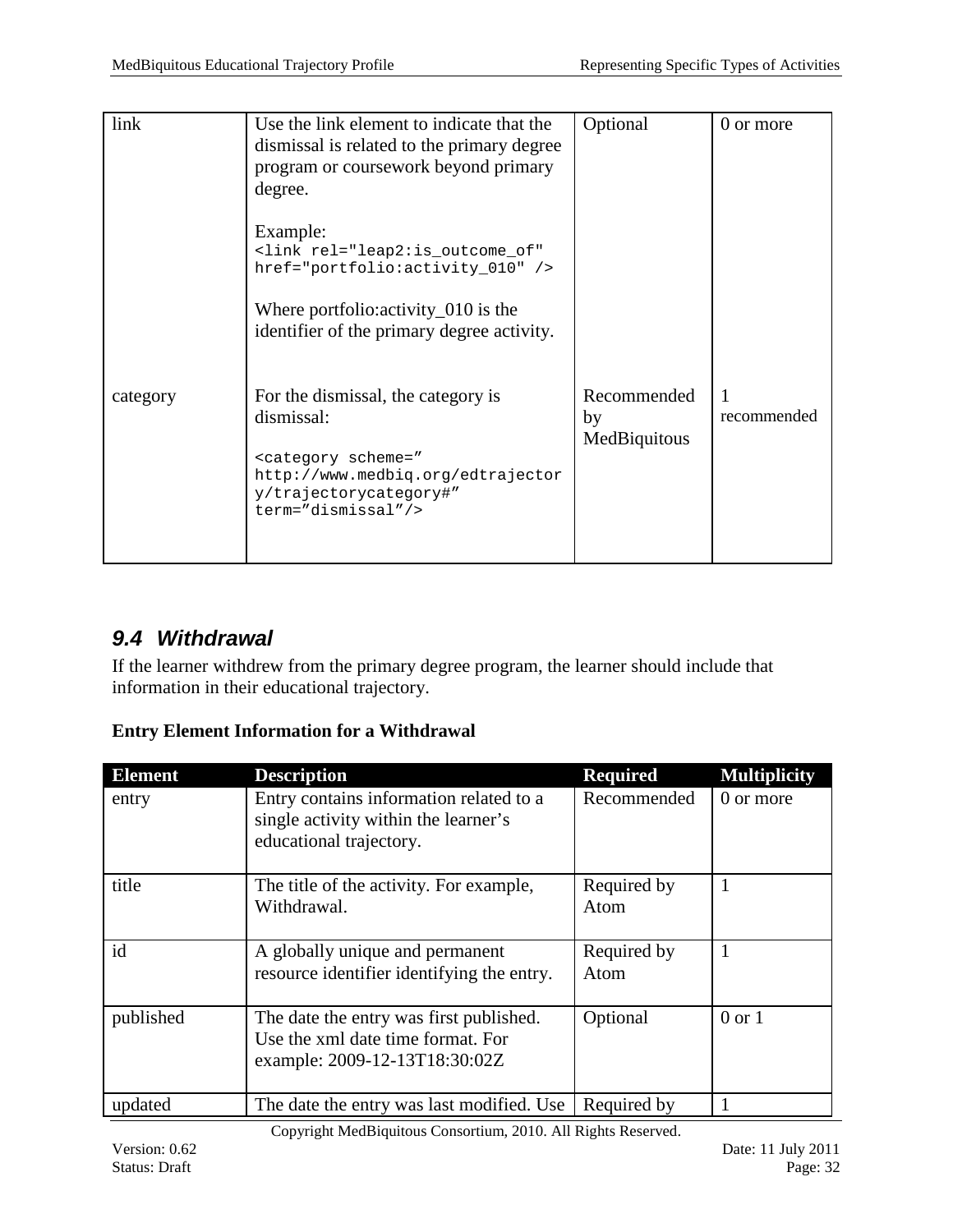|            | the xml date time format. For example:<br>2009-12-13T18:30:02Z                                                                                                                                                                                                                                                                                                                                                                                                                                                    | Atom                              |                                               |
|------------|-------------------------------------------------------------------------------------------------------------------------------------------------------------------------------------------------------------------------------------------------------------------------------------------------------------------------------------------------------------------------------------------------------------------------------------------------------------------------------------------------------------------|-----------------------------------|-----------------------------------------------|
| author     | Author is a container element. Use the<br>name subelement to identify the author<br>of the entry. For the withdrawal, the<br>author will likely be the institution if<br>they are providing the data.                                                                                                                                                                                                                                                                                                             | Recommended<br>by<br>MedBiquitous | -1<br>recommended                             |
| content    | Content could contain information about<br>the withdrawal, including the reason.                                                                                                                                                                                                                                                                                                                                                                                                                                  | Recommended                       | $0 \text{ or } 1$                             |
| rdf:type   | rdf:type indicates the type of entry being<br>described. For the withdrawal, the type is<br>entry, which is represented as:<br><rdf:type rdf:resource="&lt;br&gt;leap2:entry"></rdf:type>                                                                                                                                                                                                                                                                                                                         | Recommended<br>by Leap2A          | $\mathbf{1}$<br>recommended                   |
| leap2:date | The leap2: date element indicates the<br>start, end, or target date for an activity.<br>For the withdrawal, the start date is the<br>date of the withdrawal.<br>Example:<br><leap2:date<br>leap2:point="start"&gt;2008-08-<br/>01<br/>If the learner withdrew and was then re-<br/>admitted, include an end date for the<br/>withdrawal.<br/><leap2:date<br><math>leap2:point="end" &gt; 2010-08-</math><br/><math>01</math> &lt; / <math>1</math> eap <math>2</math> : date &gt;</leap2:date<br></leap2:date<br> | Recommended<br>by<br>MedBiquitous | $\overline{1}$<br>recommended<br>(start date) |
| link       | Use the link element to indicate that the<br>withdrawal is related to the primary<br>degree program or coursework beyond<br>primary degree.<br>Example:<br><link <br="" rel="leap2:is_outcome_of"/> href="portfolio:activity_010" />                                                                                                                                                                                                                                                                              | Optional                          | 0 or more                                     |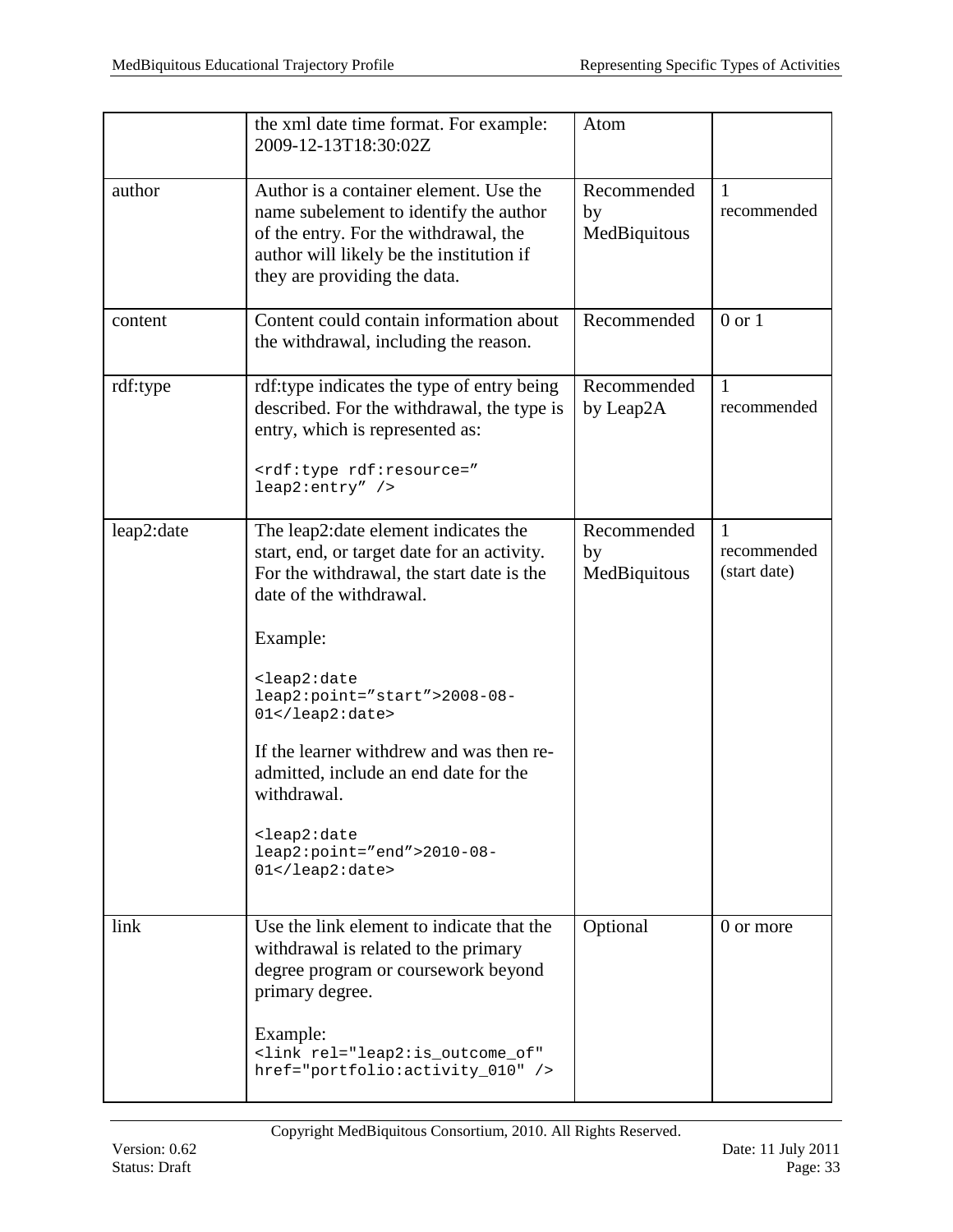|          | Where portfolio: activity_010 is the<br>identifier of the primary degree activity.                                                                                                           |                                   |             |
|----------|----------------------------------------------------------------------------------------------------------------------------------------------------------------------------------------------|-----------------------------------|-------------|
| category | For the withdrawal, the category is<br>withdrawal:<br><category <br="" scheme="&lt;br&gt;http://www.medbiq.org/edtrajector&lt;br&gt;y/trajectorycategory#">term="withdrawal"/&gt;</category> | Recommended<br>by<br>MedBiquitous | recommended |

### <span id="page-33-0"></span>*9.5 Coursework beyond primary degree*

Learners should include information about any coursework beyond the primary degree, including joint degree programs and coursework that does not lead to another degree, such as a single Spanish class at community college or class within a School of Business.

If the joint degree program is fully integrated into the primary degree, the dates for the two programs may overlap to reflect that. If the joint degree program is discrete from the primary degree, such as a PhD program that takes place in years 3 and 4 of a six year MD/PhD program, the dates of the both entries should indicate that.

Use the following entry elements to describe any coursework beyond the primary degree.

| <b>Element</b> | <b>Description</b>                                                                                                      | <b>Required</b>     | <b>Multiplicity</b> |
|----------------|-------------------------------------------------------------------------------------------------------------------------|---------------------|---------------------|
| entry          | Entry contains information related to a<br>single activity within the learner's<br>educational trajectory.              | Recommended         | 0 or more           |
| title          | The title of the activity. For example,<br>Doctor of Philosophy in Public Health,<br>Bloomberg School of Public Health. | Required by<br>Atom |                     |
| id             | A globally unique and permanent<br>resource identifier identifying the entry.                                           | Required by<br>Atom |                     |
| published      | The date the entry was first published.<br>Use the xml date time format. For<br>example: 2009-12-13T18:30:02Z           | Optional            | $0$ or $1$          |

**Entry Element Information for Coursework Beyond the Primary Degree**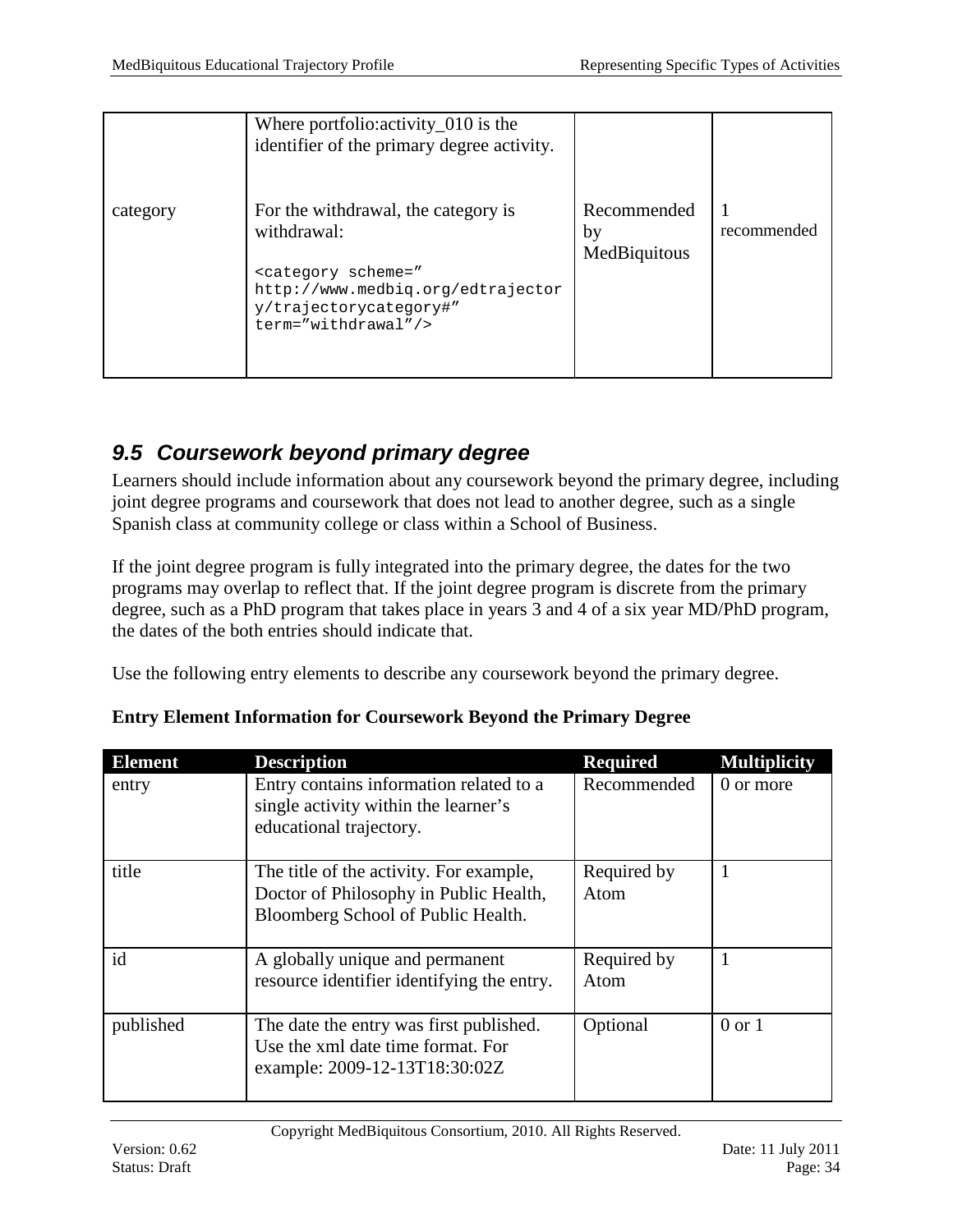| updated                                      | The date the entry was last modified. Use<br>the xml date time format. For example:<br>2009-12-13T18:30:02Z                                                                                            | Required by<br>Atom               | 1                           |
|----------------------------------------------|--------------------------------------------------------------------------------------------------------------------------------------------------------------------------------------------------------|-----------------------------------|-----------------------------|
| author                                       | Author is a container element. Use the<br>name subelement to identify the author<br>of the entry. For coursework beyond the<br>primary degree program, the author will<br>likely be learner.           | Recommended<br>by<br>MedBiquitous | $\mathbf{1}$<br>recommended |
| content                                      | Content should contain a one paragraph<br>description of the program completed.                                                                                                                        | Recommended                       | $0$ or $1$                  |
| rdf:type                                     | rdf:type indicates the type of entry being<br>described. For coursework beyond the<br>primary degree, the type is an activity,<br>which is represented as:                                             | Recommended<br>by Leap2A          | $\mathbf{1}$<br>recommended |
|                                              | <rdf:type<br>rdf:resource="leap2:activity" /&gt;</rdf:type<br>                                                                                                                                         |                                   |                             |
| et:programLengt<br>$\boldsymbol{\mathrm{h}}$ | et: program Length indicates the length of<br>the program as indicated by the<br>institution. The programLength element<br>uses the XML schema duration type to<br>indicate the length of the program. | Optional                          | $0$ or $1$                  |
|                                              | The following example shows a program<br>duration of 4 years.                                                                                                                                          |                                   |                             |
|                                              | Example:                                                                                                                                                                                               |                                   |                             |
|                                              | <et:programlength><br/>P4Y<br/></et:programlength>                                                                                                                                                     |                                   |                             |
|                                              | The programLength element is defined<br>by the Educational Trajectory Extension<br>schema at<br>http://ns.medbiq.org/educationaltrajector<br>y/v1/                                                     |                                   |                             |
| leap2:status                                 | The leap2:status element clarifies<br>whether the coursework has been<br>completed successfully, is in progress, or<br>has been suspended due to withdrawal or<br>dismissal.                           | Recommended<br>by<br>MedBiquitous | $0$ or $1$                  |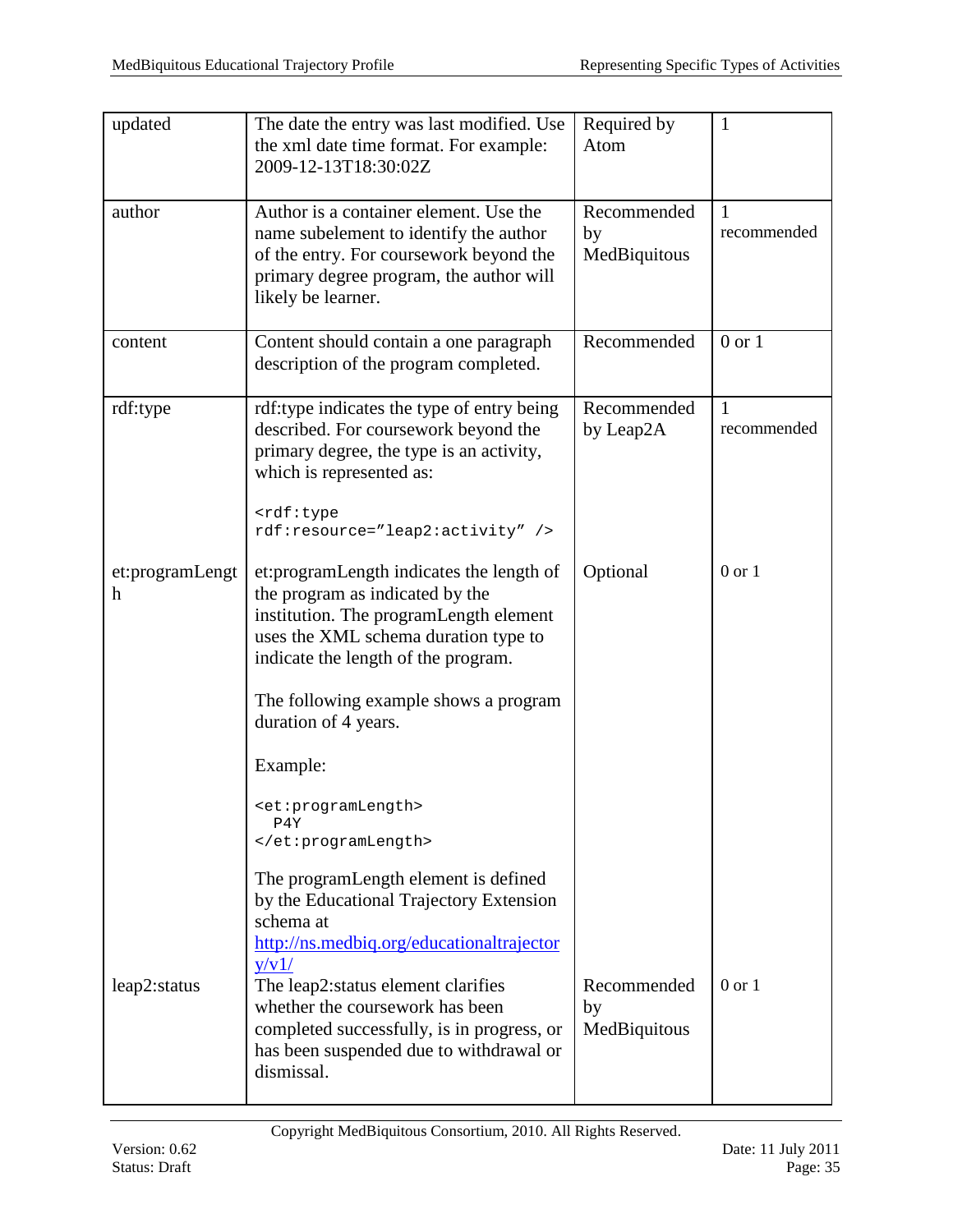|            | The following are potential values of the<br>stage attribute:<br>progressing – the learner is currently<br>enrolled in the program.<br>completed – the learner successfully<br>completed the program.<br>suspended – the activity ended, but the<br>learner did not complete the program<br>successfully. Use suspended for learners<br>that have withdrawn or were dismissed<br>from the program.<br>Example:<br><leap2:status<br>leap2:stage="completed"/&gt;</leap2:status<br>                                                                                                                                                                                                                                                                                                                                                                                   |                                   |                                                                |
|------------|---------------------------------------------------------------------------------------------------------------------------------------------------------------------------------------------------------------------------------------------------------------------------------------------------------------------------------------------------------------------------------------------------------------------------------------------------------------------------------------------------------------------------------------------------------------------------------------------------------------------------------------------------------------------------------------------------------------------------------------------------------------------------------------------------------------------------------------------------------------------|-----------------------------------|----------------------------------------------------------------|
| leap2:date | The leap2: date element indicates the<br>start, end, or target date for an activity.<br>For coursework beyond the primary<br>degree program, the start date is the date<br>the learner started the coursework and<br>the end date is the actual completion<br>date. Omit the end date if the<br>coursework in ongoing. Coursework<br>beyond primary degree should contain<br>start date at a minimum. Activities with a<br>start date and no end date should be<br>considered ongoing unless a withdrawal,<br>dismissal, or leave of absence is shown.<br>Withdrawal, dismissal, and leave of<br>absence indicate a temporary or<br>permanent end to the activity, but not<br>successful completion.<br>A target date may be shown to indicate<br>the anticipated date of graduation.<br>Example:<br><leap2:date<br>leap2:point="start"&gt;2005-08-</leap2:date<br> | Recommended<br>by<br>MedBiquitous | $\overline{2}$<br>recommended<br>(1 start and<br>one end date) |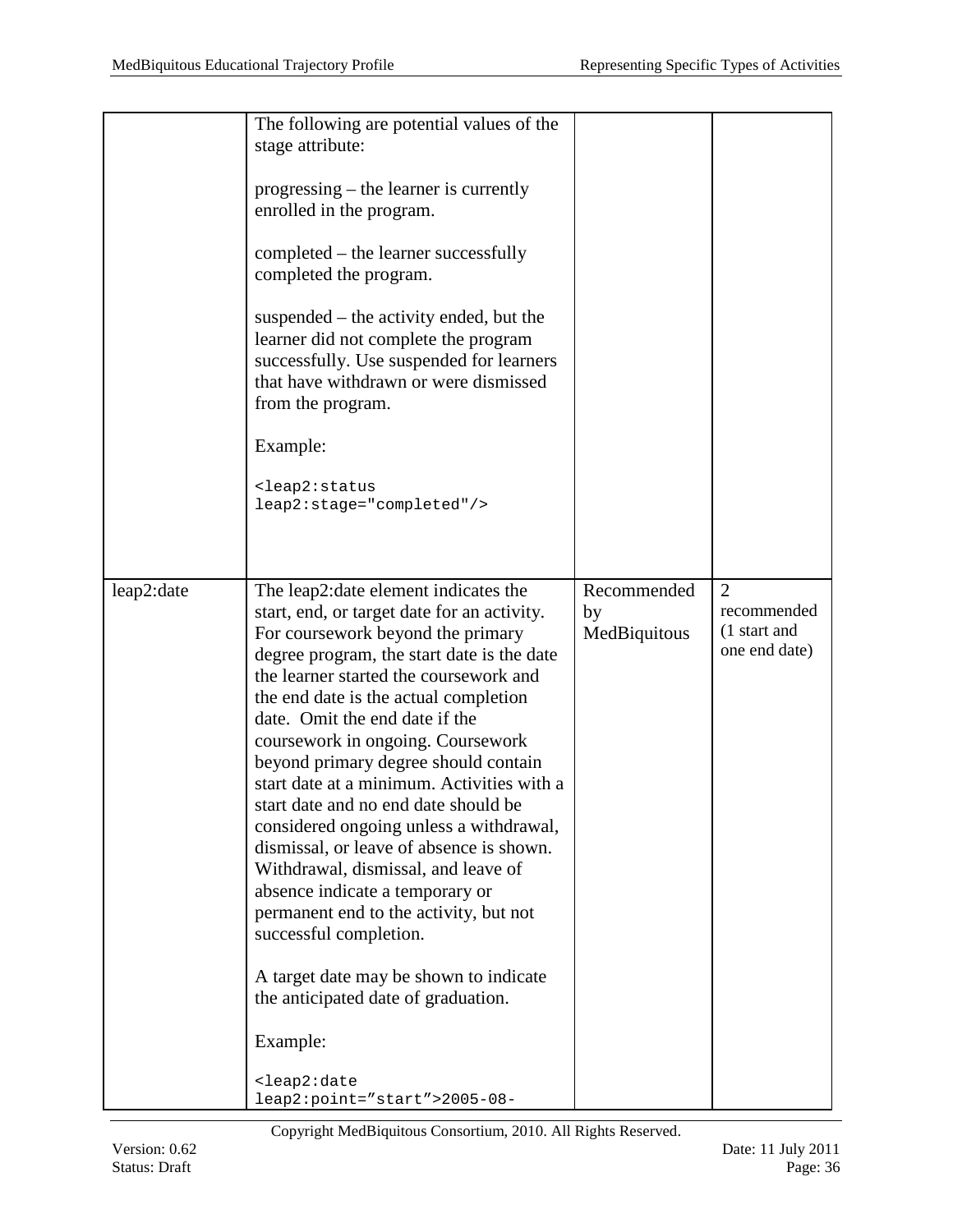|      | 01<br><leap2:date<br>leap2:point="end"&gt;2009-05-<br/>20</leap2:date<br>                                                                                                                                                                                                                                                                                                                                                                                                                                                                                                                                                                                                                                                                                |          |           |
|------|----------------------------------------------------------------------------------------------------------------------------------------------------------------------------------------------------------------------------------------------------------------------------------------------------------------------------------------------------------------------------------------------------------------------------------------------------------------------------------------------------------------------------------------------------------------------------------------------------------------------------------------------------------------------------------------------------------------------------------------------------------|----------|-----------|
| link | A link to a web resource or attachment.<br>Link must contain an href attribute<br>whose value is a resource identifier, such<br>as a URL. MedBiquitous recommends:<br>Linking to an entry for the<br>٠<br>institution where the coursework<br>took place. Use the rel attribute<br>with the relationship type<br>leap2:supported_by.<br>Linking to an attachment<br>٠<br>included in the educational<br>trajectory package (ie zip file) or<br>linking to a publicly accessible<br>and permanent URL. Use the<br>Atom enclosure relationship type<br>for any files included in an<br>educational trajectory package.<br>Using the rel attribute with<br>٠<br>Leap2A relationship types to<br>indicate the relationship of the<br>link to the coursework. | Optional | 0 or more |
|      | Example:                                                                                                                                                                                                                                                                                                                                                                                                                                                                                                                                                                                                                                                                                                                                                 |          |           |
|      | <link <br="" rel="leap2:supported_by"/> $href = "$<br>http://www.example.edu/portfolio/<br>1234/umn.edu/12345" /><br><link <br="" rel="enclosure"/> href="NeuroResearchPublication.pd<br>$f''$ /><br><link <br="" rel="leap2:has_outcome"/> $href='$<br>http://www.example.edu/portfolio/<br>1234/umn.edu/23456" /><br>Leap2A provides the following<br>relationship types:<br>supports                                                                                                                                                                                                                                                                                                                                                                  |          |           |
|      | supported_by<br>has_evidence<br>is_evidence_of                                                                                                                                                                                                                                                                                                                                                                                                                                                                                                                                                                                                                                                                                                           |          |           |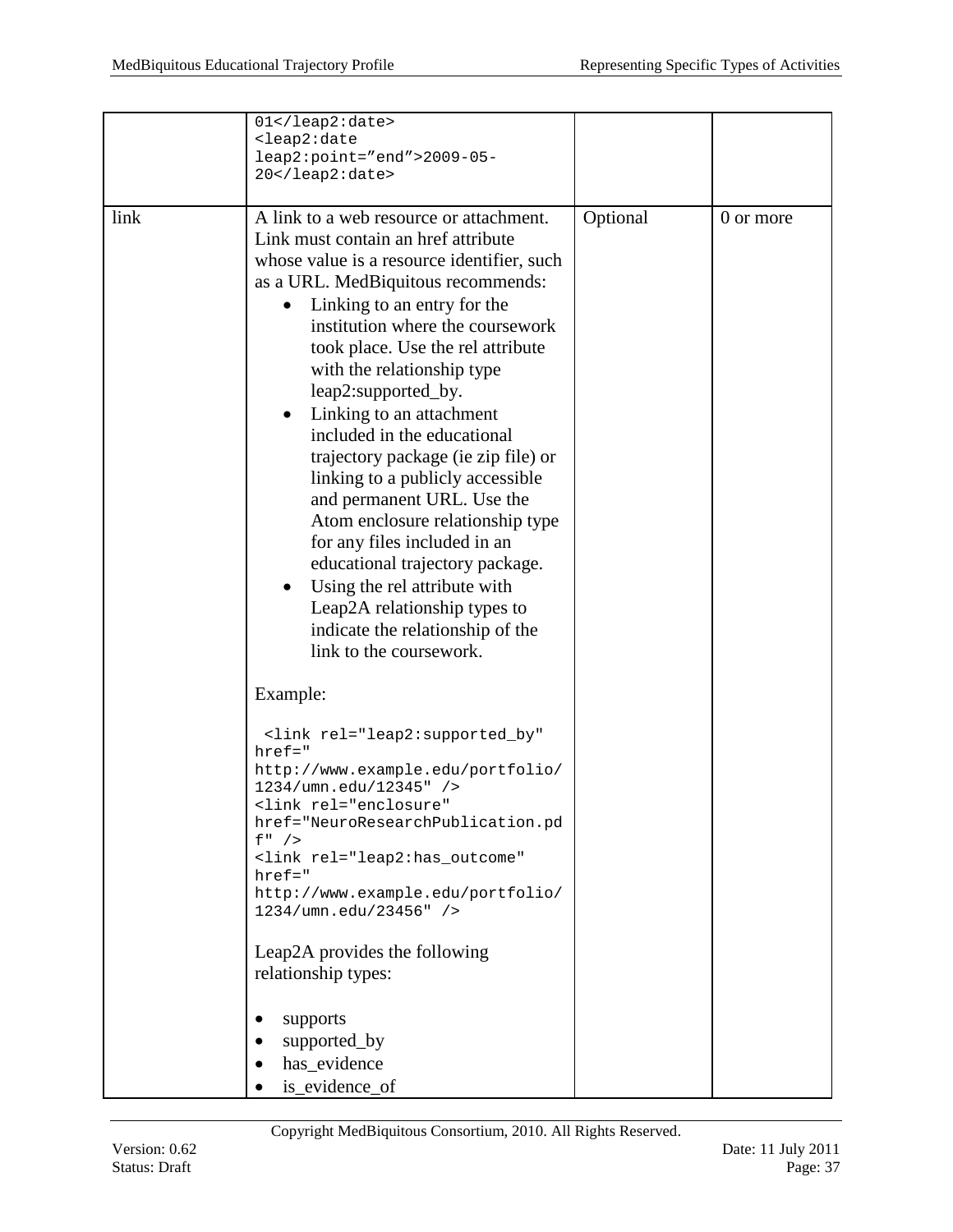|          | reflects_on<br>reflected_on_by<br>has_part<br>is_part_of<br>has_outcome<br>is_outcome_of<br>A link to the transcript may be provided.<br>Use has_outcome to link coursework to a                                                                                                                                                                                                                                                                                         |                                   |                               |
|----------|--------------------------------------------------------------------------------------------------------------------------------------------------------------------------------------------------------------------------------------------------------------------------------------------------------------------------------------------------------------------------------------------------------------------------------------------------------------------------|-----------------------------------|-------------------------------|
|          | withdrawal or dismissal if applicable.                                                                                                                                                                                                                                                                                                                                                                                                                                   |                                   |                               |
| category | For coursework beyond the primary<br>degree program, the category is<br>coursework beyond primary degree:<br><category scheme="&lt;br&gt;http://www.medbiq.org/edtrajectory/tr&lt;br&gt;ajectorycategory#" term="&lt;br">"coursework beyond primary degree"/&gt;<br/>The category should also be used to<br/>indicate the type of degree:<br/><category scheme="&lt;br&gt;http://www.medbiq.org/edtrajector&lt;br&gt;y/degree_type#" term="Ph.D."></category></category> | Recommended<br>by<br>MedBiquitous | $\overline{2}$<br>recommended |

### <span id="page-37-0"></span>*9.6 Enrichment*

Learners should include information about enrichment activities in the educational trajectory. Enrichment activities are any activities outside of official coursework that enrich a learner and contribute to their overall education and development.

### **Entry Element Information for Enrichment Activities**

| <b>Element</b> | <b>Description</b>                                                                                         | <b>Required</b>     | <b>Multiplicity</b> |
|----------------|------------------------------------------------------------------------------------------------------------|---------------------|---------------------|
| entry          | Entry contains information related to a<br>single activity within the learner's<br>educational trajectory. | Recommended         | 0 or more           |
| title          | The title of the activity. For example,<br>Creation of Student Run Free Clinic.                            | Required by<br>Atom |                     |
| id             | A globally unique and permanent<br>resource identifier identifying the entry.                              | Required by<br>Atom |                     |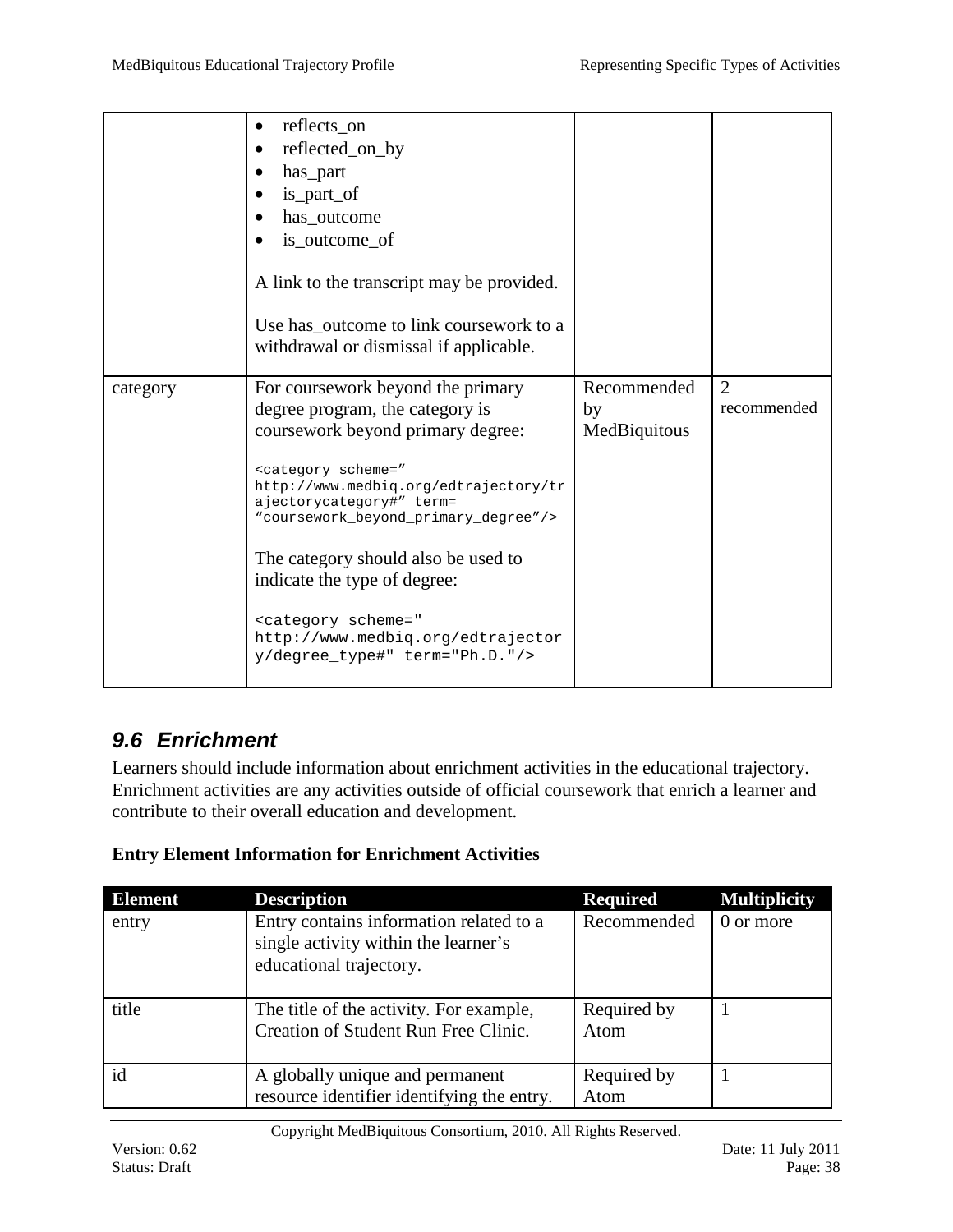| published  | The date the entry was first published.<br>Use the xml date time format. For<br>example: 2009-12-13T18:30:02Z                                                                                                                                                                                                                                                                                                                                                                                                                                                                                                                               | Optional                          | $0$ or $1$                                                     |
|------------|---------------------------------------------------------------------------------------------------------------------------------------------------------------------------------------------------------------------------------------------------------------------------------------------------------------------------------------------------------------------------------------------------------------------------------------------------------------------------------------------------------------------------------------------------------------------------------------------------------------------------------------------|-----------------------------------|----------------------------------------------------------------|
| updated    | The date the entry was last modified. Use<br>the xml date time format. For example:<br>2009-12-13T18:30:02Z                                                                                                                                                                                                                                                                                                                                                                                                                                                                                                                                 | Required by<br>Atom               | $\mathbf{1}$                                                   |
| author     | Author is a container element. Use the<br>name subelement to identify the author<br>of the entry. For enrichment activities,<br>the author will likely be learner.                                                                                                                                                                                                                                                                                                                                                                                                                                                                          | Recommended<br>by<br>MedBiquitous | $\mathbf{1}$<br>recommended                                    |
| content    | Content should contain a description of<br>the enrichment activity. Plain text is<br>recommended for this activity<br>description.                                                                                                                                                                                                                                                                                                                                                                                                                                                                                                          | Recommended                       | $0$ or $1$                                                     |
| rdf:type   | rdf:type indicates the type of entry being<br>described. For enrichment activities, the<br>type is an activity, which is represented<br>as:<br><rdf:type rdf:resource="&lt;br&gt;leap2:activity"></rdf:type>                                                                                                                                                                                                                                                                                                                                                                                                                                | Recommended<br>by Leap2A          | 1<br>recommended                                               |
| leap2:date | The leap2:date element indicates the<br>start, end, or target date for an activity.<br>For enrichment activities, the start date is<br>the date the learner started and the end<br>date is the actual or planned end date.<br>Enrichment activities should contain start<br>dates. Activities with a start date and no<br>end date should be considered ongoing.<br>A target date may be shown to indicate<br>the anticipated date of completion.<br>Example:<br><leap2:date<br>leap2:point="start"&gt;2005-08-<br/><math>01</math> <br/><leap2:date<br><math>leap2:point="end" &gt; 2009-05-</math><br/>20</leap2:date<br></leap2:date<br> | Recommended<br>by<br>MedBiquitous | $\overline{2}$<br>recommended<br>(1 start and<br>one end date) |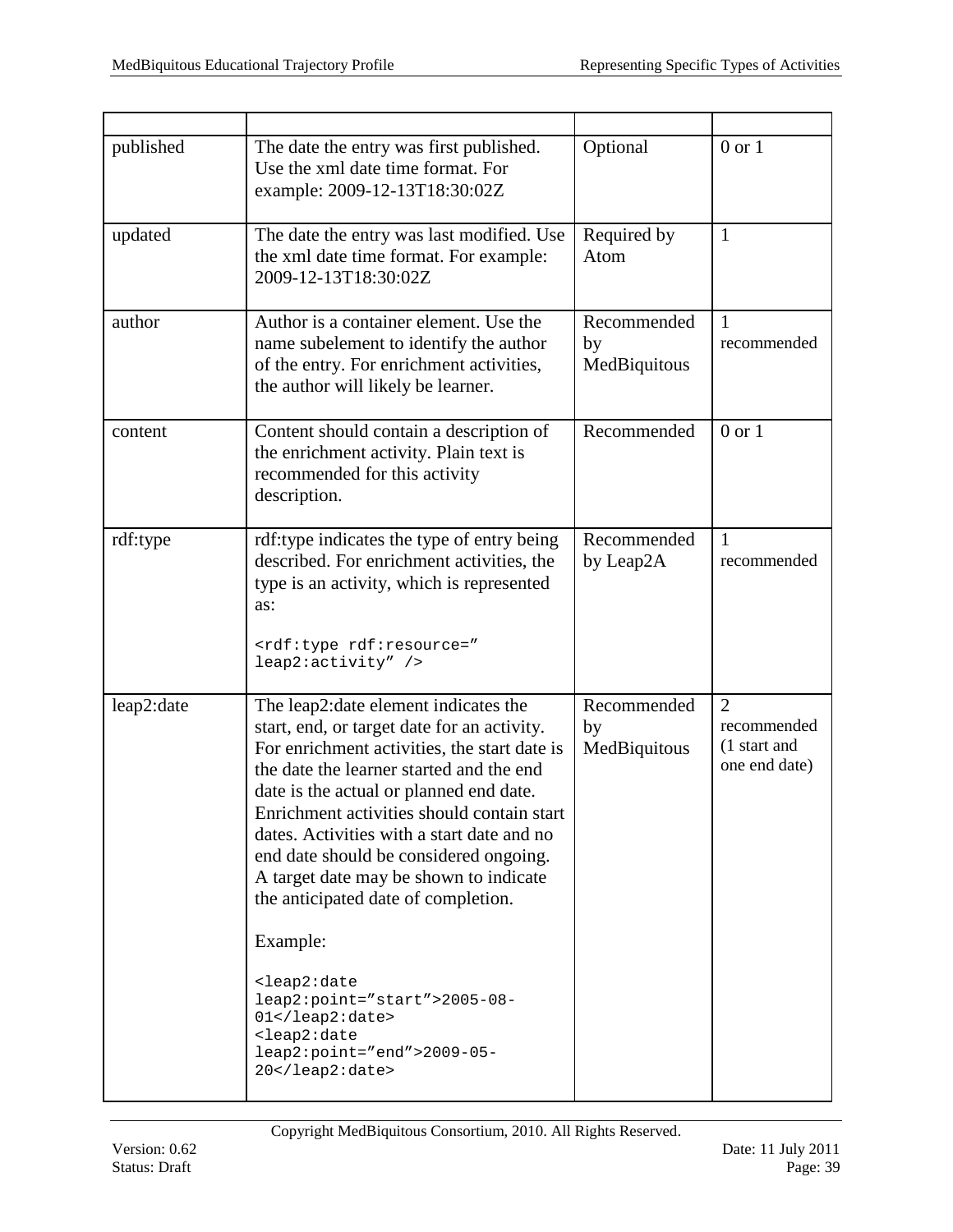| link | A link to a web resource or attachment.                        | Optional | 0 or more |
|------|----------------------------------------------------------------|----------|-----------|
|      | Link must contain an href attribute                            |          |           |
|      | whose value is a resource identifier, such                     |          |           |
|      | as a URL. MedBiquitous recommends:                             |          |           |
|      | Linking to an entry for the                                    |          |           |
|      | organization where the activity                                |          |           |
|      | took place. Use the rel attribute                              |          |           |
|      | with the relationship type                                     |          |           |
|      | leap2:supported_by.                                            |          |           |
|      | Provide links to work products                                 |          |           |
|      | associated with the activity or to                             |          |           |
|      | supervisor testimonials.                                       |          |           |
|      | Linking to an attachment<br>$\bullet$                          |          |           |
|      | included in the educational                                    |          |           |
|      | trajectory package (ie zip file) or                            |          |           |
|      | linking to a publicly accessible                               |          |           |
|      | and permanent URL. Use the                                     |          |           |
|      | Atom enclosure relationship type                               |          |           |
|      | for any files included in an                                   |          |           |
|      | educational trajectory package.                                |          |           |
|      | Using the rel attribute with                                   |          |           |
|      | Leap2A relationship types to                                   |          |           |
|      | indicate the relationship of the                               |          |           |
|      | link to the enrichment activity.                               |          |           |
|      |                                                                |          |           |
|      | Example:                                                       |          |           |
|      |                                                                |          |           |
|      | <link <br="" rel="leap2:supported_by"/> $href='$               |          |           |
|      | http://www.example.edu/portfolio/                              |          |           |
|      | 1234/umn.edu/12345" />                                         |          |           |
|      | <link <="" rel="enclosure" td=""/> <td></td> <td></td>         |          |           |
|      | href="NeuroResearchPublication.pd<br>$f''$ />                  |          |           |
|      | <link <="" rel="leap2:has_outcome" td=""/> <td></td> <td></td> |          |           |
|      | $href='$                                                       |          |           |
|      | http://www.example.edu/portfolio/<br>1234/umn.edu/23456" />    |          |           |
|      |                                                                |          |           |
|      |                                                                |          |           |
|      | Leap2A provides the following                                  |          |           |
|      | relationship types:                                            |          |           |
|      | supports                                                       |          |           |
|      | supported_by                                                   |          |           |
|      | has_evidence                                                   |          |           |
|      | is_evidence_of                                                 |          |           |
|      | reflects_on                                                    |          |           |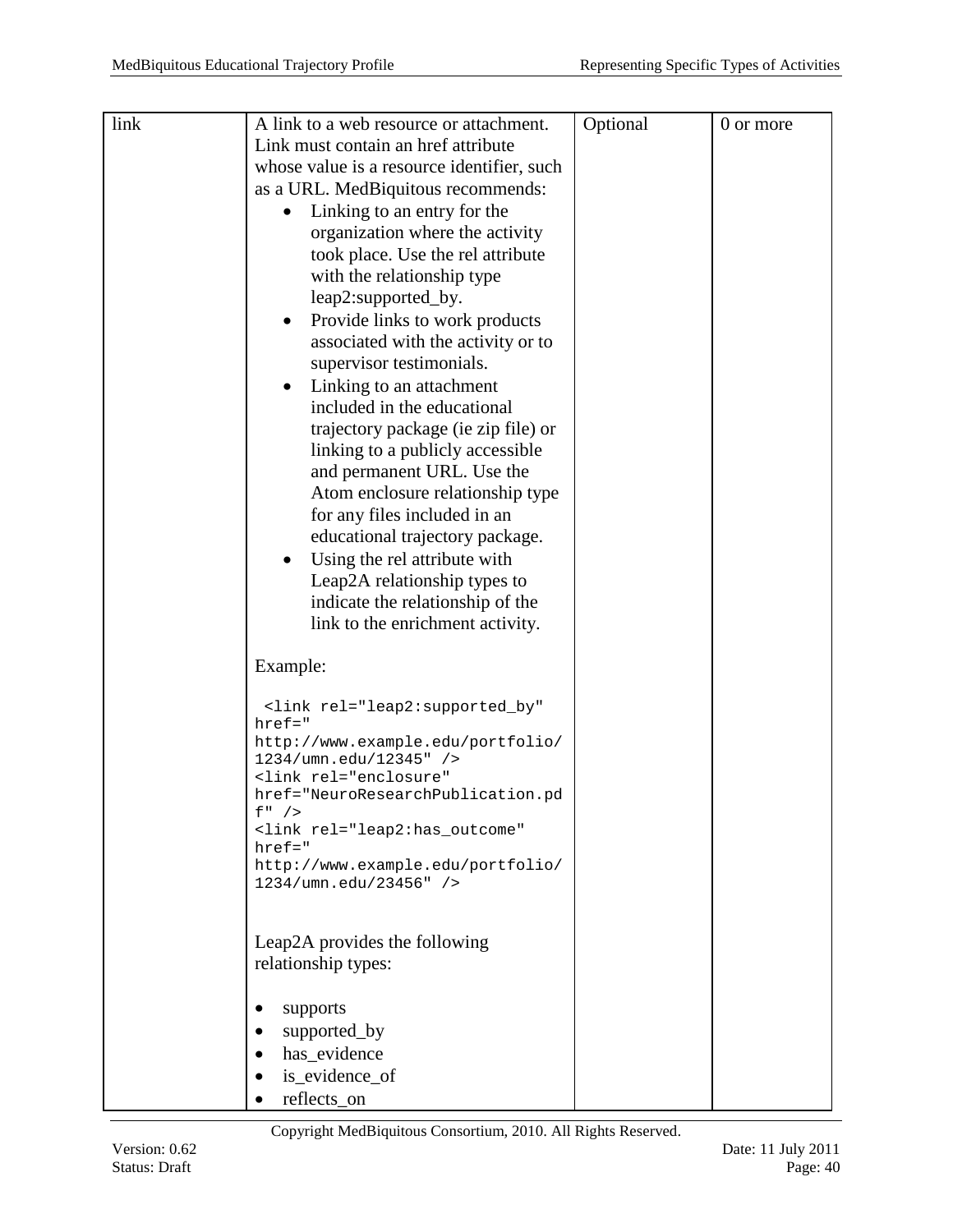|          | reflected_on_by<br>has_part<br>is_part_of<br>has_outcome<br>is_outcome_of<br>If the link points to a supervisor<br>testimonial of the activity, use the<br>has_evidence relationship.                                                                                                                                                                                                                                                         |                                   |                  |
|----------|-----------------------------------------------------------------------------------------------------------------------------------------------------------------------------------------------------------------------------------------------------------------------------------------------------------------------------------------------------------------------------------------------------------------------------------------------|-----------------------------------|------------------|
| category | For enrichment activities, the category is<br>enrichment:<br><category <br="" scheme="&lt;br&gt;http://www.medbiq.org/edtrajector&lt;br&gt;y/trajectorycategory#">term="enrichment"/&gt;<br/>Enrichment activities should also<br/>indicate whether they were paid or<br/>unpaid using the payment category:<br/><category scheme="&lt;br&gt;http://www.medbiq.org/edtrajector&lt;br&gt;y/payment_type#" term="unpaid"></category></category> | Recommended<br>by<br>MedBiquitous | 1<br>recommended |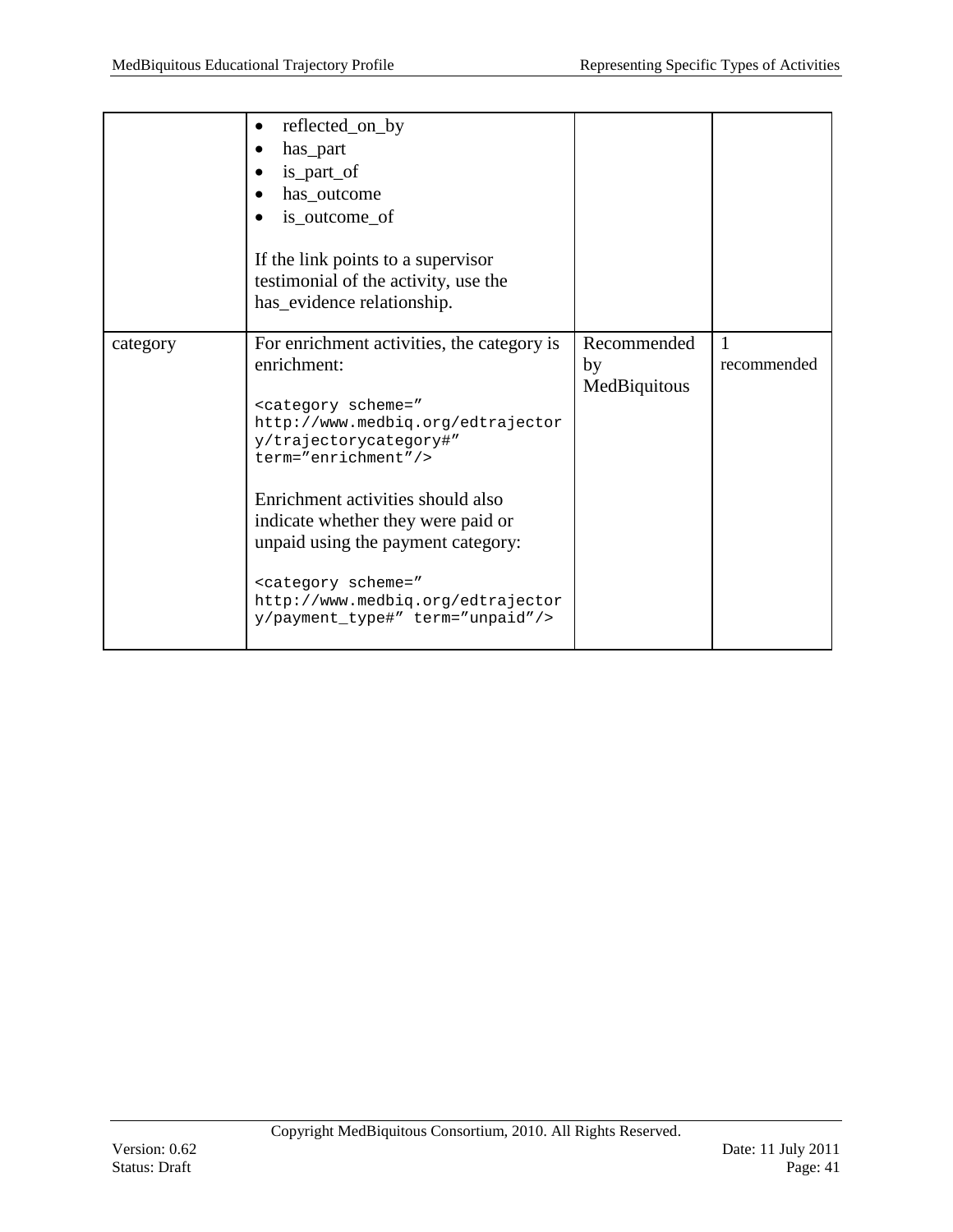# <span id="page-41-0"></span>**10 Including Supervisor Testimonials**

Learners may include supervisor testimonials as documentation relative to an enrichment activity. A scanned letter on organization letterhead is recommended.

| <b>Element</b> | Linu y Lietuenes for Supervisor resemblingen<br><b>Description</b> | <b>Required</b> | <b>Multiplicity</b> |
|----------------|--------------------------------------------------------------------|-----------------|---------------------|
|                |                                                                    |                 |                     |
| entry          | Entry contains information related to a                            | Recommended     | 0 or more           |
|                | single testimonial.                                                |                 |                     |
|                |                                                                    |                 |                     |
| title          | The title of the testimonial. For example,                         | Required by     | $\mathbf{1}$        |
|                | Testimonial for Student Run Free Clinic.                           | Atom            |                     |
|                |                                                                    |                 |                     |
| id             | A globally unique and permanent                                    | Required by     | $\mathbf{1}$        |
|                | resource identifier identifying the entry.                         | Atom            |                     |
|                |                                                                    |                 |                     |
| published      | The date the entry was first published.                            | Optional        | $0$ or $1$          |
|                | Use the xml date time format. For                                  |                 |                     |
|                | example: 2009-12-13T18:30:02Z                                      |                 |                     |
|                |                                                                    |                 |                     |
| updated        | The date the entry was last modified. Use                          | Required by     | $\mathbf{1}$        |
|                | the xml date time format. For example:                             | Atom            |                     |
|                | 2009-12-13T18:30:02Z                                               |                 |                     |
|                |                                                                    |                 |                     |
| author         | Author is a container element. Use the                             | Recommended     | 1                   |
|                | name subelement to identify the author                             | by              | recommended         |
|                | of the entry. For testimonials, the author                         | MedBiquitous    |                     |
|                |                                                                    |                 |                     |
|                | should be the supervisor. If more detailed                         |                 |                     |
|                | information describing the supervisor is                           |                 |                     |
|                | necessary, create an entry describing the                          |                 |                     |
|                | supervisor and reference that entry. See                           |                 |                     |
|                | section Referencing People for more                                |                 |                     |
|                | information.                                                       |                 |                     |
|                |                                                                    |                 |                     |
| content        | Content should contain the supervisor's                            | Recommended     | $0$ or $1$          |
|                | testimonial of the activity. Testimonial's                         |                 |                     |
|                | should make the student's role in the                              |                 |                     |
|                | project clear and provide some idea of                             |                 |                     |
|                | the outcome/impact the project had. If                             |                 |                     |
|                | the testimonial is in the form of a                                |                 |                     |
|                | scanned letter, provide a brief description                        |                 |                     |
|                | of the scanned letter, for example,                                |                 |                     |
|                | "Testimonial from Dr. Jordan, clinic                               |                 |                     |
|                | supervisor."                                                       |                 |                     |

**Entry Elements for Supervisor Testimonials**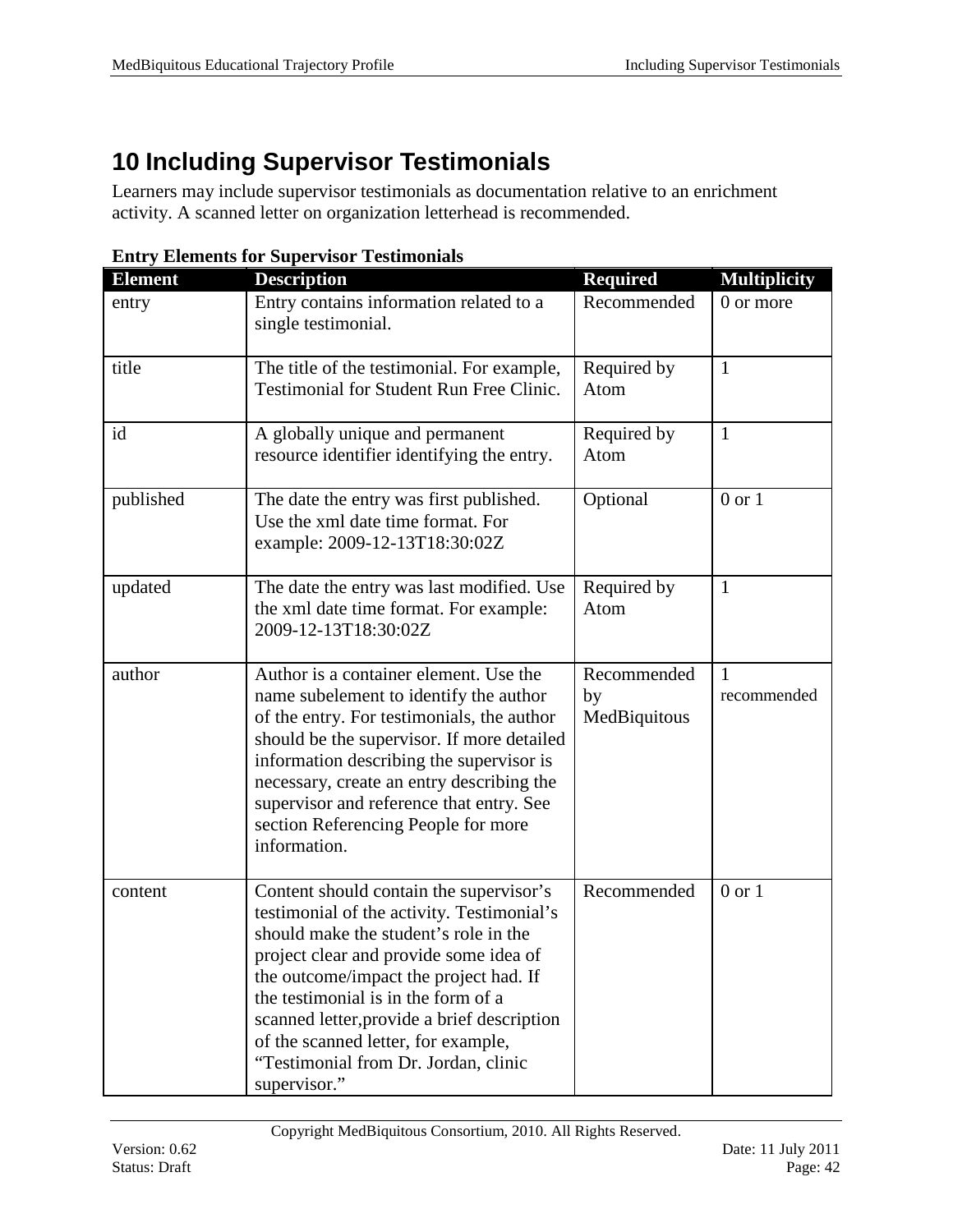| rdf:type | rdf:type indicates the type of entry being<br>described. For testimonials, the type is a<br>resource, which is represented as:<br><rdf:type rdf:resource="&lt;br&gt;leap2:resource"></rdf:type>                                                                                                                                                                                                                                                                                                                                                                | Recommended<br>by Leap2A          | 1<br>recommended            |
|----------|----------------------------------------------------------------------------------------------------------------------------------------------------------------------------------------------------------------------------------------------------------------------------------------------------------------------------------------------------------------------------------------------------------------------------------------------------------------------------------------------------------------------------------------------------------------|-----------------------------------|-----------------------------|
| Link     | A link to a web resource or attachment,<br>such as a scanned supervisor letter. Link<br>must contain an href attribute whose<br>value is a resource identifier, such as a<br>URL. MedBiquitous recommends linking<br>to an attachment included in the<br>educational trajectory package (ie zip<br>file) or linking to a publicly accessible<br>and permanent URL. Use the Atom<br>enclosure relationship type for any files<br>included in an educational trajectory<br>package.<br>Example:<br><link <br="" rel="enclosure"/> href="files/testimonial.jpg"/> | Recommended<br>by<br>MedBiquitous | 1 or more<br>recommended    |
| category | For testimonials, the category is<br>testimonial:<br><category <br="" scheme="&lt;br&gt;http://www.medbiq.org/edtrajector&lt;br&gt;y/evidence_type#">term="testimonial"/&gt;</category>                                                                                                                                                                                                                                                                                                                                                                        | Recommended<br>by<br>MedBiquitous | $\mathbf{1}$<br>recommended |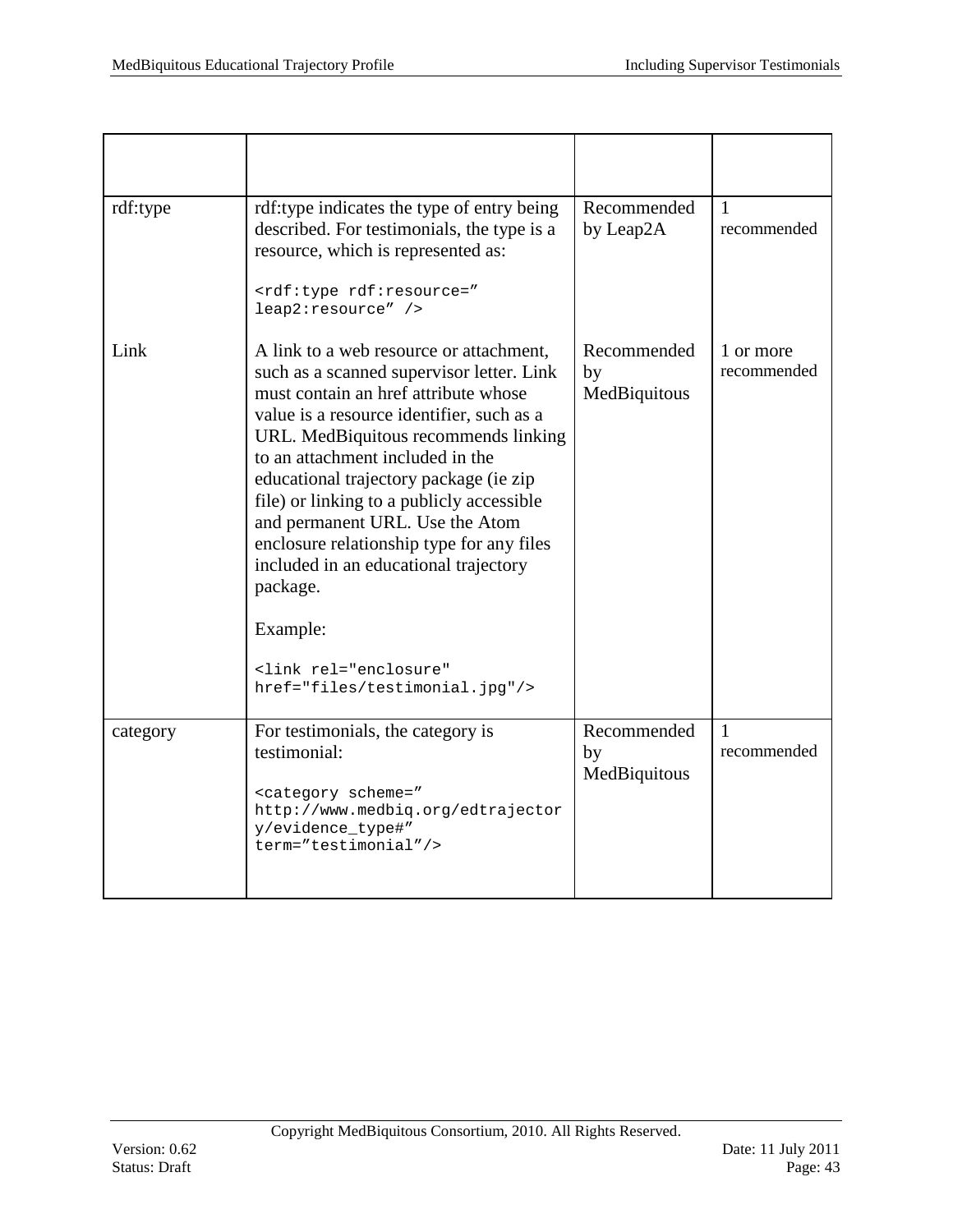# <span id="page-43-0"></span>**11 Including Publications**

MedBiquitous recommends including publications in the educational trajectory as separate entries. These publication entries can then be linked to the activities with which they are associated. In addition, educational trajectory programs can develop a list of publications. Use the following entry elements to include a publication.

| <b>Element</b> | <b>Description</b>                                                                                                                                                                                         | <b>Required</b>                   | <b>Multiplicity</b> |
|----------------|------------------------------------------------------------------------------------------------------------------------------------------------------------------------------------------------------------|-----------------------------------|---------------------|
| entry          | Entry contains information related to a<br>single publication.                                                                                                                                             | Recommended                       | 0 or more           |
| title          | The title of the publication. For example,<br>Social Networking and Medical Student<br>Perceptions of Professionalism.                                                                                     | Required by<br>Atom               | $\mathbf{1}$        |
| link           | A link to the publication. The link may<br>point to the file or to a permanent,<br>publicly accessible URI for the<br>publication. Including the file is<br>recommended if copyright permissions<br>allow. | Recommended<br>by<br>MedBiquitous | 1<br>recommended    |
|                | Use the following attributes of link:                                                                                                                                                                      |                                   |                     |
|                | rel<br>The relation of the link. The value of rel<br>should be "enclosure" if pointing to a file<br>included in the educational trajectory<br>package. If pointing to a URI, rel should<br>be "related."   |                                   |                     |
|                | <b>Href</b><br>The URI for the resource. For documents<br>included in an educational trajectory zip<br>file, this may be the file name or relative<br>path to the file.                                    |                                   |                     |
|                | Example pointing to a local file:<br><link href="&lt;br&gt;files/1219345.doc " rel="enclosure"/>                                                                                                           |                                   |                     |
|                | Example pointing to a URL:<br><link <br="" rel="related"/> href=http://www.example.org/publ>                                                                                                               |                                   |                     |

#### **Entry Elements for Publications**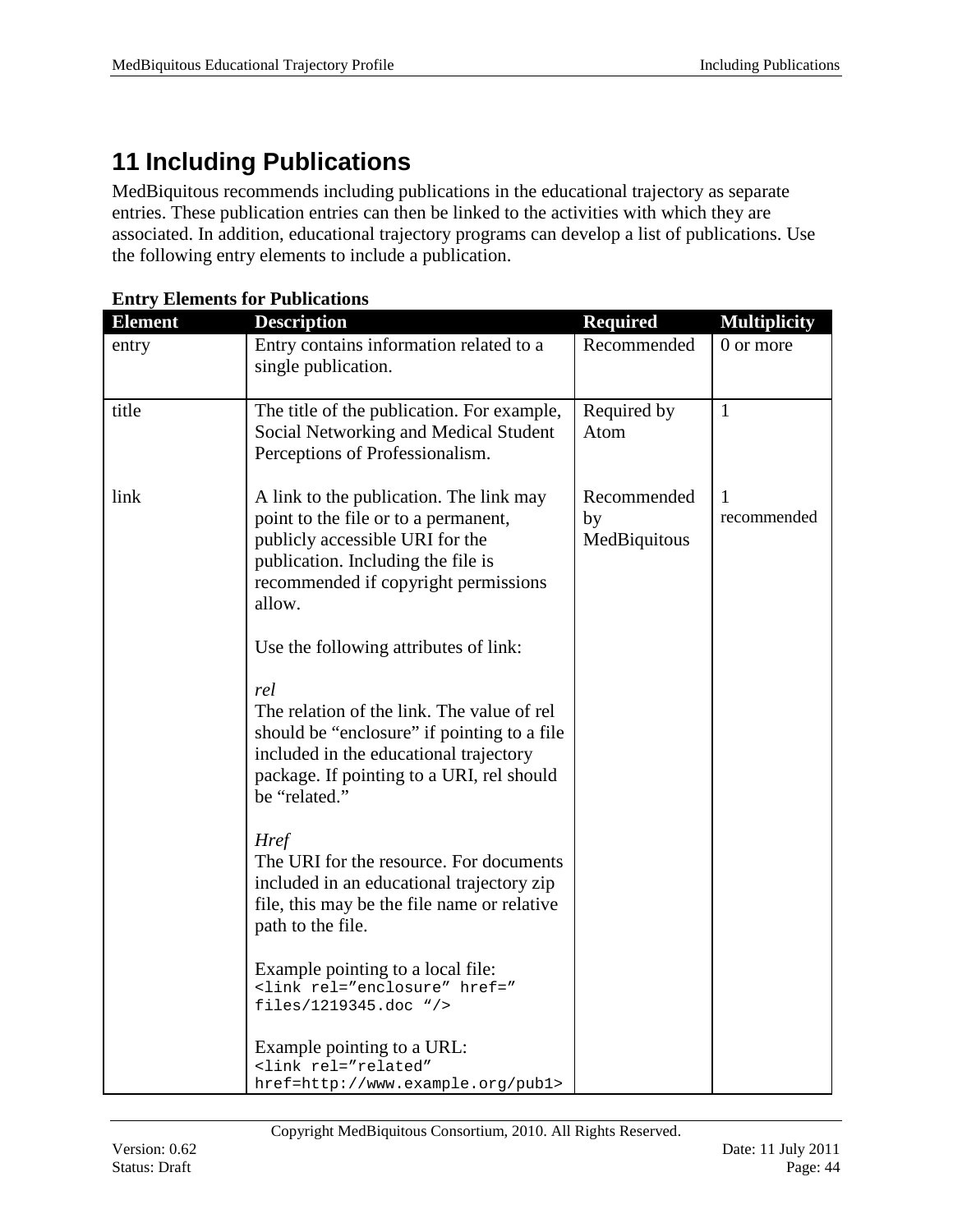| id        | A globally unique and permanent<br>resource identifier identifying the entry.                                                                                                                 | Required by<br>Atom                                              | $\mathbf{1}$                |
|-----------|-----------------------------------------------------------------------------------------------------------------------------------------------------------------------------------------------|------------------------------------------------------------------|-----------------------------|
| published | The date the entry was first published.<br>Use the xml date time format. For<br>example: 2009-12-13T18:30:02Z                                                                                 | Recommended<br>$\mathbf{1}$<br>recommended<br>by<br>MedBiquitous |                             |
| updated   | The date the entry was last modified. Use<br>the xml date time format. For example:<br>2009-12-13T18:30:02Z                                                                                   | Required by<br>Atom                                              | $\mathbf{1}$                |
| author    | Author is a container element. Use the<br>name subelement to identify the author<br>of the entry. This will usually be the<br>learner.                                                        | Recommended<br>by<br>MedBiquitous                                | 1 or more<br>recommended    |
| content   | Content should include the citation in a<br>text format.<br>Example:<br><content> Doe, J. Social<br/>Networking as a Chronic Disease<br/>Management Strategy. Med Care Res</content>          | Recommended<br>by<br>MedBiquitous                                | 1<br>recommended            |
|           | Rev. 2007 Oct; 64(5): 500-5. PubMed<br>PMID: 12345678.<br>$^{\prime\prime}$                                                                                                                   |                                                                  |                             |
| summary   | A short description of the publication.<br>For example, "A study of medical<br>student online behavior funded by Robert<br>Wood Johnson."                                                     | Recommended<br>by<br>MedBiquitous                                | $\mathbf{1}$<br>recommended |
| rdf:type  | rdf:type indicates the type of entry being<br>described. For publications, the type is a<br>resource, which is represented as:<br><rdf:type<br>rdf:resource="leap2:publication"</rdf:type<br> | Recommended<br>by Leap2A                                         | $\mathbf{1}$<br>recommended |
|           | /                                                                                                                                                                                             |                                                                  |                             |
| category  | Use the category element to indicate<br>whether the entry describes a publication<br>or presentation.                                                                                         | Recommended<br>by<br>MedBiquitous                                | 1 or more<br>recommended    |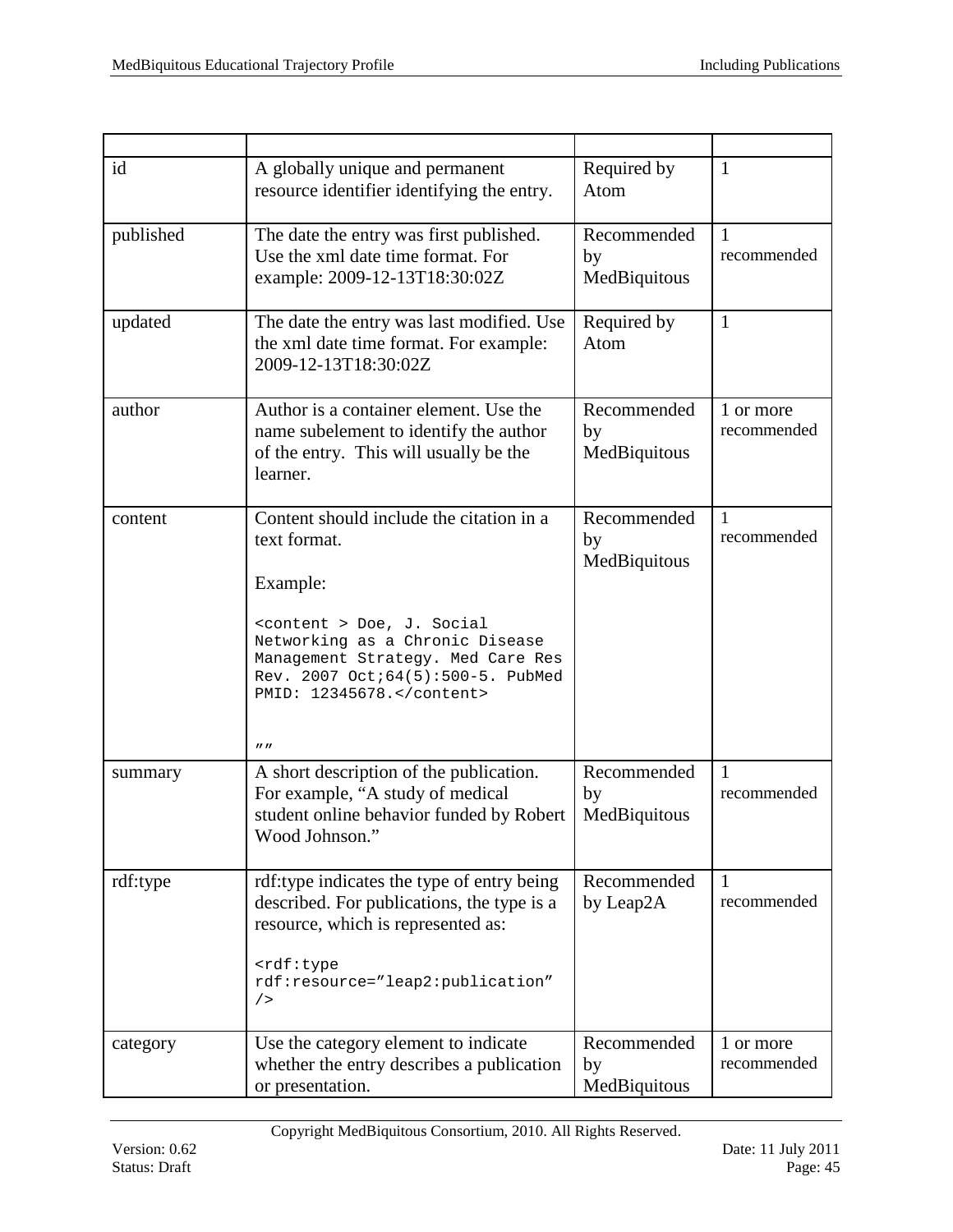|              | For publications, the category is<br>publication:<br><category <br="" scheme="&lt;br&gt;http://www.medbiq.org/edtrajector&lt;br&gt;y/evidence_type#">term="publication"/&gt;<br/>For presentations, the category is<br/>presentation. Examples of presentations<br/>include abstracts, posters, oral<br/>presentations, and workshops.<br/><category <br="" scheme="&lt;br&gt;http://www.medbiq.org/edtrajector&lt;br&gt;y/evidence_type#">term="presentation"/&gt;<br/>You may also use the category element<br/>to indicate whether or not a publication is<br/>peer reviewed.<br/>For peer review:<br/><category<br>scheme="http://www.medbiq.org/edt<br/>rajectory/review_type#"<br/>term="peer_reviewed"/&gt;<br/>To indicate that a publication is not peer<br/>reviewed:<br/><category<br>scheme="http://www.medbiq.org/edt<br/>rajectory/review_type#"<br/>term="not_peer_reviewed"/&gt;</category<br></category<br></category></category> |          |            |
|--------------|----------------------------------------------------------------------------------------------------------------------------------------------------------------------------------------------------------------------------------------------------------------------------------------------------------------------------------------------------------------------------------------------------------------------------------------------------------------------------------------------------------------------------------------------------------------------------------------------------------------------------------------------------------------------------------------------------------------------------------------------------------------------------------------------------------------------------------------------------------------------------------------------------------------------------------------------------|----------|------------|
| leap2:myrole | The leap2:myrole element allows the<br>learner to describe his or her role in<br>producing a publication.                                                                                                                                                                                                                                                                                                                                                                                                                                                                                                                                                                                                                                                                                                                                                                                                                                          | Optional | $0$ or $1$ |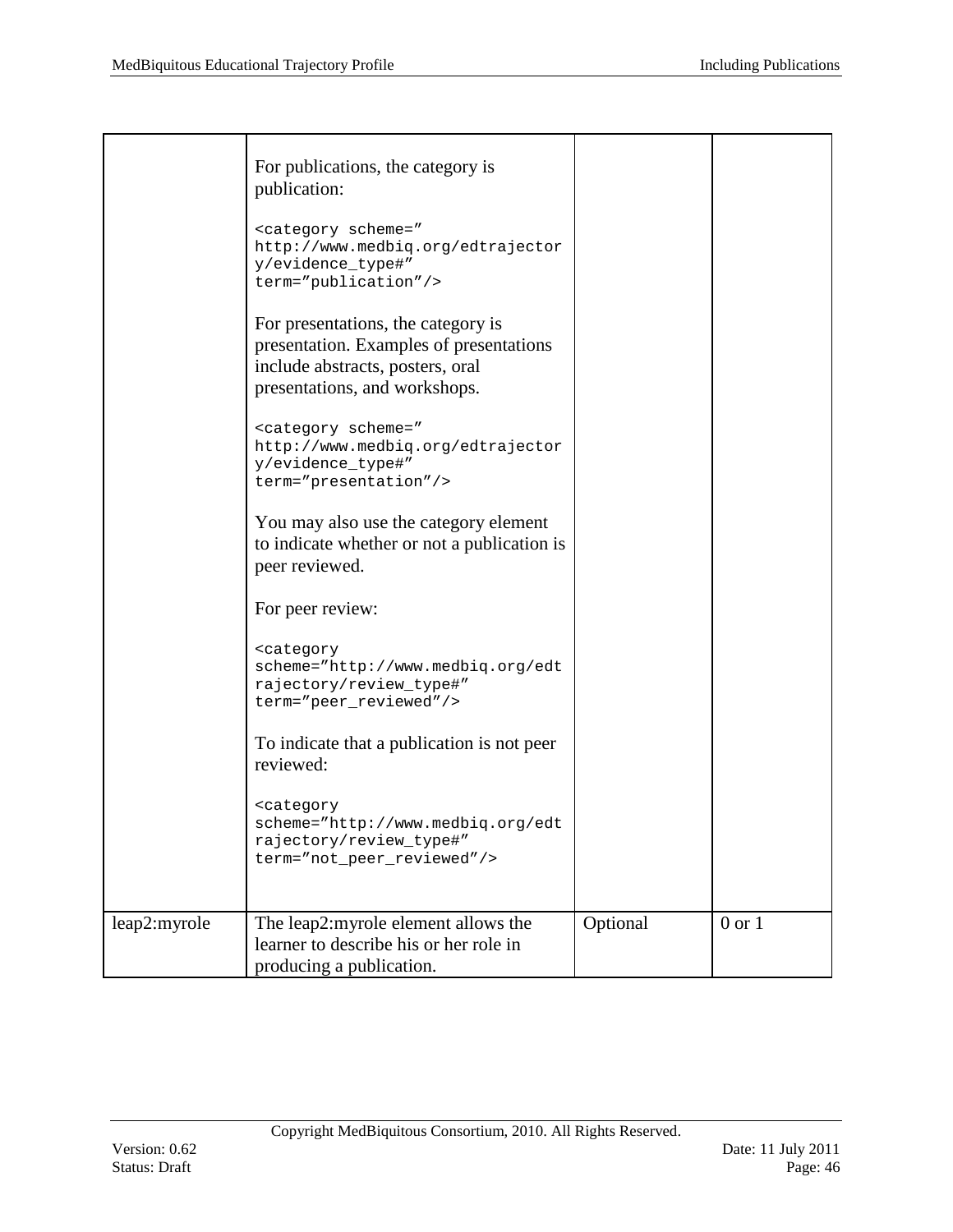# <span id="page-46-0"></span>**12 MedBiquitous Categories**

Atom allows developers to create categories for entries in an Atom feed. Categories are an essential part of the educational trajectory profile: the working group authoring the specification anticipates that educational trajectory readers will provide visual displays of learner trajectories based on the category element. Categories also allow those reading a trajectory to find relevant activities more quickly. For more information on the use of categories for visual display, see section Visual Trajectory.

The category element of Leap2A has the following format:

<category scheme="*URI*#" term="*term*" label="*label*" />

Where:

- *URI* is the web address or identifier of the page defining the categorization scheme
- *term* is the name of the term within that categorization scheme
- *label* is a human readable label for the term.

Example:

```
<category scheme="http://www.medbiq.org/edtrajectory/trajectorycategory"
term="primary_degree"/>
```
The definition for MedBiquitous categories can be found by combining the scheme and the term. For example:

<http://www.medbiq.org/edtrajectory/trajectorycategory#primarydegree>

MedBiquitous has defined four categorization schemes: trajectory category, leave request type, payment type, and evidence type. MedBiquitous also uses some categories defined by Leap2A as shown in the entry descriptions.

### <span id="page-46-1"></span>*12.1trajectorycategory*

Trajectory category provides a categorization scheme for the various types of activities and events represented in an educational trajectory. The categories and their definitions are described in the following table. There is no default value.

#### **Trajectory category**

| primary_degree | Any credit bearing activity or activity from an    |
|----------------|----------------------------------------------------|
|                | accredited academic institution put on an official |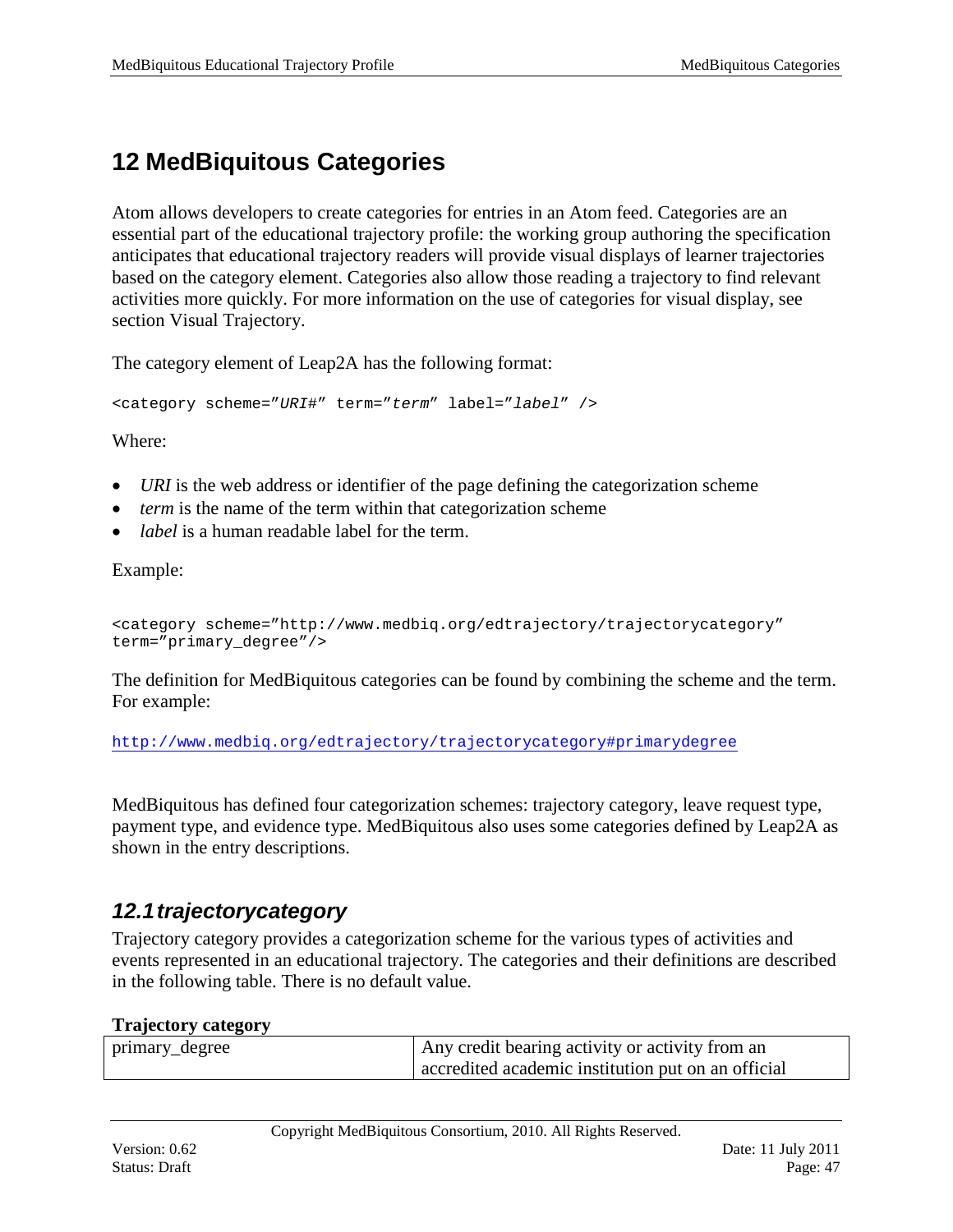|                                  | transcript which leads to the primary degree.                                                                                                                                                                                                            |
|----------------------------------|----------------------------------------------------------------------------------------------------------------------------------------------------------------------------------------------------------------------------------------------------------|
| dismissal                        | A judgment directing the learner to leave the program<br>of study.                                                                                                                                                                                       |
| withdrawal                       | Voluntary discontinuation of the program of study.                                                                                                                                                                                                       |
| coursework_beyond_primary_degree | Any credit bearing activity from an accredited<br>academic institution that does not lead to the primary<br>degree OR any activity from an accredited academic<br>institution put on an official transcript that does not<br>lead to the primary degree. |
| enrichment                       | Activities that enrich a learner's development that are<br>non-credit bearing and do not show up on an official<br>transcript.                                                                                                                           |

### <span id="page-47-0"></span>*12.2degree\_type*

The degree\_type indicates the type of degree a learner pursued. The categories and their definitions are defined in the following table. There is no default value.

| Degree Type |                                          |
|-------------|------------------------------------------|
| B.S.N.      | Bachelor of Science in Nursing           |
| D.N.P.      | Doctor of Nursing Practice               |
| D.O.        | Doctor of Osteopathy                     |
| M.B.A.      | <b>Master of Business Administration</b> |
| M.D.        | Doctor of Medicine                       |
| M.H.A.      | Master of Health Administration          |
| M.P.H.      | Master of Public Health                  |
| M.S.        | Master of Science                        |
| M.S.N.      | Master of Science in Nursing             |
| Pharm.D.    | Doctor of Pharmacy                       |
| Ph.D.       | Doctor of Philosophy                     |

### <span id="page-47-1"></span>*12.3leave\_request\_type*

The leave\_request\_type indicates whether a leave of absence was at the request of the learner or the institution. The categories and their definitions are described in the following table. There is no default value.

#### **Leave Request Type**

| institution_request | Indicates that the institution requested the leave of |
|---------------------|-------------------------------------------------------|
|                     |                                                       |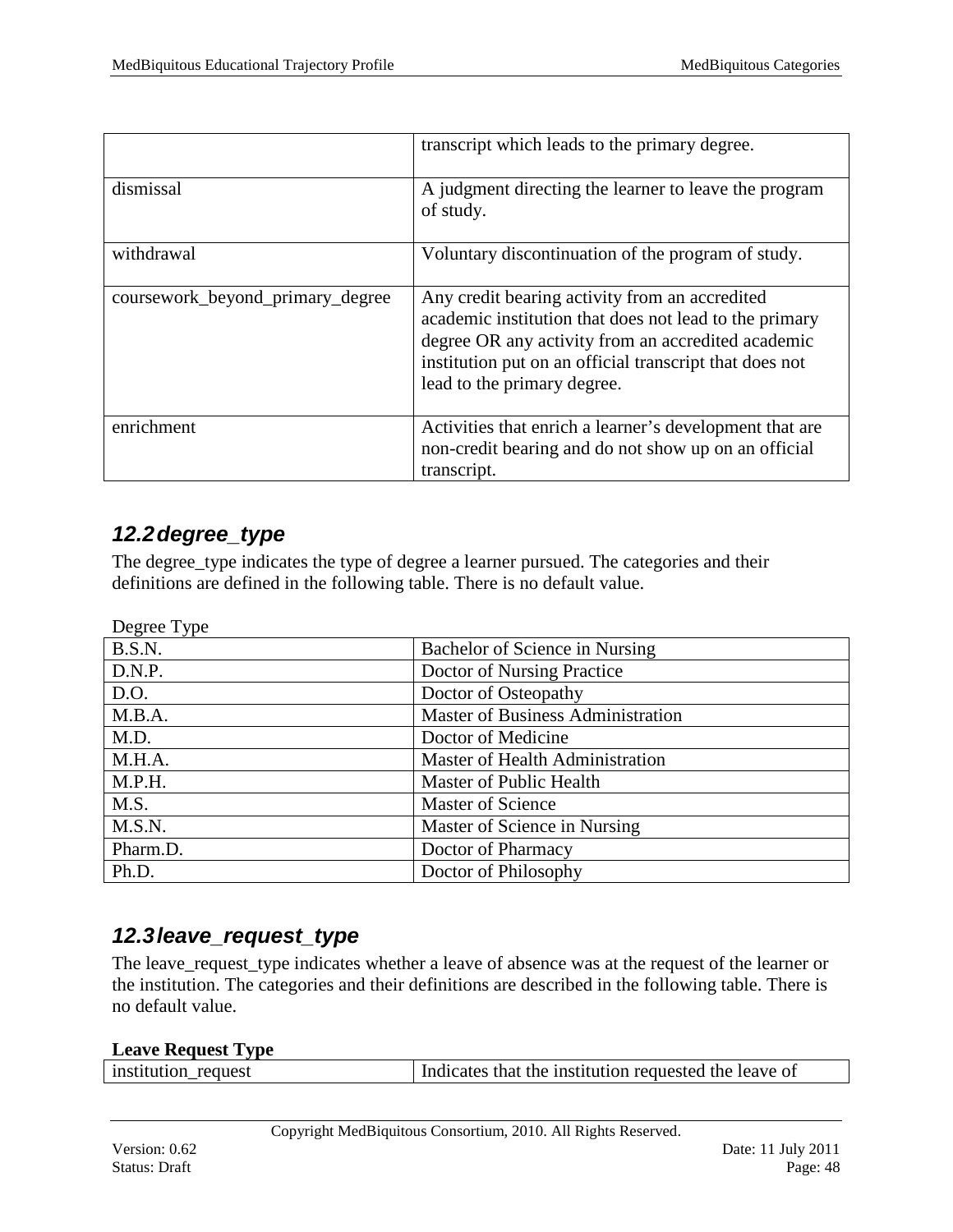|                  | absence.                                          |
|------------------|---------------------------------------------------|
| personal_request | Indicates that the learner requested the leave of |
|                  | absence.                                          |

### <span id="page-48-0"></span>*12.4payment\_type*

The payment type indicates whether an activity was paid or unpaid. The categories and their definitions are described in the following table. There is no default value.

#### **Payment Type**

| paid   | Indicates that the learner received payment for the<br>activity.    |
|--------|---------------------------------------------------------------------|
| unpaid | Indicates that the learner received no payment for the<br>activity. |

### <span id="page-48-1"></span>*12.5evidence\_type*

evidence\_type indicates whether a resource included in an educational trajectory is a supervisor testimonial or citation/reference to a publication. The categories and their definitions are described in the following table. There is no default value.

#### **Evidence Type**

| testimonial  | A written statement from a supervisor elucidating the<br>student's role in an activity and the overall<br>outcome/impact of the activity. |  |
|--------------|-------------------------------------------------------------------------------------------------------------------------------------------|--|
| publication  | A resource offered for distribution to the public.                                                                                        |  |
|              |                                                                                                                                           |  |
| presentation | Examples of presentations include abstracts, posters,<br>oral presentations, and workshops.                                               |  |

### <span id="page-48-2"></span>*12.6review\_type*

review\_type indicates whether a publication is peer reviewed or not. The categories and their definitions are described in the following table. There is no default value.

| peer_reviewed     | Indicates that a resource that has undergone the peer |  |
|-------------------|-------------------------------------------------------|--|
|                   | review process as defined by the International        |  |
|                   | Committee of Medical Journal Editors: "Peer review is |  |
|                   | the critical assessment of manuscripts submitted to   |  |
|                   | journals by experts who are not part of the editorial |  |
|                   | staff."                                               |  |
| not_peer_reviewed | Indicates that a resource has not undergone the above |  |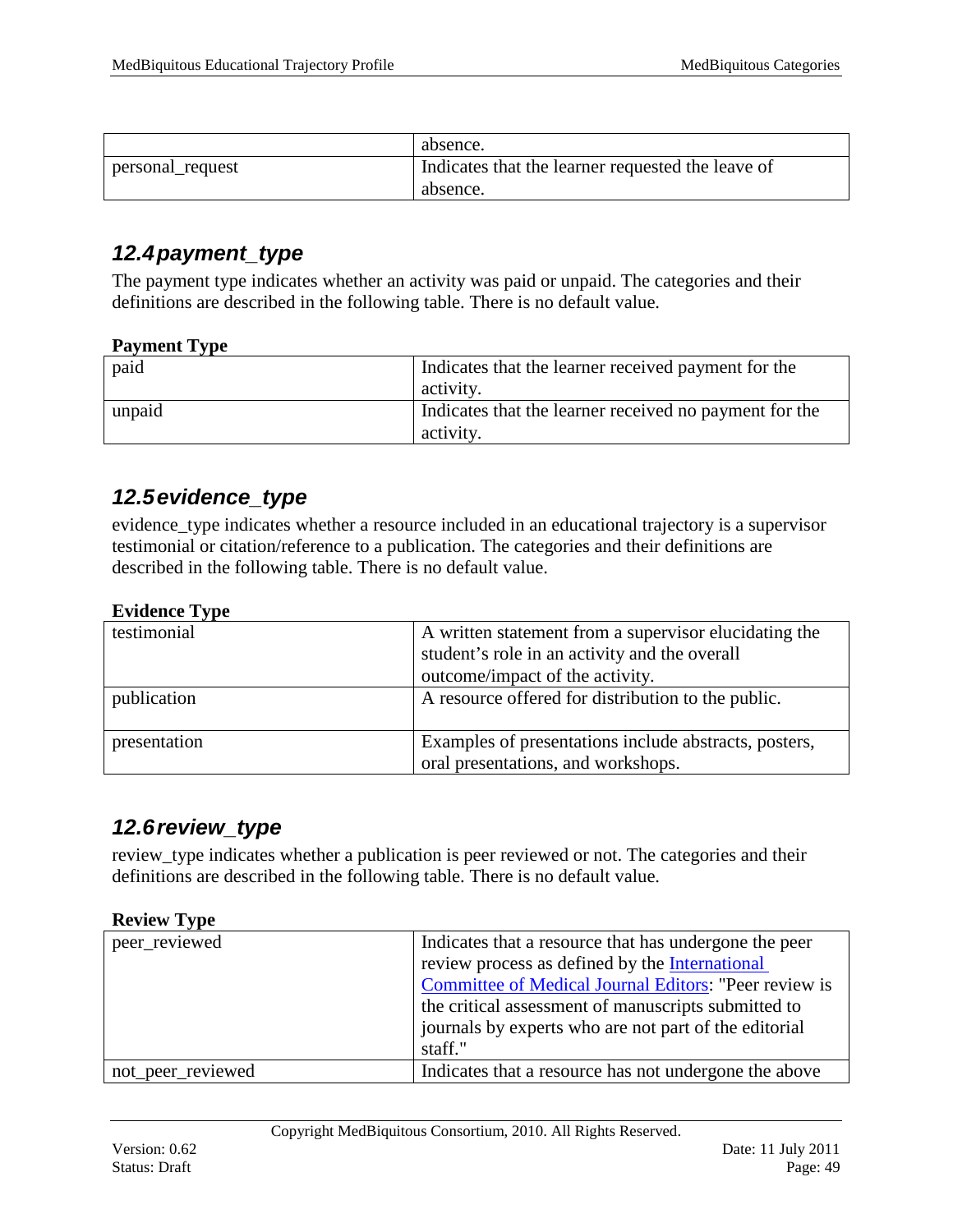defined peer review process.

### <span id="page-49-0"></span>*12.7Highlighting Activities in a Profile*

Categories can be used to highlight a certain number of activities within an educational trajectory. MedBiquitous recommends highlighting no more than 3 activities. Use the priority category as shown to highlight an activity (note that 5 indicates the highest level of priority).

```
<category scheme="http://wiki.cetis.ac.uk/2009-
03/Leap2A_categories/priority#" term="5" />
```
This category may be added to any activity within an educational trajectory.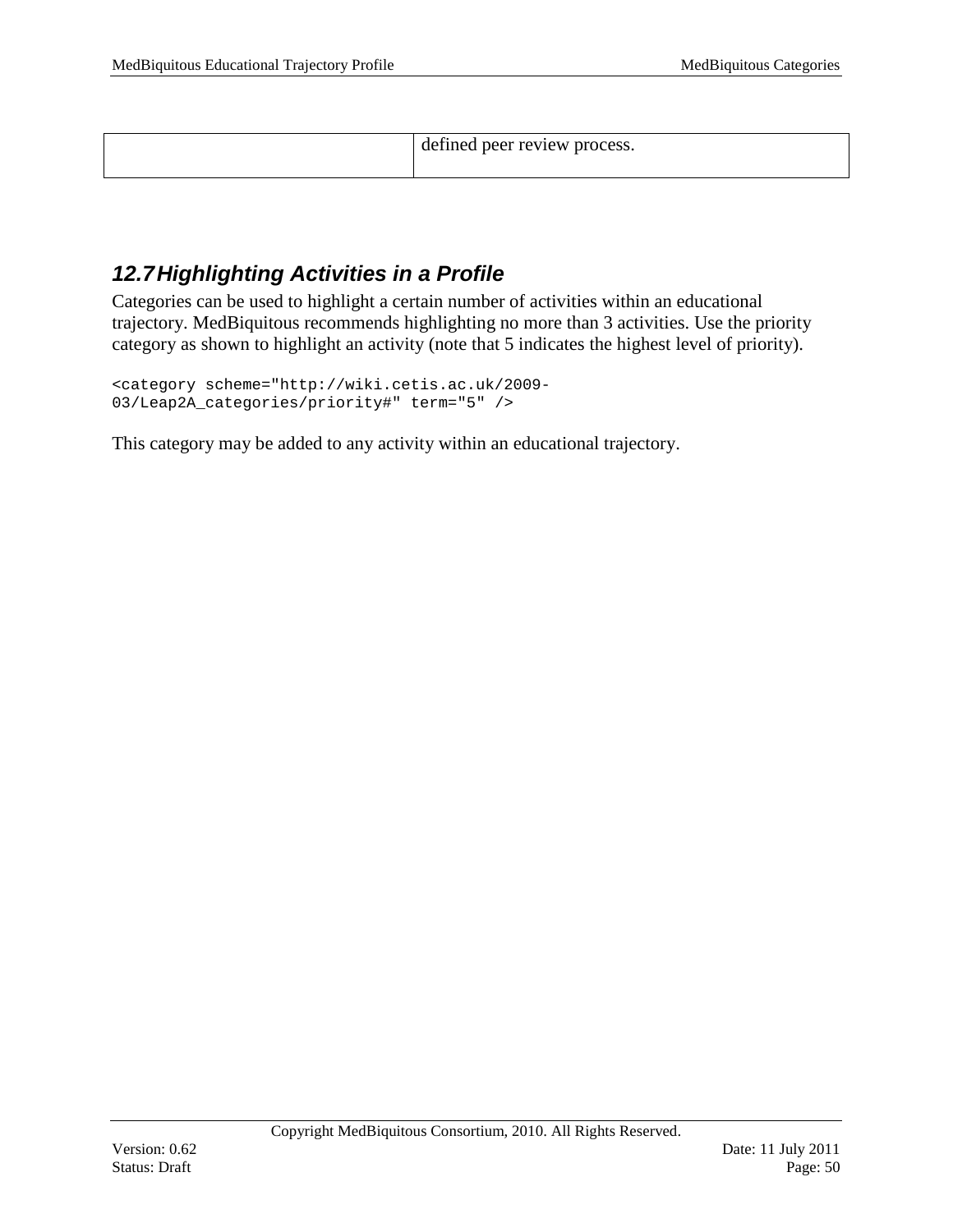# <span id="page-50-0"></span>**13 Visual Trajectory**

The following figures show what an educational trajectory for an individual may look like if visually represented by a computer program. The first figure shows a starting point; subsequent figures show how the image would look with mouseovers of specific activities. The final figure shows a list of publications.

John Doe's Educational Trajectory



Coursework leading to MD/primary degree Coursework beyond MD/primary degree Enrichment, priority Enrichment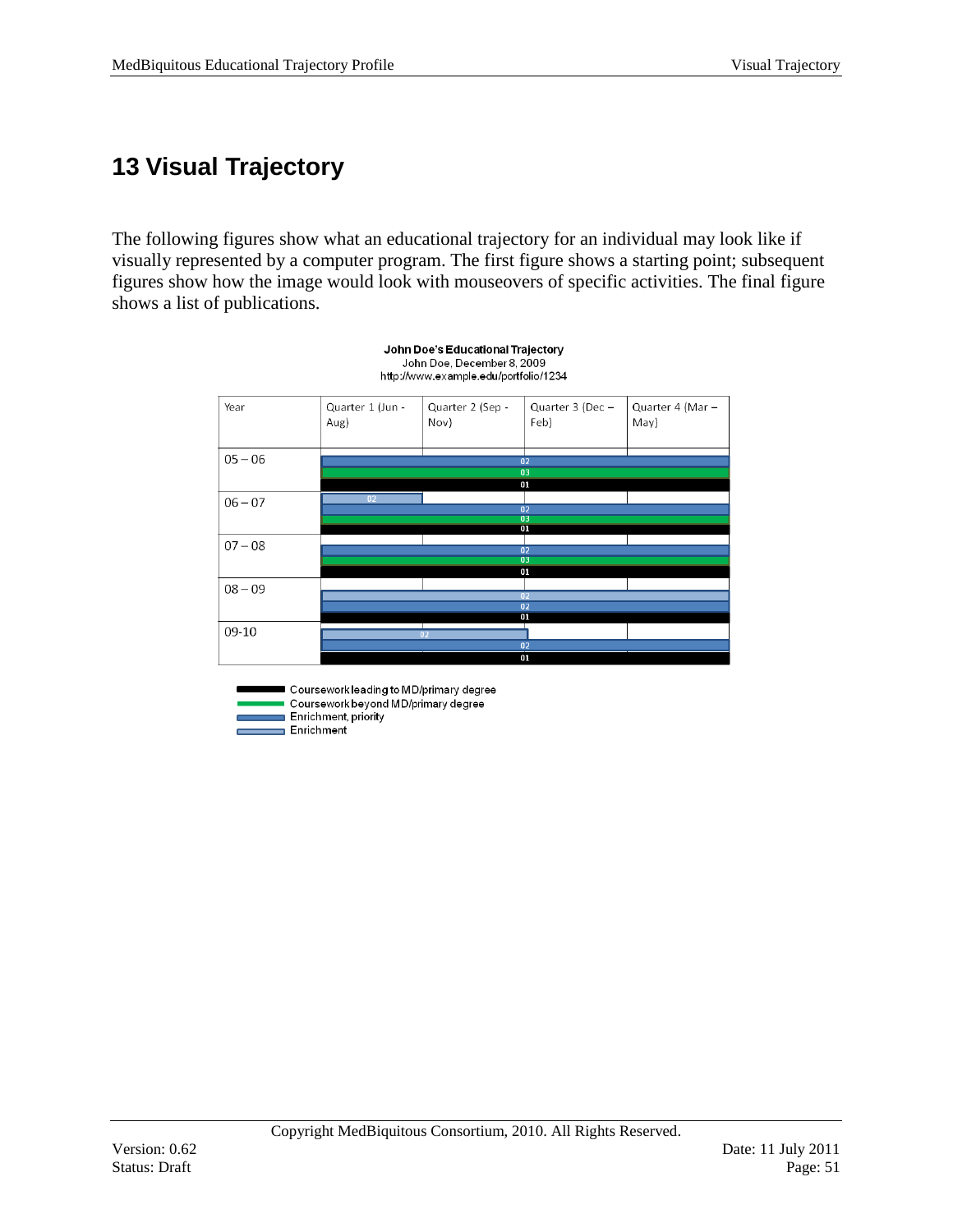

#### John Doe's Educational Trajectory John Doe, December 8, 2009 http://www.example.edu/portfolio/1234

John Doe's Educational Trajectory John Doe, December 8, 2009 http://www.example.edu/portfolio/1234



Coursework leading to MD/primary degree Coursework beyond MD/primary degree Enrichment, priority

Enrichment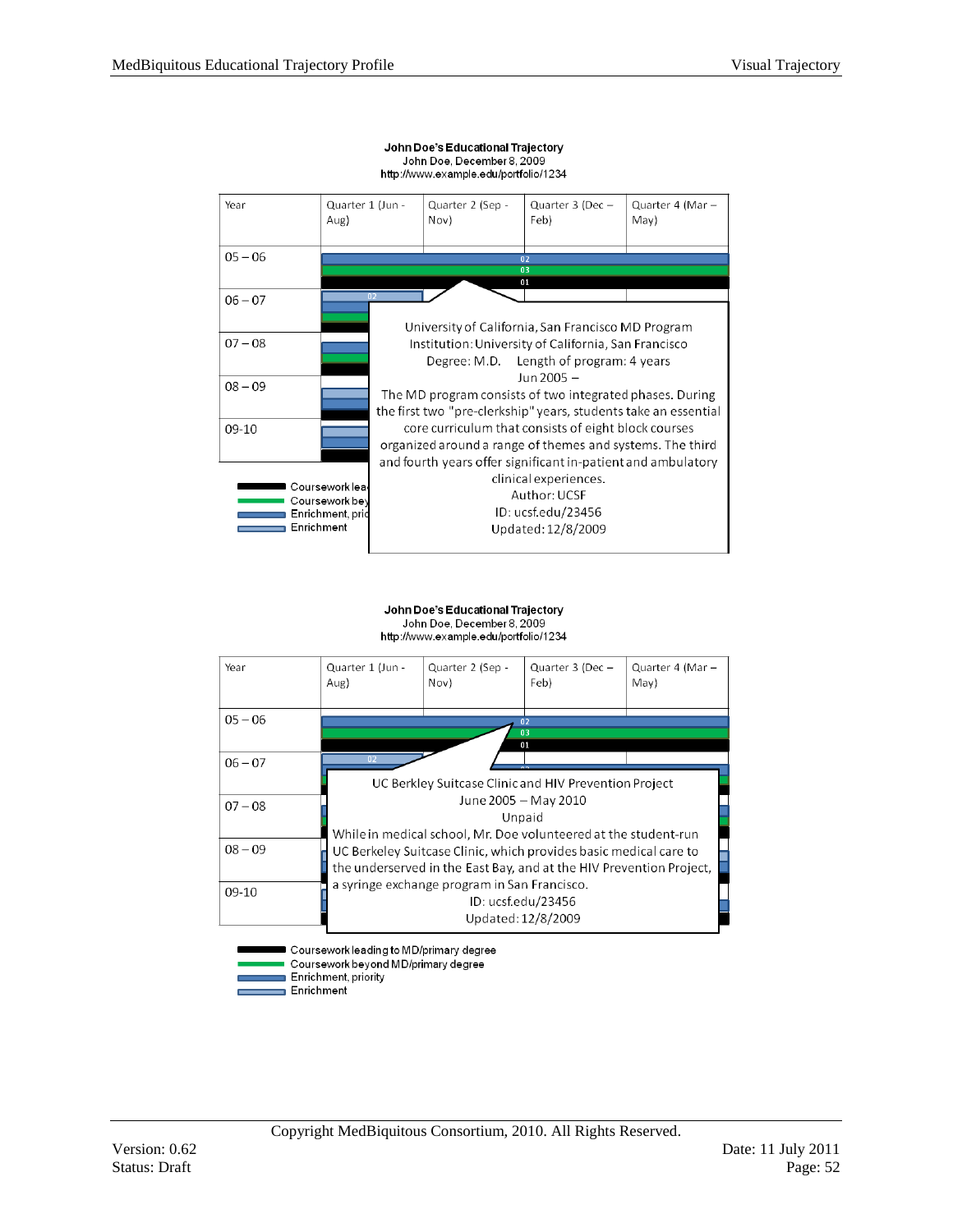| Year      | Quarter 1 (Jun -<br>Aug) | Quarter 2 (Sep -<br>Nov)                    | Quarter 3 (Dec -<br>Feb) | Quarter 4 (Mar -<br>May) |  |  |
|-----------|--------------------------|---------------------------------------------|--------------------------|--------------------------|--|--|
| $05 - 06$ |                          |                                             |                          |                          |  |  |
|           | 02                       |                                             |                          |                          |  |  |
|           | 03<br>01                 |                                             |                          |                          |  |  |
|           |                          |                                             |                          |                          |  |  |
| $06 - 07$ | 02                       |                                             | 02                       |                          |  |  |
|           | 03                       |                                             |                          |                          |  |  |
|           |                          | Public Healthcare - China                   |                          |                          |  |  |
| $07 - 08$ |                          |                                             |                          |                          |  |  |
|           | June 2005 - August 2005  |                                             |                          |                          |  |  |
|           |                          | Unpaid                                      |                          |                          |  |  |
| $08 - 09$ |                          | Mr. Doe traveled to rural areas of China to |                          |                          |  |  |
|           |                          |                                             |                          |                          |  |  |
|           |                          | shadow health care workers and volunteer in |                          |                          |  |  |
|           |                          | public health care clinics                  |                          |                          |  |  |
| 09-10     | ID: ucsf.edu/34567       |                                             |                          |                          |  |  |
|           |                          | Updated: 12/8/2009                          |                          |                          |  |  |
|           |                          |                                             |                          |                          |  |  |

#### John Doe's Educational Trajectory John Doe, December 8, 2009<br>http://www.example.edu/portfolio/1234

Coursework beyond MD/primary degree Enrichment, priority

Coursework leading to MD/primary degree

Enrichment

John Doe's Educational Trajectory John Doe, December 8, 2009 http://www.example.edu/portfolio/1234

| Year                            | Quarter 1 (Jun -<br>Aug)                                                                                                                 | Quarter 2 (Sep -<br>Nov) | Quarter 3 (Dec -<br>Feb) | Quarter 4 (Mar -<br>May) |  |  |
|---------------------------------|------------------------------------------------------------------------------------------------------------------------------------------|--------------------------|--------------------------|--------------------------|--|--|
|                                 |                                                                                                                                          |                          |                          |                          |  |  |
| $05 - 06$                       |                                                                                                                                          |                          |                          |                          |  |  |
| $06 - 07$                       | Master of Science, UCSF UC Berkley Joint Medical                                                                                         |                          |                          |                          |  |  |
| $07 - 08$                       | Program (JMP)<br>Institution: University of California, Berkeley<br>Degree: M.S. Length of program: 1 years                              |                          |                          |                          |  |  |
| $08 - 09$                       | June 2005 - May 2008<br>The M.S. degree is an academic degree in Health and<br>Medical Sciences and requires writing a research          |                          |                          |                          |  |  |
| $09-10$                         | thesis. Thus, the M.S. portion of the JMP offers<br>students the opportunity to do academic research<br>while in medical school. Outcome |                          |                          |                          |  |  |
| Cour<br>Cour<br>Enric<br>Enricl | Updated: 12/8/2009                                                                                                                       |                          |                          |                          |  |  |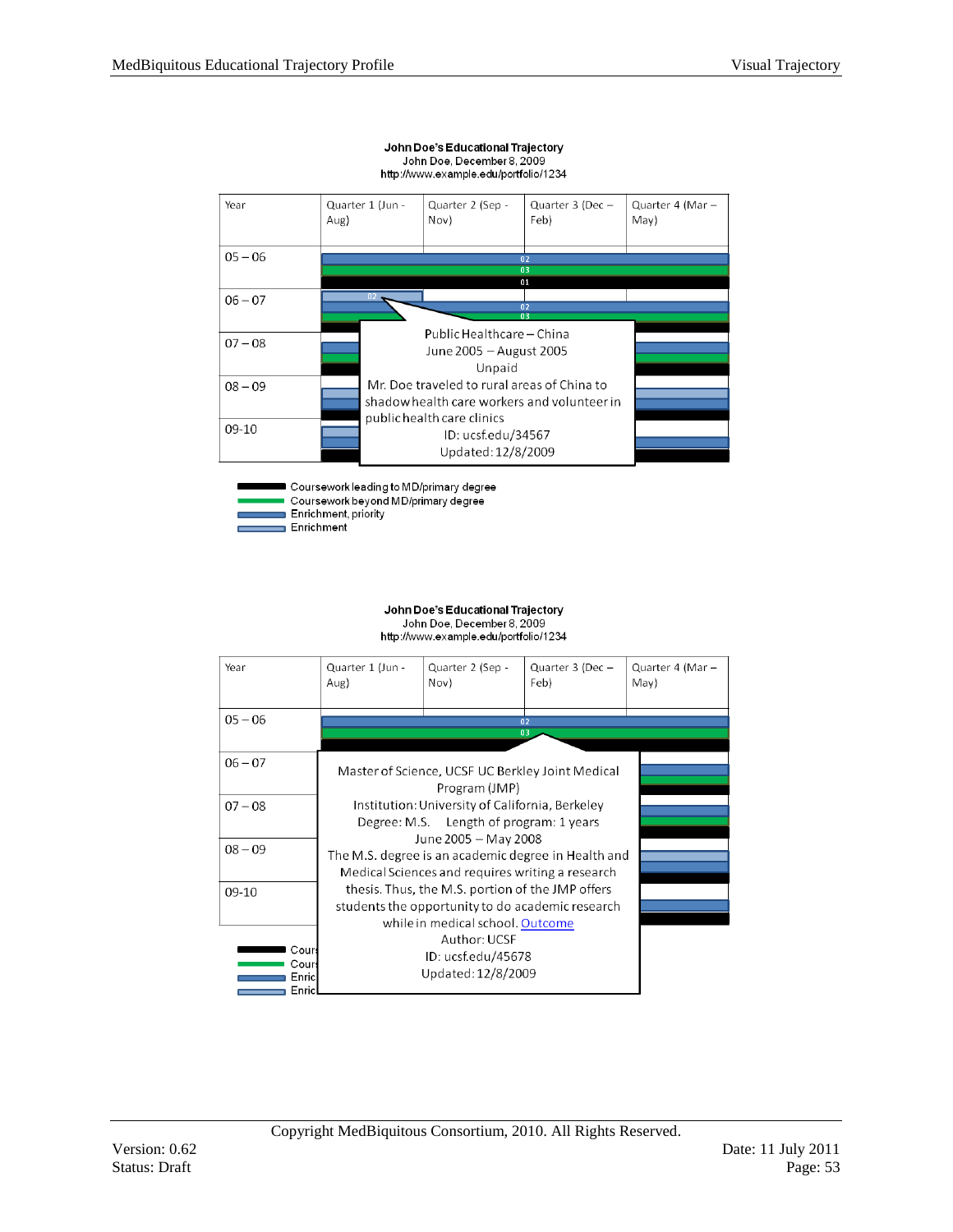| Year                 | Quarter 1 (Jun -                      | Quarter 2 (Sep -                       | Qua  |         | $\cdots$ $A$ $I$ $A$ $A$ $\cdots$                                |
|----------------------|---------------------------------------|----------------------------------------|------|---------|------------------------------------------------------------------|
|                      | Aug)                                  | Nov)                                   | Feb) |         |                                                                  |
|                      |                                       |                                        |      |         | Evolving Management Strategies for Children with Type 1 Diabetes |
| $05 - 06$            |                                       |                                        | 02   |         | <b>John Doe</b><br>May 5, 2008                                   |
|                      |                                       |                                        |      |         |                                                                  |
|                      |                                       | Master of Science, UCSF UC Berkley Jo  |      | skales! |                                                                  |
| $06 - 07$            |                                       | Program (JMP)                          |      |         |                                                                  |
|                      |                                       | Institution: University of California, |      |         |                                                                  |
| $07 - 08$            | Degree: M.S. Length of program        |                                        |      |         |                                                                  |
|                      | June 2005 - May 2008                  |                                        |      |         |                                                                  |
|                      | The M.S. degree is an academic degree |                                        |      |         |                                                                  |
| $08 - 09$            | Medical Sciences and requires writing |                                        |      |         |                                                                  |
|                      | thesis. Thus, the M.S. portion of the |                                        |      |         |                                                                  |
| 09-10                | students the opportunity to do acade  |                                        |      |         |                                                                  |
|                      |                                       | while in medical school. Outcome       |      |         |                                                                  |
|                      |                                       | Author: UCSF                           |      |         |                                                                  |
|                      |                                       | ID: ucsf.edu/45678                     |      |         |                                                                  |
| Cour<br>Court        | Updated: 12/8/2009                    |                                        |      |         |                                                                  |
| Enrichment, priority |                                       |                                        |      |         |                                                                  |
| Enrichment           |                                       |                                        |      |         |                                                                  |

#### John Doe's Educational Trajectory John Doe, December 8, 2009<br>http://www.example.edu/portfolio/1234

John Doe's Educational Trajectory John Doe, December 8, 2009<br>http://www.example.edu/portfolio/1234

| Year      |                                                  | Quarter 1 (Jun -<br>Aug)                                       | Quarter 2 (Sep -<br>Nov)             | Quarter 3 (Dec -<br>Feb) | Quarter 4 (Mar -<br>Mav |
|-----------|--------------------------------------------------|----------------------------------------------------------------|--------------------------------------|--------------------------|-------------------------|
| $05 - 06$ |                                                  |                                                                |                                      | $\sim$                   |                         |
|           |                                                  |                                                                | Smoking cessation class for homeless |                          |                         |
|           |                                                  |                                                                | June 2008 - November 2009            |                          |                         |
| $06 - 07$ |                                                  |                                                                |                                      |                          |                         |
|           |                                                  | Unpaid<br>During his clerkship years, Mr. Doe partnered with a |                                      |                          |                         |
|           |                                                  |                                                                |                                      |                          |                         |
| $07 - 08$ | classmate to design and lead a smoking cessation |                                                                |                                      |                          |                         |
|           | class for homeless men. Testimonial              |                                                                |                                      |                          |                         |
|           | ID: ucsf.edu/23456                               |                                                                |                                      |                          |                         |
| $08 - 09$ | Updated: 12/8/2009                               |                                                                |                                      |                          |                         |
|           | 0 <sub>2</sub>                                   |                                                                |                                      |                          |                         |
|           |                                                  |                                                                | 01                                   |                          |                         |
| 09-10     |                                                  |                                                                |                                      |                          |                         |
| 02        |                                                  |                                                                |                                      |                          |                         |
|           |                                                  |                                                                | 01                                   |                          |                         |
|           |                                                  |                                                                |                                      |                          |                         |

Coursework leading to MD/primary degree Coursework beyond MD/primary degree ä, Enrichment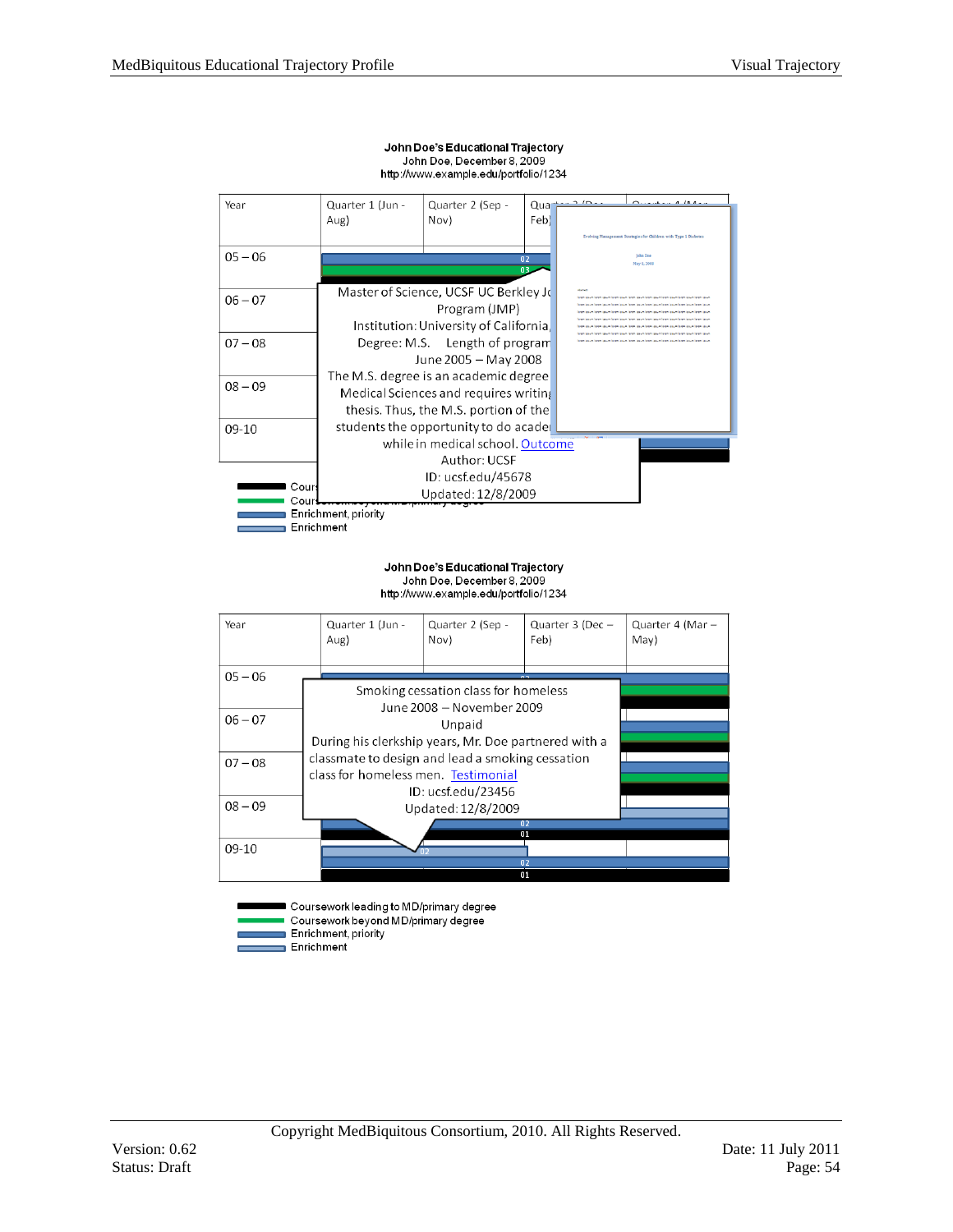

#### John Doe's Educational Trajectory John Doe, December 8, 2009

Coursework leading to MD/primary degree Coursework beyond MD/primary degree Enrichment, priority Enrichment

> John Doe's Educational Trajectory John Doe, December 8, 2009 http://www.example.edu/portfolio/1234

#### **Publications**

1: Ellaway RH, Poulton T, Smothers V, Greene P. Virtual patients come of age. Med

Teach. 2009 Aug;31(8):683-4. Publication. Peer reviewed. File: files/vps.doc Summary: On-screen simulations of clinical settings have been used for educational purposes since the 1970s. Despite this, it is only now that these 'virtual patients' are increasingly forming a part of the medical education mainstream.

Role: Performed data analysis and error checking

Reflection: Analyzing data for this paper gave e a new appreciation for education...

2: Doe, J. Social Networking as a Chronic Disease Management Strategy. Symposium on Medical Education Innovation, 2009. Presentation. Not peer reviewed. Filetype: pdf files/socialnetworking cdm.pdf Summary: A review of how diabetic patients use social networking tools to help manage their condition.

Is outcome of: University of California San Francisco MD Program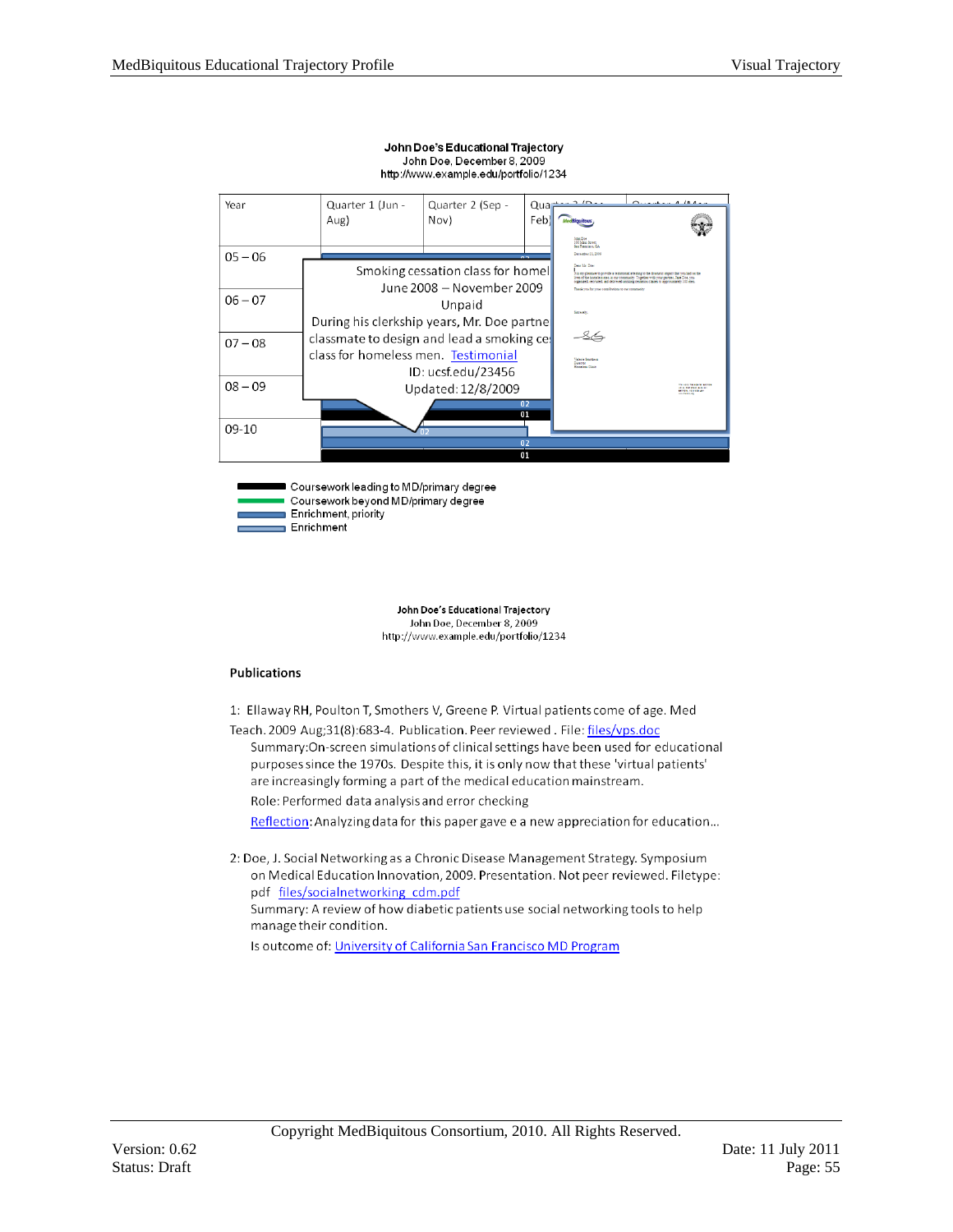The following shows what the interface for entering a publication might look like:

| Publication                                                                                           |                                                                                                                        |  |  |  |
|-------------------------------------------------------------------------------------------------------|------------------------------------------------------------------------------------------------------------------------|--|--|--|
|                                                                                                       | <b>Citation: Controllering Service Citation:</b> Pour role:                                                            |  |  |  |
| Reflection:_____________________                                                                      |                                                                                                                        |  |  |  |
| Is peer reviewed? $\square$ Yes<br>$\Box$ No                                                          | <u> De Carlos de Carlos de Carlos de Carlos de Carlos de Carlos de Carlos de Carlos de Carlos de Carlos de Carlos </u> |  |  |  |
| Publication or presentaton?                                                                           |                                                                                                                        |  |  |  |
| $\Box$ Publication<br>$\Box$ Presentation (ex. abstracts, posters, oral presentations, and workshops) |                                                                                                                        |  |  |  |
| Is this related to an activity in your portfolio?                                                     |                                                                                                                        |  |  |  |

Relationship: Is outcome of Activity: UCSF MD Program ...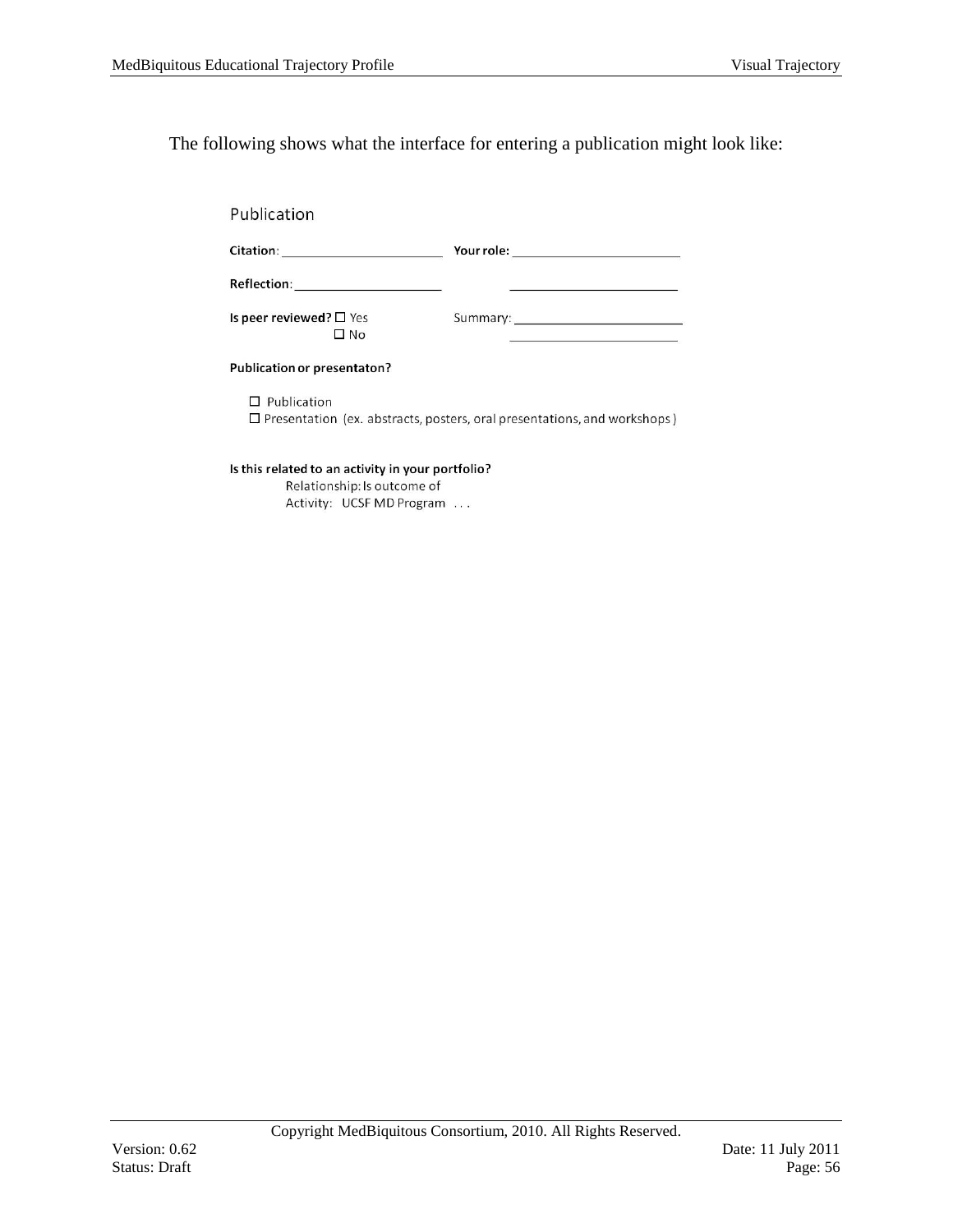# <span id="page-56-0"></span>**14 Sample XML Documents**

```
?xml version="1.0" encoding="utf-8"?>
<feed xmlns="http://www.w3.org/2005/Atom" 
xmlns:rdf="http://www.w3.org/1999/02/22-rdf-syntax-ns#" 
xmlns:leap2="http://terms.leapspecs.org/"
xmlns:categories="http://wiki.cetis.ac.uk/2009-03/LEAP2A_categories/" 
xmlns:et="http://ns.medbiq.org/educationaltrajectory/v1/educationaltrajectory
   <leap2:version>http://www.leapspecs.org/2010-07/2A/</leap2:version>
   <id>http://www.example.edu/portfolio/1234</id>
   <title>John Doe's Trajectory</title>
   <author>
      <name>John Doe</name>
      <email>jdoe@example.org</email>
   </author>
   <updated>2009-12-08T12:06:37-05:00</updated>
   <entry>
      <title>University of California San Francisco MD Program</title>
      <id>ucsf.edu/23456</id>
      <updated>2009-12-08T17:25:15-05:00</updated>
      <author>
         <name>University of California San Francisco</name>
      </author>
      <content>The MD program consists of two integrated phases. During the 
first two "pre-clerkship" years, students take an essential core curriculum 
that consists of eight block courses organized around a range of themes and 
systems. The third and fourth years offer significant in-patient and 
ambulatory clinical experiences.</content>
      <rdf:type rdf:resource="leap2:activity"/>
      <leap2:date leap2:point="start">2005-06-01</leap2:date>
      <leap2:date leap2:point="end">2010-05-05"</leap2:date>
      <category 
scheme="http://www.medbiq.org/edtrajectory/trajectorycategory#" 
term="primary_degree"/>
   </entry>
   <entry>
      <title>UC Berkley Suitcase Clinic and HIV Prevention Project</title>
      <id>ucsf.edu/23456</id>
      <updated>2009-12-08T11:03:55-08:00</updated>
      <content>While in medical school, Mr. Doe volunteered at the student-
run UC Berkeley Suitcase Clinic, which provides basic medical care to the 
underserved in the East Bay, and at the HIV Prevention Project, a syringe 
exchange program in San Francisco.</content>
      <rdf:type rdf:resource="leap2:activity"/>
      <leap2:date leap2:point="start">2005-06-01</leap2:date>
      <leap2:date leap2:point="end">2010-05-30"</leap2:date>
      <category 
scheme="http://www.medbiq.org/edtrajectory/trajectorycategory#" 
term="enrichment"/>
```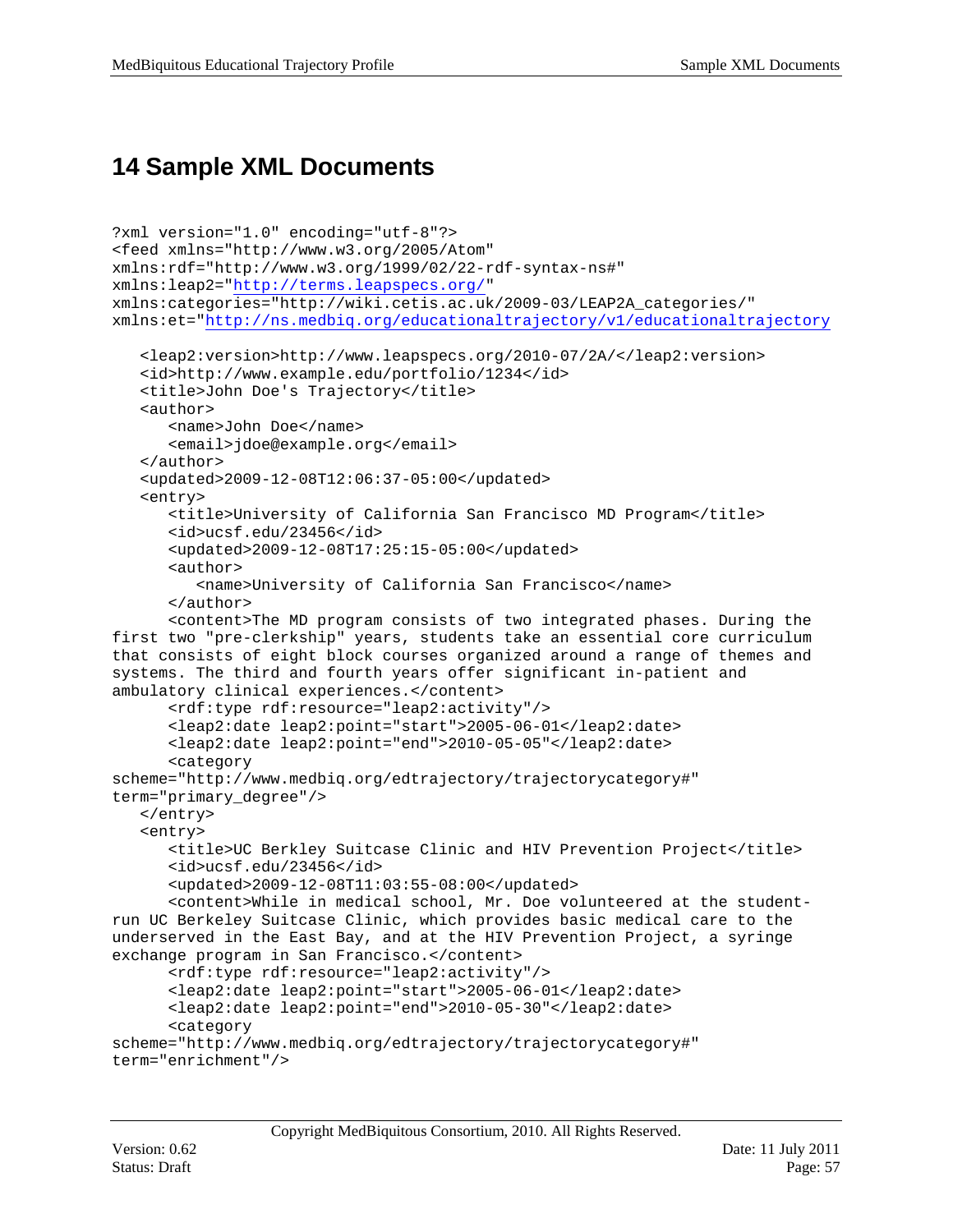```
<category scheme="http://www.medbiq.org/edtrajectory/payment_type#" 
term="unpaid"/>
   </entry>
   <entry>
      <title>Public Healthcare China</title>
      <id>ucsf.edu/34567</id>
      <updated>2009-12-08T11:03:55-08:00</updated>
      <content>Mr. Doe traveled to rural areas of China to shadow health care 
workers and volunteer in public health care clinics.</content>
      <rdf:type rdf:resource="leap2:activity"/>
      <leap2:date leap2:point="start">2005-06-01</leap2:date>
      <leap2:date leap2:point="end">2005-08-30"</leap2:date>
      <category 
scheme="http://www.medbiq.org/edtrajectory/trajectorycategory#" 
term="enrichment"/>
      <category scheme="http://www.medbiq.org/edtrajectory/payment_type#" 
term="unpaid"/>
   </entry>
   <entry>
      <title>Master of Science, UCSF UC Berkley Joint Medical Program 
(JMP)</title>
      <id>ucsf.edu/4567</id>
      <updated>2009-12-08T17:25:15-05:00</updated>
      <author>
         <name>University of California San Franciso</name>
      </author>
      <content>The M.S. degree is an academic degree in Health andSciences 
and requires writing a research thesis. Thus, the M.S. portion of the JMP 
offers students the opportunity to do academic research while in medical 
school.</content>
      <rdf:type rdf:resource="leap2:activity"/>
      <leap2:date leap2:point="start">2005-06-01</leap2:date>
      <leap2:date leap2:point="end">2008-05-05"</leap2:date>
      <link rel="leap2:has_outcome" 
href="http://www.example.edu/portfolio/1234/ucsf.edu/34588" />
      <category 
scheme="http://www.medbiq.org/edtrajectory/trajectorycategory#" 
term="coursework_beyond_primary_degree"/>
   </entry>
   <entry>
      <title>Smoking cessation class for homeless</title>
      <id>ucsf.edu/23456</id>
      <updated>2009-12-08T11:03:55-08:00</updated>
      <content>During his clerkship years, Mr. Doe partnered with a classmate 
to design and lead a smoking cessation class for homeless men. </content>
      <rdf:type rdf:resource="leap2:activity"/>
      <leap2:date leap2:point="start">2008-06-01</leap2:date>
      <leap2:date leap2:point="end">2009-11-30"</leap2:date>
      <link rel="leap2:has_evidence" 
href="http://www.example.edu/portfolio/1234/ucsf.edu/34599" />
      <category 
scheme="http://www.medbiq.org/edtrajectory/trajectorycategory#" 
term="enrichment"/>
```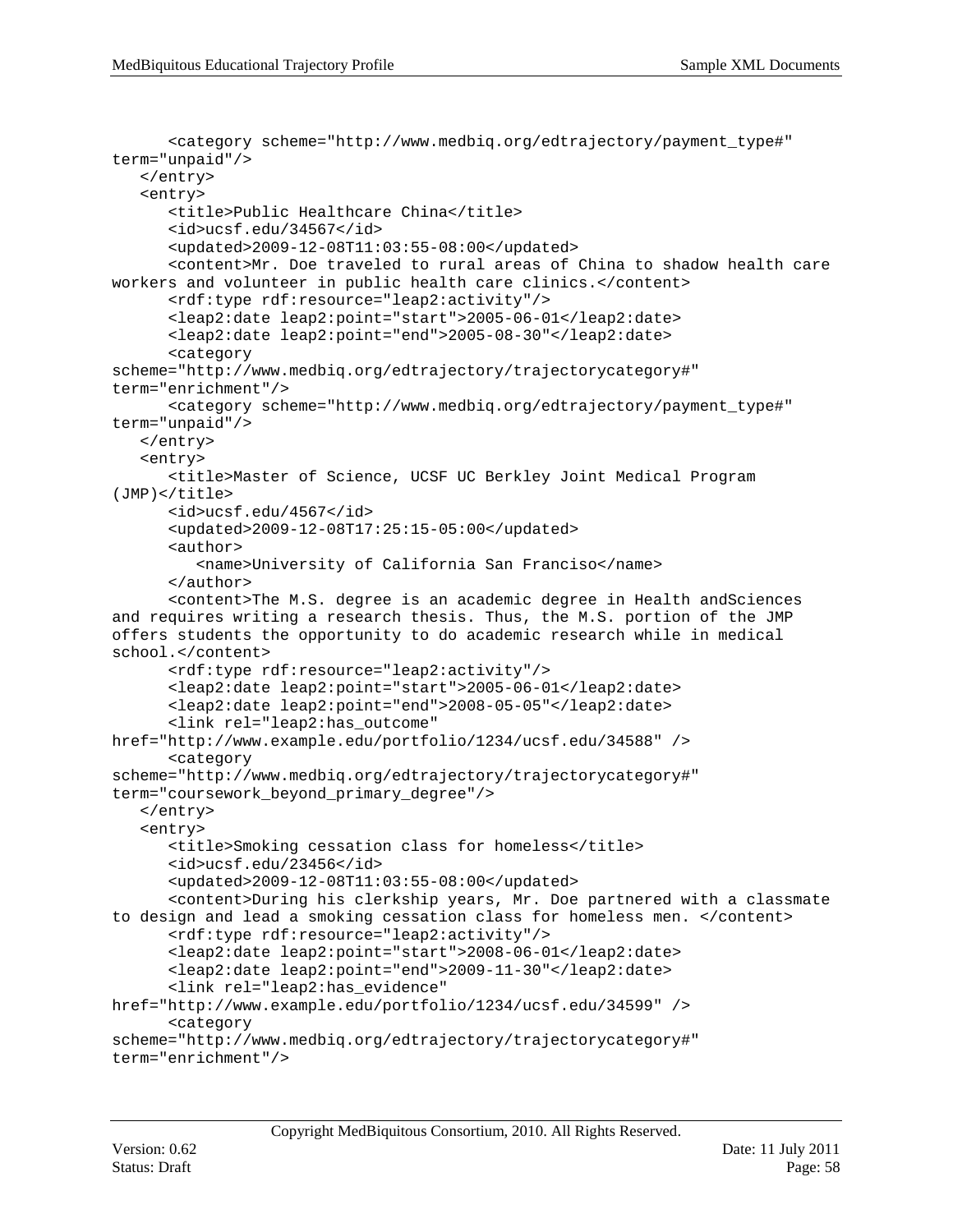```
<category scheme="http://www.medbiq.org/edtrajectory/payment_type#" 
term="unpaid"/>
   </entry>
   <entry>
      <title>Evolving Management Strategies for Children with Type 1 
Diabetes</title>
      <id>ucsf.edu/34588</id>
      <updated>2009-12-08T11:03:55-08:00</updated>
      <content>Mr. Doe traveled to rural areas of China to shadow health care 
workers and volunteer in public health care clinics.</content>
      <rdf:type rdf:resource="leap2:activity"/>
      <leap2:date leap2:point="start">2005-06-01</leap2:date>
      <leap2:date leap2:point="end">2005-08-30"</leap2:date>
      <link rel="enclosure" href="DiabetesThesis.pdf"/>
      <link rel="leap2:is_outcome_of" 
href="http://www.example.edu/portfolio/1234/ucsf.edu/4567" />
      <category 
scheme="http://www.medbiq.org/edtrajectory/trajectorycategory#" 
term="enrichment"/>
      <category scheme="http://www.medbiq.org/edtrajectory/payment_type#" 
term="unpaid"/>
   </entry>
   <entry>
      <title>Supervisor Testimonial:Smoking Cessation Class</title>
      <id>ucsf.edu/34599</id>
      <updated>2009-12-08T11:03:55-08:00</updated>
      <content >This is a written testimonial from Judy Smith, director of 
the smoking cessation program.</content>
      <rdf:type rdf:resource="leap2:resource"/>
      <link rel="leap2:is_evidence_of" 
href="http://www.example.edu/portfolio/1234/ucsf.edu/23456" />
      <link rel="enclosure" href="files/testimonial.jpg"/>
      <category scheme="http://www.medbiq.org/edtrajectory/evidence_type#" 
term="testimonial"/>
   </entry>
   <entry>
      <title>Virtual Patients Come of Age</title>
      <id>ucsf.edu/34555</id>
      <updated>2009-12-08T11:03:55-08:00</updated>
      <author>
         <name>Rachel Ellaway</name>
      </author>
      <contributor>
         <name>John Doe</name>
      </contributor>
      <content>Ellaway RH, Poulton T, Smothers V, Greene P. Virtual patients 
come of age. Med. 2009 Aug;31(8):683-4. PubMed PMID: 19811203. </content>
      <summary>On-screen simulations of clinical settings have been used for 
educational purposes since the 1970s. Despite this, it is only now that these 
'virtual patients' are increasingly forming a part of the medical education 
mainstream.</summary>
      <rdf:type rdf:resource="leap2:resource"/>
      <link rel="enclosure" href="files/vps.doc" />
```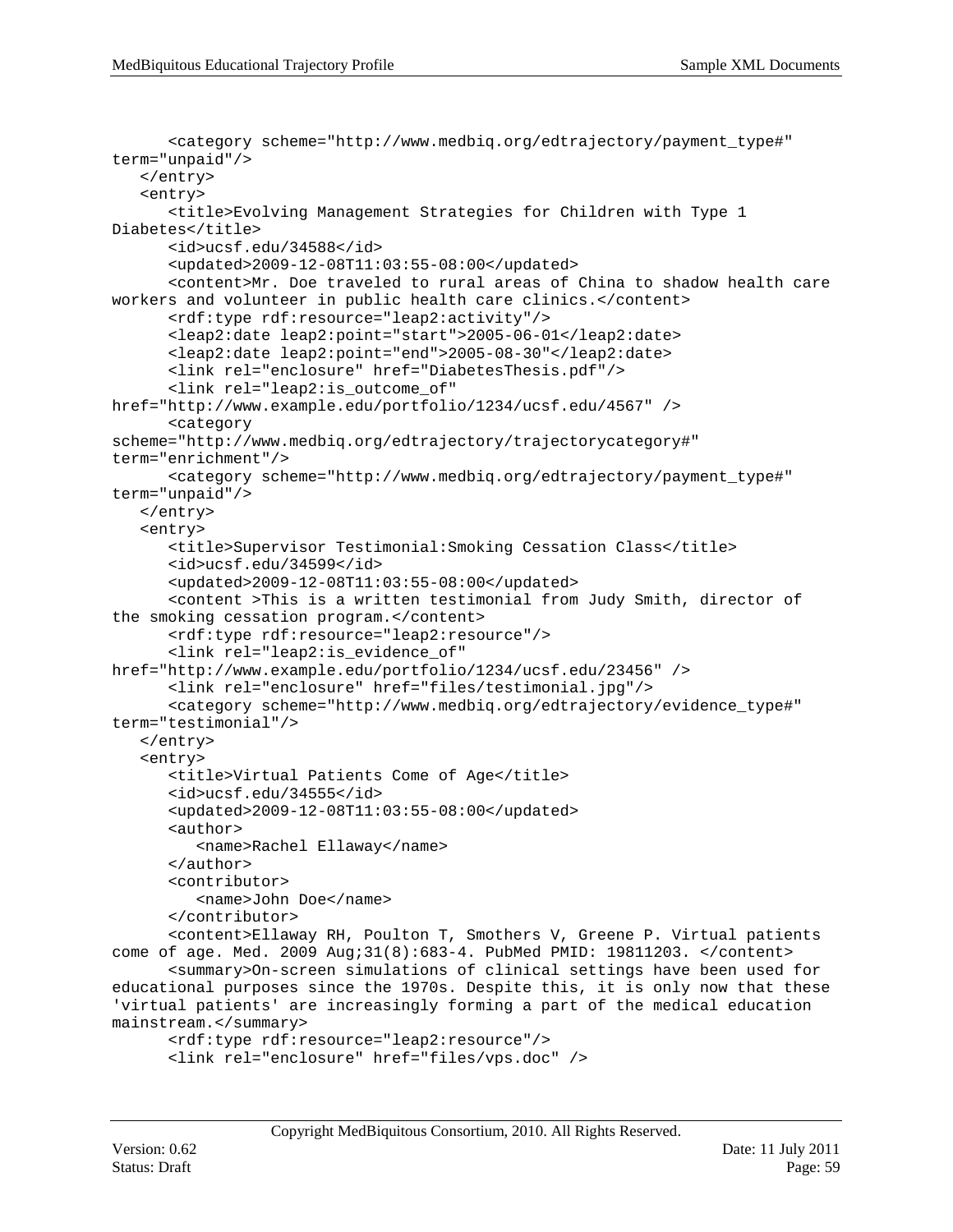```
<link rel="leap2:reflected_on_by" 
href="http://www.example.edu/portfolio/1234/ucsf.edu/55555" />
      <category scheme="http://www.medbiq.org/edtrajectory/evidence_type#" 
term="publication"/>
      <category scheme="http://www.medbiq.org/edtrajectory/review_type#" 
term="peer_reviewed"/>
   </entry>
   <entry>
      <title>Social Networking as a Chronic Disease Management 
Strategy</title>
      <id>ucsf.edu/44444</id>
      <updated>2009-12-08T11:03:55-08:00</updated>
      <author>
         <name>John Doe</name>
      </author>
      <content>Doe, J. Social Networking as a Chronic Disease Management 
Strategy. Med Care Res Rev. 2007 Oct;64(5):500-5. PubMed PMID: 
12345678.</content>
      <summary>: A review of how diabetic patients use social networking 
tools to help manage their condition.</summary>
      <rdf:type rdf:resource="leap2:resource"/>
      <link rel="enclosure" href="files/socialnetworking_cdm.pdf" />
      <link rel="leap2:is_outcome_of" 
href="http://www.example.edu/portfolio/1234/ucsf.edu/23456" />
      <category scheme="http://www.medbiq.org/edtrajectory/evidence_type#" 
term="publication"/>
      <category scheme="http://www.medbiq.org/edtrajectory/review_type#" 
term="peer_reviewed"/>
   </entry>
</feed>
```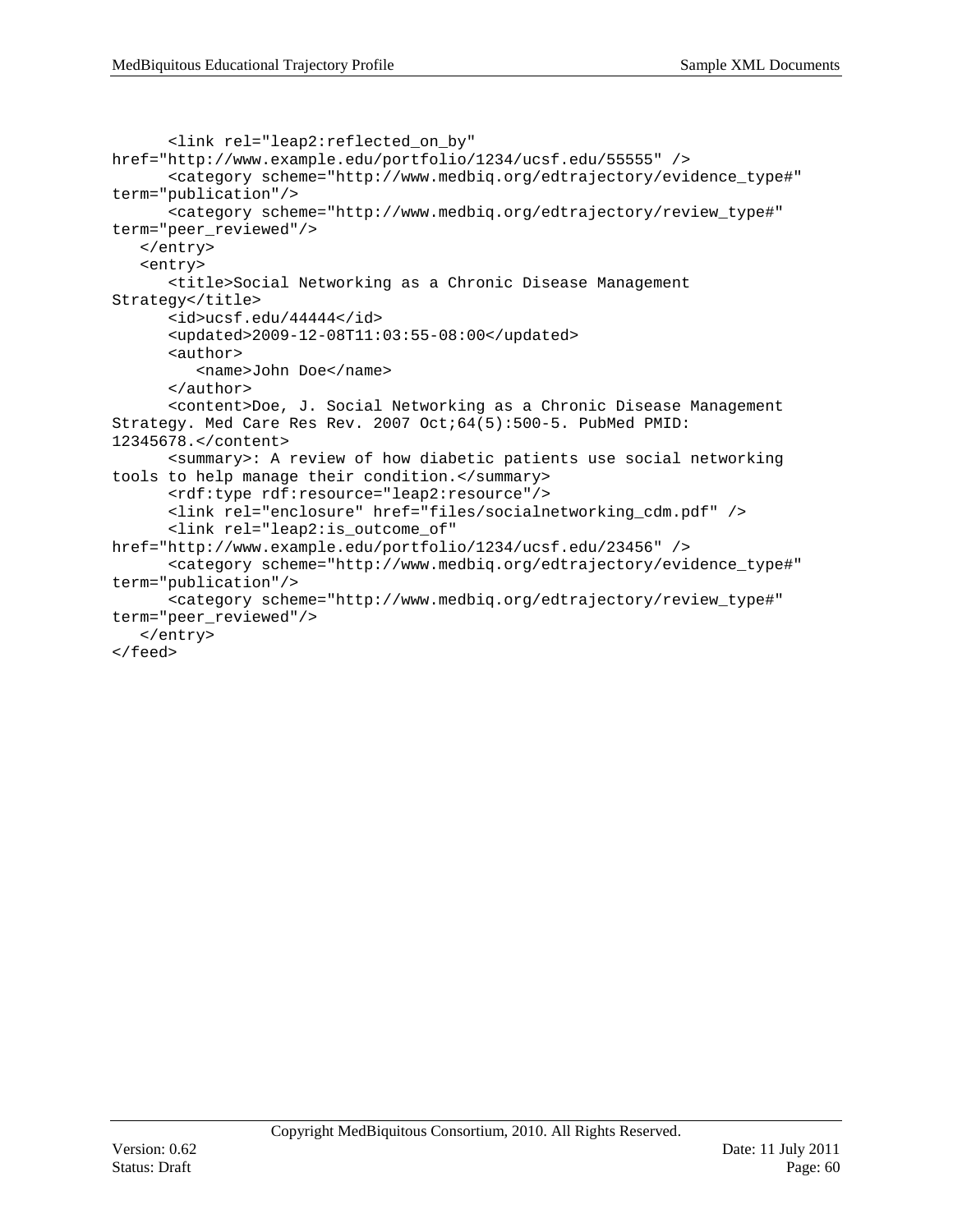# <span id="page-60-0"></span>**15 Validation Notes**

No official XSD schema exists for Atom syndication format or for Leap2A, but other validation options are available.

Sam Ruby, Mark Pilgrim, Joseph Walton, and Phil Ringnalda developed a website to validate publicly accessible atom feeds at:<http://beta.feedvalidator.org/> The validator can also be downloaded and run locally (see [http://beta.feedvalidator.org/about.html\)](http://beta.feedvalidator.org/about.html).

A Leap2A XSLT validation website is available at: <http://www.niallbarr.me.uk/leap2a/xslt/index.php>

Other validation options will be added to this document as they emerge.